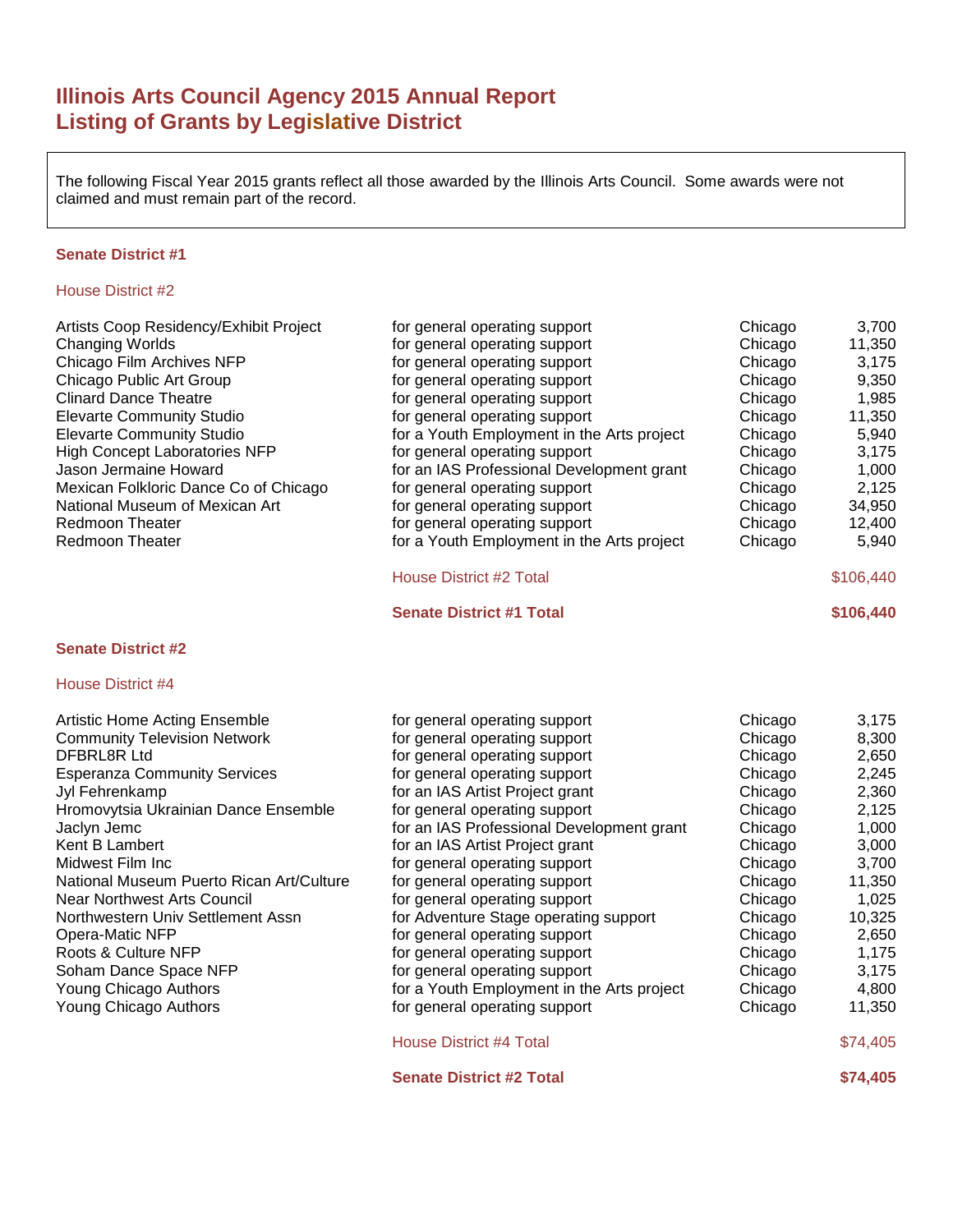| Access Living of Metro Chicago            | for Arts & Culture Project support                       | Chicago | 5,200   |
|-------------------------------------------|----------------------------------------------------------|---------|---------|
| American Blues Theater                    | for general operating support                            | Chicago | 8,300   |
| The Art Institute of Chicago              | for general operating support                            | Chicago | 60,700  |
| Arts & Business Council of Chicago        | for general operating support                            | Chicago | 11,350  |
| <b>Audience Architects NFP</b>            | for general operating support                            | Chicago | 6,000   |
| Auditorium Theatre of Roosevelt Univ      | for a music performance by Rodrick Dixon                 | Chicago | 21,000  |
| Auditorium Theatre of Roosevelt Univ      | for general operating support                            | Chicago | 11,350  |
| <b>Ballet Chicago Company</b>             | for general operating support                            | Chicago | 10,325  |
| Baroque Band                              | for general operating support                            | Chicago | 5,200   |
| Catholic Charities Archdiocese of Chicago | for Visions Of My Life project support                   | Chicago | 2,125   |
| Cerqua Rivera Art Experience              | for general operating support                            | Chicago | 4,425   |
| Chicago Acting in Film Meetup NFP         | for general operating support                            | Chicago | 1,350   |
| Chicago Architecture Fndn                 | for general operating support                            | Chicago | 10,325  |
| Chicago Arts Partnerships in Ed           | for general operating support                            | Chicago | 11,350  |
| The Chicago Children's Choir              | for general operating support                            | Chicago | 12,400  |
| Chicago Composers Orchestra               | for general operating support                            | Chicago | 1,350   |
| Chicago Cultural Alliance                 | for general operating support                            | Chicago | 8,300   |
| Chicago Dept of Cultural Aff/Spec Events  | for Community Arts Access Program                        | Chicago | 145,945 |
| Chicago Dept of Cultural Aff/Spec Events  | for general operating support                            | Chicago | 44,450  |
| Chicago Human Rhythm Project              | for general operating support                            | Chicago | 11,350  |
| Chicago Humanities Festival               | for general operating support                            | Chicago | 11,350  |
| Chicago Opera Theater                     | for general operating support                            | Chicago | 11,350  |
| Chicago Poetry Slam Inc                   | for general operating support                            | Chicago | 1,925   |
| Chicago Sinfonietta                       | for a performance by Giordano Dance Chicago              | Chicago | 7,920   |
| Chicago Sinfonietta                       | for general operating support                            | Chicago | 12,400  |
| Chicago Symphony Orchestra                | for general operating support                            | Chicago | 60,700  |
| Chicago Symphony Orchestra                | for Civic Orchestra project support                      | Chicago | 12,400  |
| Chicago Youth Symphony Orchestras         | for general operating support                            | Chicago | 12,400  |
| Chicago Youth Symphony Orchestras         | for a Youth Employment in the Arts project               | Chicago | 1,500   |
| The Classical Symphony Orchestra          | for general operating support                            | Chicago | 4,425   |
| Columbia College Chicago                  | for Dance Center operating support                       | Chicago | 11,350  |
| Columbia College Chicago                  | for Photography Museum operating support                 | Chicago | 12,400  |
| Columbia College Chicago                  | for Black Music Research Ctr operating support           | Chicago | 8,300   |
| Columbia College Chicago                  | for Story Week Fest project support                      | Chicago | 6,000   |
| Columbia College Chicago                  | for Center for Book/Paper Art operating support          | Chicago | 12,400  |
| Columbia College Chicago                  | for A+D Gallery operating support                        | Chicago | 5,200   |
| Columbia College Chicago                  | for Sherwood Music School operating support              | Chicago | 10,325  |
| Columbia College Chicago                  | for Belic Institute operating support                    | Chicago | 6,250   |
| Columbia College Chicago                  | for Community Arts Partnership operating support Chicago |         | 12,400  |
| Columbia College Chicago                  | for Anchor Graphics operating support                    | Chicago | 1,625   |
| DanceWorks Chicago Inc NFP                | for general operating support                            | Chicago | 8,300   |
| Deeply Rooted Productions                 | for general operating support                            | Chicago | 6,750   |
| Deeply Rooted Productions                 | for a Youth Employment in the Arts project               | Chicago | 4,400   |
| <b>Fifth House Ensemble</b>               | for general operating support                            | Chicago | 8,300   |
| Gus Giordano's Jazz Dance Chicago         | for general operating support                            | Chicago | 11,350  |
| Hedwig Dances Inc                         | for general operating support                            | Chicago | 8,300   |
| <b>Illinois Arts Alliance</b>             | for One State Together In The Arts support               | Chicago | 50,000  |
| Illinois Arts Alliance                    | for general operating support                            | Chicago | 12,400  |
| The Illinois Humanities Council Inc       | for humanities programs operating expense                | Chicago | 417,000 |
| Ingenuity Inc Chicago                     | for general operating support                            | Chicago | 12,400  |
| Instituto Cervantes Of Chicago Inc        | for general operating support                            | Chicago | 10,325  |
| <b>International Music Foundation</b>     | for general operating support                            | Chicago | 8,300   |
|                                           |                                                          |         |         |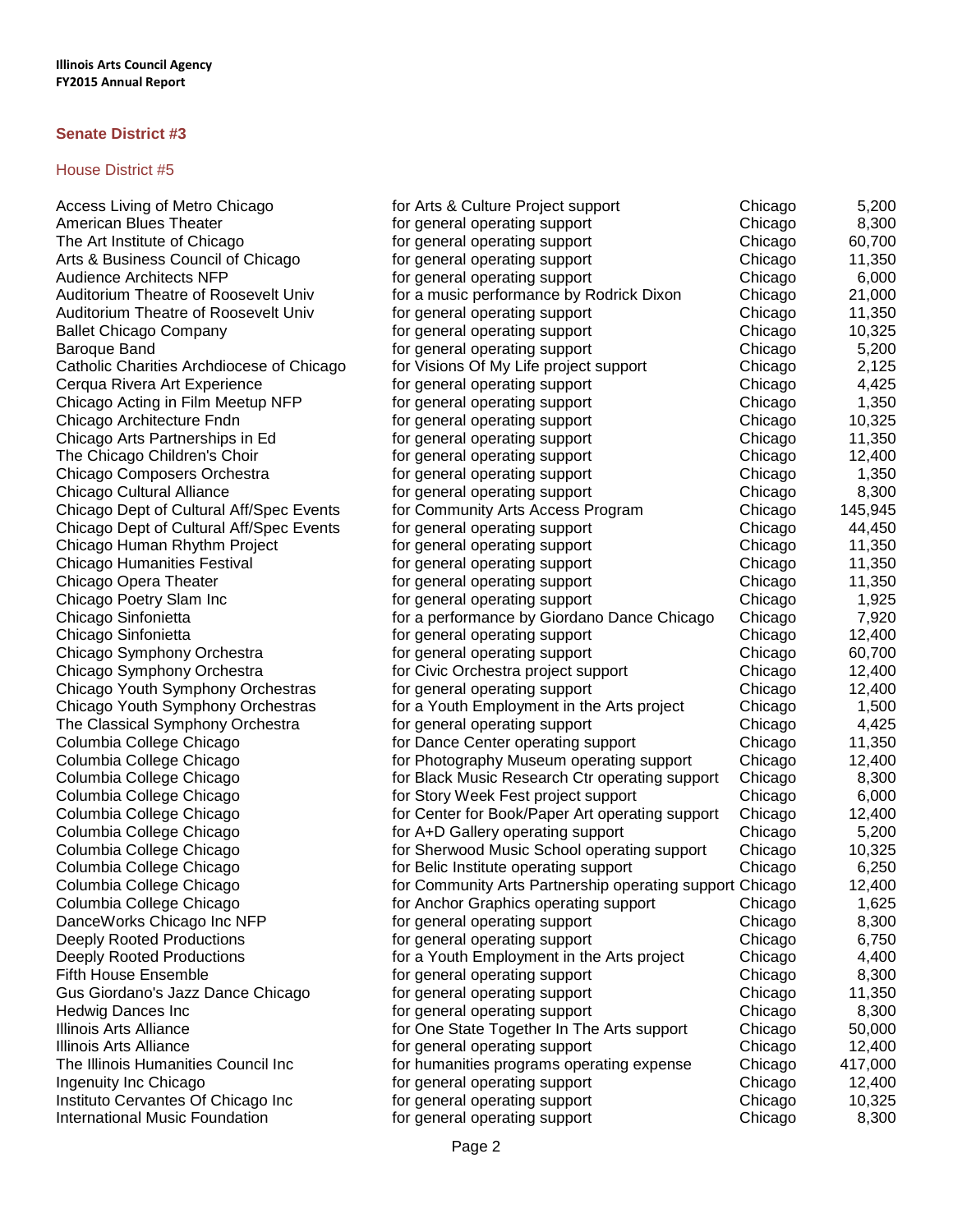| Jazz Institute of Chicago                |
|------------------------------------------|
| The Joffrey Ballet                       |
| Kalapriya Fndn Ctr Indian Perf Arts      |
| League of Chicago Theatres Fndn          |
| Mordine & Company Dance Theatre          |
| Music of the Baroque Concerts            |
| Najwa Dance Corps                        |
| Natya Dance Theatre                      |
| <b>Ruth Page Foundation</b>              |
| Palette & Chisel Acad/Fine Art           |
| PianoForte Foundation NFP                |
| Reading In Motion                        |
| <b>River North Dance Company</b>         |
| <b>Rush Hour Concerts NFP</b>            |
| School of the Art Institute              |
| School of the Art Institute              |
| School of the Art Institute              |
| School of the Art Institute              |
| ShawChicago Theater Co                   |
| South Shore Drill Team/Perf Art Ensemble |
| South Shore Drill Team/Perf Art Ensemble |
| True Star Foundation                     |
|                                          |

# House District #6

| Jazz Institute of Chicago                | for general operating support                 | Chicago | 12,400 |
|------------------------------------------|-----------------------------------------------|---------|--------|
| The Joffrey Ballet                       | for general operating support                 | Chicago | 25,550 |
| Kalapriya Fndn Ctr Indian Perf Arts      | for general operating support                 | Chicago | 2,380  |
| League of Chicago Theatres Fndn          | for general operating support                 | Chicago | 11,350 |
| Mordine & Company Dance Theatre          | for general operating support                 | Chicago | 1,600  |
| Music of the Baroque Concerts            | for general operating support                 | Chicago | 12,400 |
| Najwa Dance Corps                        | for general operating support                 | Chicago | 2,650  |
| Natya Dance Theatre                      | for general operating support                 | Chicago | 8,300  |
| Ruth Page Foundation                     | for general operating support                 | Chicago | 11,350 |
| Palette & Chisel Acad/Fine Art           | for general operating support                 | Chicago | 6,250  |
| PianoForte Foundation NFP                | for general operating support                 | Chicago | 4,425  |
| Reading In Motion                        | for general operating support                 | Chicago | 8,300  |
| <b>River North Dance Company</b>         | for general operating support                 | Chicago | 12,400 |
| <b>Rush Hour Concerts NFP</b>            | for general operating support                 | Chicago | 9,350  |
| School of the Art Institute              | for Siskel Film Center operating support      | Chicago | 11,350 |
| School of the Art Institute              | for Visiting Artist Program operating support | Chicago | 3,650  |
| School of the Art Institute              | for Video Data Bank operating support         | Chicago | 10,325 |
| School of the Art Institute              | for Exhibition Dept operating support         | Chicago | 11,350 |
| ShawChicago Theater Co                   | for general operating support                 | Chicago | 5,725  |
| South Shore Drill Team/Perf Art Ensemble | for a Youth Employment in the Arts project    | Chicago | 5,940  |
| South Shore Drill Team/Perf Art Ensemble | for general operating support                 | Chicago | 8,300  |
| True Star Foundation                     | for Digital Media/Radio Broadcast support     | Chicago | 8,300  |
|                                          |                                               |         |        |

House District #5 Total \$1,366,885

# 137 Films NFP **for general operating support** Chicago 1,925 Apollo Chorus of Chicago for series of the general operating support chicago for  $\overline{8,300}$ Apollo Chorus of Chicago for a performance by Renovo Strings Orchestra Chicago 7,340 Chicago Philharmonic Society **for general operating support** Chicago 12,400 Chicago Theatre Group-Goodman for general operating support Chicago 39,950 Cinema/Chicago **for general operating support** Chicago 11,350 City Colleges of Chicago **For Chicago** for WYCC operating support **For Chicago** 10,325 Gilloury Institute **Form 20 and 31 and 31** for general operating support Chicago 11,350 Katherine McQuillen Howe **Form Chicago** 650 an IAS Professional Development grant Chicago 650 Inner-City Muslim Action Network for general operating support Chicago 7,275 International Latino Cultural Center for general operating support Chicago 11,350 Live the Spirit Residency **for general operating support** Chicago 2,650 Lyric Opera of Chicago **for a contract of the contract operating support** chicago 60,650 Ryan Opera Center **For a Chicago** 11,350 Seanachai Theatre Company **for general operating support** Chicago 1,350 Urban Gateways **For a Chicago 26,950** for general operating support **For a Chicago** 26,950 Frank Lloyd Wright Trust **for a set of general operating support** chicago the Chicago 11,350 Frank Lloyd Wright Trust **Frank Lloyd Wright Trust** for a Youth Employment in the Arts project Chicago 1,365 WYCC Television **Formult Chicago for Public Radio & Television Operating Grant Chicago** 37,910 WYCC Television **Formult Chicago** 60,300 for Public Radio & Television Basic Grant Chicago 50,300 House District #6 Total \$326,390

# **Senate District #3 Total 60.11 <b>\$1,693,275**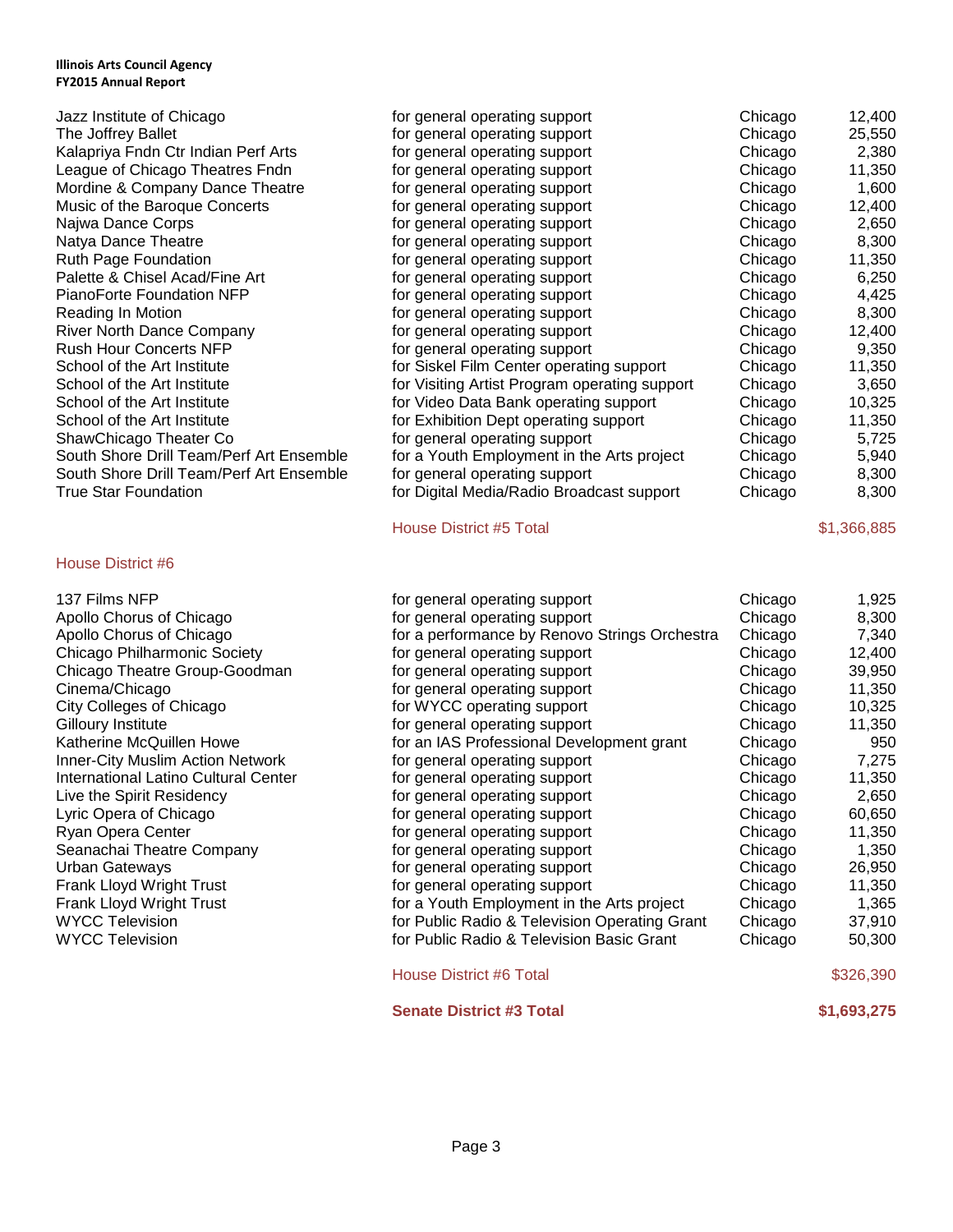# House District #7

| <b>Brandie R Booker</b><br><b>Dominican University</b><br><b>Dominican University</b><br>Illinois Storytelling Inc<br>Maywood Fine Arts Assn<br>Maywood Fine Arts Assn<br>Symphony of Oak Park/Riv Forest | for an IAS Professional Development grant<br>for Performing Arts Center operating support<br>for a performance by Corky Siegel<br>for general operating support<br>for a Youth Employment in the Arts project<br>for general operating support<br>for general operating support<br>House District #7 Total | Chicago<br><b>River Forest</b><br><b>River Forest</b><br><b>River Forest</b><br>Maywood<br>Maywood<br><b>River Forest</b> | 1,000<br>8,300<br>4,400<br>775<br>3,720<br>10,325<br>3,175<br>\$31,695 |
|-----------------------------------------------------------------------------------------------------------------------------------------------------------------------------------------------------------|------------------------------------------------------------------------------------------------------------------------------------------------------------------------------------------------------------------------------------------------------------------------------------------------------------|---------------------------------------------------------------------------------------------------------------------------|------------------------------------------------------------------------|
| House District #8                                                                                                                                                                                         |                                                                                                                                                                                                                                                                                                            |                                                                                                                           |                                                                        |
| Tatsuyuki Aoki<br>Schola Antiqua of Chicago Fndn<br>Steckman Studio of Music                                                                                                                              | for an apprenticeship in Japanese Lute music<br>for Lion's Ear Series project support<br>for general operating support                                                                                                                                                                                     | Oak Park<br>Oak Park<br>Oak Park                                                                                          | 3,000<br>1,625<br>3,175                                                |
|                                                                                                                                                                                                           | <b>House District #8 Total</b>                                                                                                                                                                                                                                                                             |                                                                                                                           | \$7,800                                                                |
|                                                                                                                                                                                                           | <b>Senate District #4 Total</b>                                                                                                                                                                                                                                                                            |                                                                                                                           | \$39,495                                                               |

# **Senate District #5**

| <b>Bella Voce</b>                  | for general operating support                | Chicago | 3,175     |
|------------------------------------|----------------------------------------------|---------|-----------|
| Chicago Access Corporation         | for general operating support                | Chicago | 11,350    |
| Chicago Artists' Coalition         | for general operating support                | Chicago | 11,350    |
| Chicago Jazz Philharmonic          | for general operating support                | Chicago | 11,350    |
| <b>Community Renewal Chorus</b>    | for general operating support                | Chicago | 1,075     |
| Free Spirit Media                  | for a Youth Employment in the Arts project   | Chicago | 6,000     |
| Free Spirit Media                  | for general operating support                | Chicago | 12,400    |
| Hubbard Street Dance Chicago       | for general operating support                | Chicago | 23,450    |
| Lawyers for the Creative Arts      | for general operating support                | Chicago | 8,300     |
| <b>Marwen Foundation</b>           | for a Youth Employment in the Arts project   | Chicago | 3,400     |
| <b>Marwen Foundation</b>           | for general operating support                | Chicago | 12,400    |
| Merit School of Music              | for general operating support                | Chicago | 12,400    |
| Snow City Arts Foundation          | for general operating support                | Chicago | 11,350    |
| <b>Steppenwolf Theatre Company</b> | for general operating support                | Chicago | 32,600    |
| <b>Storycatchers Theatre</b>       | for Gender-Specific Programs project support | Chicago | 10,325    |
| <b>Storycatchers Theatre</b>       | for a Youth Employment in the Arts project   | Chicago | 4,620     |
| <b>Threewalls NFP</b>              | for general operating support                | Chicago | 9,350     |
| University of Illinois/Chicago     | for Gallery 400 operating support            | Chicago | 8,300     |
|                                    | <b>House District #9 Total</b>               |         | \$193,195 |
| House District #10                 |                                              |         |           |

| 826CHI Inc NFP<br>Chicago<br>for general operating support<br>The Arts of Life Inc<br>for a Youth Employment in the Arts project<br>Chicago<br>The Arts of Life Inc_<br>Chicago<br>for general operating support<br>Chicago Children's Theatre<br>for a Youth Employment in the Arts project<br>Chicago | 826CHI Inc NFP | Chicago<br>400    |
|---------------------------------------------------------------------------------------------------------------------------------------------------------------------------------------------------------------------------------------------------------------------------------------------------------|----------------|-------------------|
|                                                                                                                                                                                                                                                                                                         |                | 6,250             |
|                                                                                                                                                                                                                                                                                                         |                | 5.200             |
|                                                                                                                                                                                                                                                                                                         |                | 12,400            |
|                                                                                                                                                                                                                                                                                                         |                | 1.980             |
| Chicago Children's Theatre<br>for general operating support                                                                                                                                                                                                                                             |                | Chicago<br>12,400 |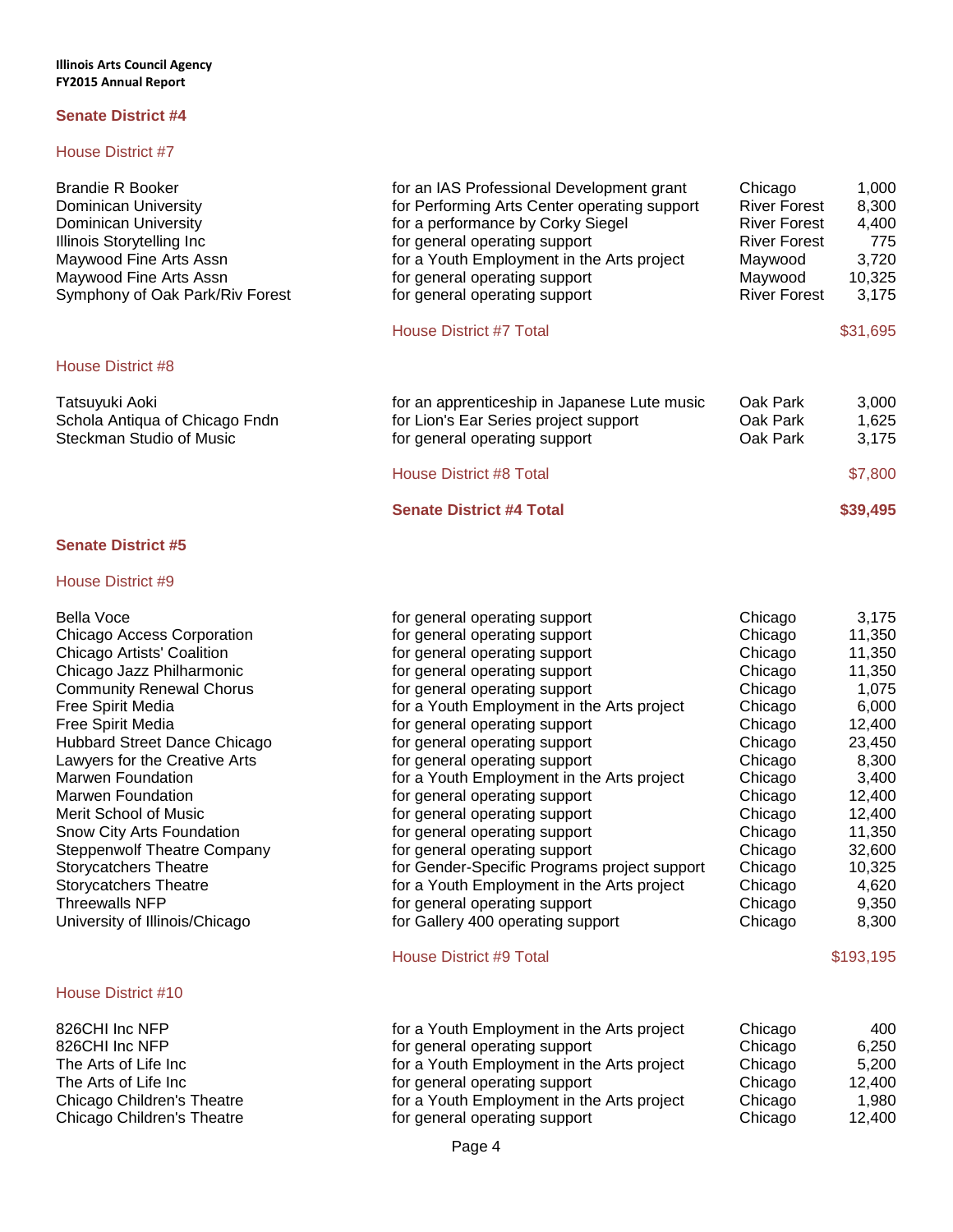| Chicago Dramatists                          | for general operating support              | Chicago | 10,325    |
|---------------------------------------------|--------------------------------------------|---------|-----------|
| Chicago West Comm Music Center              | for a Youth Employment in the Arts project | Chicago | 1,920     |
| Chicago West Comm Music Center              | for general operating support              | Chicago | 5,725     |
| <b>Collaboraction Theatre Company</b>       | for general operating support              | Chicago | 7,275     |
| Divine Purpose Youth Performing Arts Center | for general operating support              | Chicago | 775       |
| <b>Filter Photo</b>                         | for general operating support              | Chicago | 3,700     |
| <b>Free Street Theater</b>                  | for general operating support              | Chicago | 4,700     |
| <b>Free Street Theater</b>                  | for a Youth Employment in the Arts project | Chicago | 5,940     |
| Fund for Innovative TV                      | for general operating support              | Chicago | 4,425     |
| Garfield Park Conservatory Alliance         | for general operating support              | Chicago | 10,325    |
| <b>Heaven Gallery</b>                       | for general operating support              | Chicago | 2,125     |
| <b>Holy Trinity Polish Mission</b>          | for Lajkonik Ensemble operating support    | Chicago | 3,175     |
| Homeroom NFP                                | for general operating support              | Chicago | 775       |
| Independent Feature Project Midwest         | for general operating support              | Chicago | 1,350     |
| Mitchell Elem School #15672                 | for a fourteen-week dance residency        | Chicago | 14,565    |
| The New Colony NFP                          | for general operating support              | Chicago | 2,125     |
| The Space Movement Project NFP              | for general operating support              | Chicago | 1,350     |
| Spudnik Press Cooperative                   | for general operating support              | Chicago | 6,000     |
| Street-Level Youth Media                    | for a Youth Employment in the Arts project | Chicago | 6,000     |
| Street-Level Youth Media                    | for general operating support              | Chicago | 12,400    |
| Suzuki-Orff School of Music                 | for general operating support              | Chicago | 10,325    |
| Thodos Dance Chicago                        | for general operating support              | Chicago | 11,350    |
| Ukrainian Institute of Modern Art           | for general operating support              | Chicago | 5,200     |
| Maureen Warren                              | for an IAS Professional Development grant  | Chicago | 1,000     |
| Woman Made                                  | for general operating support              | Chicago | 6,000     |
| Zephyr Dance Ensemble                       | for general operating support              | Chicago | 2,650     |
|                                             | House District #10 Total                   |         | \$180,130 |

**Senate District #5 Total \$373,325** 

# **Senate District #6**

| 20% Theatre Company                          | for general operating support              | Chicago | 900    |
|----------------------------------------------|--------------------------------------------|---------|--------|
| Albany Park Theater Project                  | for general operating support              | Chicago | 12,400 |
| Albany Park Theater Project                  | for a Youth Employment in the Arts project | Chicago | 6,000  |
| American Theater Company                     | for general operating support              | Chicago | 10,325 |
| <b>ARC Educational Foundation</b>            | for general operating support              | Chicago | 1,350  |
| Bridget E Boland                             | for an IAS Professional Development grant  | Chicago | 1,000  |
| Chicago a cappella                           | for a performance by Ensemble Espanol      | Chicago | 1,440  |
| Chicago a cappella                           | for general operating support              | Chicago | 8,300  |
| Chicago Arts Orchestra                       | for general operating support              | Chicago | 1,625  |
| Chicago Improv Productions                   | for a Youth Employment in the Arts project | Chicago | 480    |
| Chicago Improv Productions                   | for general operating support              | Chicago | 3,650  |
| The Chicago Mosaic School                    | for general operating support              | Chicago | 5,725  |
| Chicago Moving Company                       | for general operating support              | Chicago | 3,700  |
| <b>Chinese Fine Arts Society</b>             | for general operating support              | Chicago | 7,800  |
| Common Times                                 | for general operating support              | Chicago | 775    |
| Congo Square Theatre Co                      | for general operating support              | Chicago | 8,300  |
| <b>Corn Productions</b>                      | for general operating support              | Chicago | 1,600  |
| Dal Niente New Music NFP                     | for general operating support              | Chicago | 4,425  |
| <b>Eclipse Theatre Company</b>               | for general operating support              | Chicago | 1,985  |
| Eighth Blackbird Performing Arts Association | for general operating support              | Chicago | 11,350 |
| <b>Emerald City Theatre</b>                  | for general operating support              | Chicago | 11,350 |
| <b>Erasing the Distance</b>                  | for general operating support              | Chicago | 6,750  |
|                                              |                                            |         |        |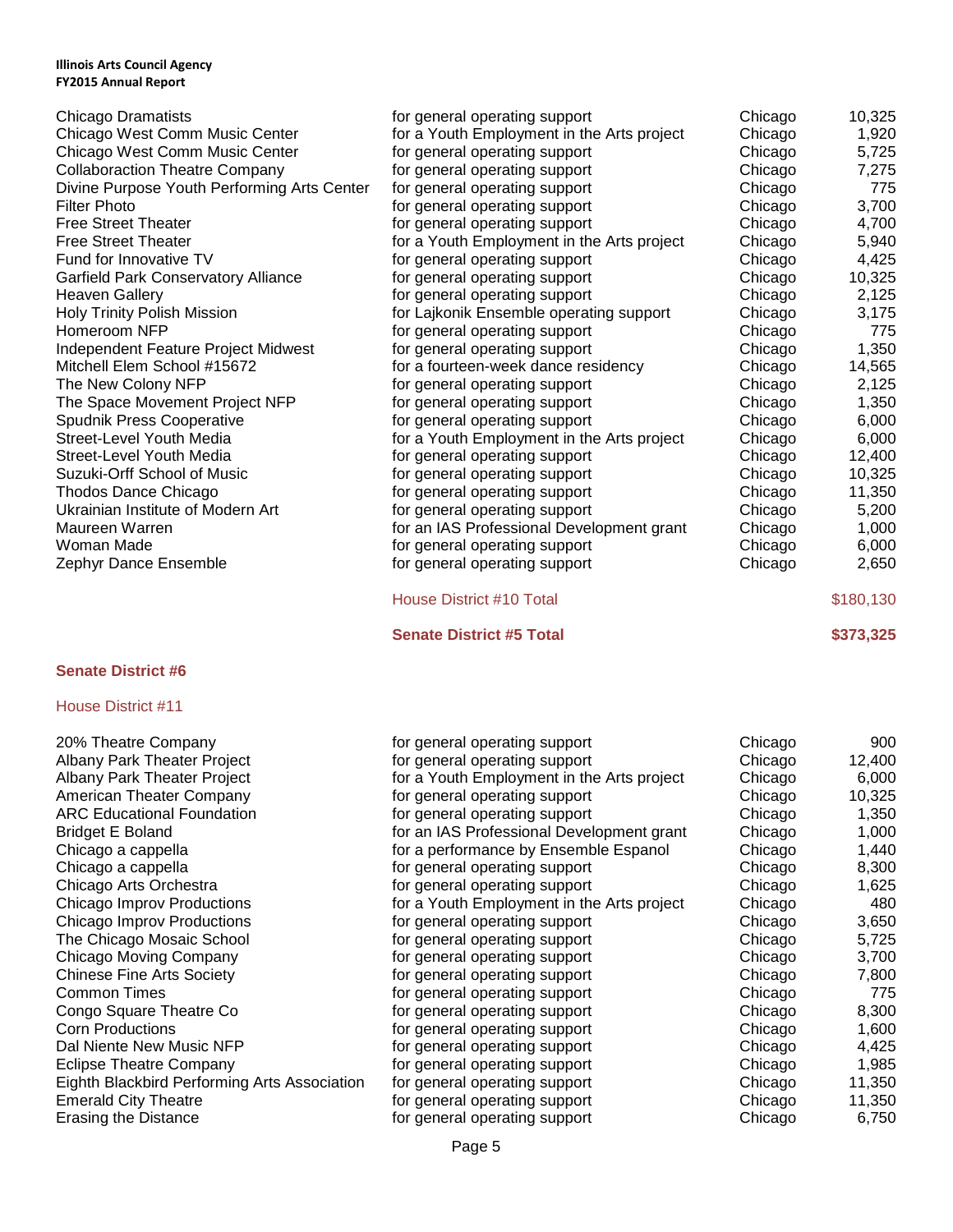| <b>Foundations of Music</b>       | for general operating support           | Chicago | 6,250     |
|-----------------------------------|-----------------------------------------|---------|-----------|
| The Hypocrites                    | for general operating support           | Chicago | 8,300     |
| Imagination Theater Inc           | for general operating support           | Chicago | 7,275     |
| Kartemquin Educational Films      | for general operating support           | Chicago | 12,400    |
| Kidworks Touring Theatre Co       | for general operating support           | Chicago | 2,125     |
| Korean American Comm Services     | for Root East/Root West project support | Chicago | 1,025     |
| Links Hall Inc                    | for general operating support           | Chicago | 8,300     |
| Lucky Plush Productions           | for general operating support           | Chicago | 8,300     |
| Lukaba Productions                | for general operating support           | Chicago | 10,325    |
| Perceptual Motion Inc             | for general operating support           | Chicago | 2,245     |
| <b>Pint-Size Publications</b>     | for general operating support           | Chicago | 775       |
| Red Tape Theatre Co LLC           | for general operating support           | Chicago | 1,625     |
| Remy Bumppo Theatre Company       | for general operating support           | Chicago | 11,350    |
| Same Planet Different World       | for general operating support           | Chicago | 1,175     |
| <b>Shattered Globe Theatre</b>    | for general operating support           | Chicago | 4,425     |
| Stage Left Inc                    | for general operating support           | Chicago | 2,650     |
| Striding Lion InterArts Workshop  | for general operating support           | Chicago | 3,700     |
| Theater Wit NFP                   | for general operating support           | Chicago | 10,325    |
| <b>Third Coast Percussion NFP</b> | for general operating support           | Chicago | 4,425     |
| Blair Thomas & Company            | for general operating support           | Chicago | 3,175     |
| <b>Trap Door Productions</b>      | for general operating support           | Chicago | 3,175     |
| <b>Victory Gardens Theater</b>    | for general operating support           | Chicago | 23,750    |
|                                   | House District #11 Total                |         | \$248,325 |

# House District #12

# **Senate District #7**

House District #13

Acess Contemporary Music **Formulation** for general operating support **Chicago** 7,275

|                                           | <b>Senate District #6 Total</b>             |         | \$340,150 |
|-------------------------------------------|---------------------------------------------|---------|-----------|
|                                           | House District #12 Total                    |         | \$91,825  |
| TimeLine Theatre Company                  | for general operating support               | Chicago | 12,400    |
| Time of Your Life Players                 | for general operating support               | Chicago | 775       |
| Strawdog Theatre Co                       | for general operating support               | Chicago | 4,700     |
| Second Unitarian Church of Chicago        | for a performance by Crossing Borders Music | Chicago | 730       |
| A Red Orchid Theatre                      | for general operating support               | Chicago | 6,250     |
| Profiles Performance Ensemble             | for general operating support               | Chicago | 7,275     |
| Pavement Group                            | for general operating support               | Chicago | 775       |
| <b>Oracle Productions NFP</b>             | for general operating support               | Chicago | 1,075     |
| Nomi Dance Company                        | for general operating support               | Chicago | 1,625     |
| Moving Dock Theatre Co NFP                | for general operating support               | Chicago | 1,025     |
| International Contemp Ensemble Fndn       | for general operating support               | Chicago | 11,350    |
| International College of Surgeons         | for Anatomy In The Gallery project support  | Chicago | 6,750     |
| Hawthorne Scholastic Academy              | for a eight-week theatre residency          | Chicago | 6,820     |
| <b>Genesis Theatrical Productions NFP</b> | for general operating support               | Chicago | 525       |
| <b>Fulcrum Point New Music Project</b>    | for general operating support               | Chicago | 7,275     |
| Chicago Repertory Ballet                  | for general operating support               | Chicago | 1,350     |
| Chicago Photography Center NFP            | for general operating support               | Chicago | 8,300     |
| Chicago Metro Symphony Orchestra          | for general operating support               | Chicago | 900       |
| Chicago History Museum                    | for general operating support               | Chicago | 10,325    |
| Chicago Chamber Choir                     | for general operating support               | Chicago | 1,600     |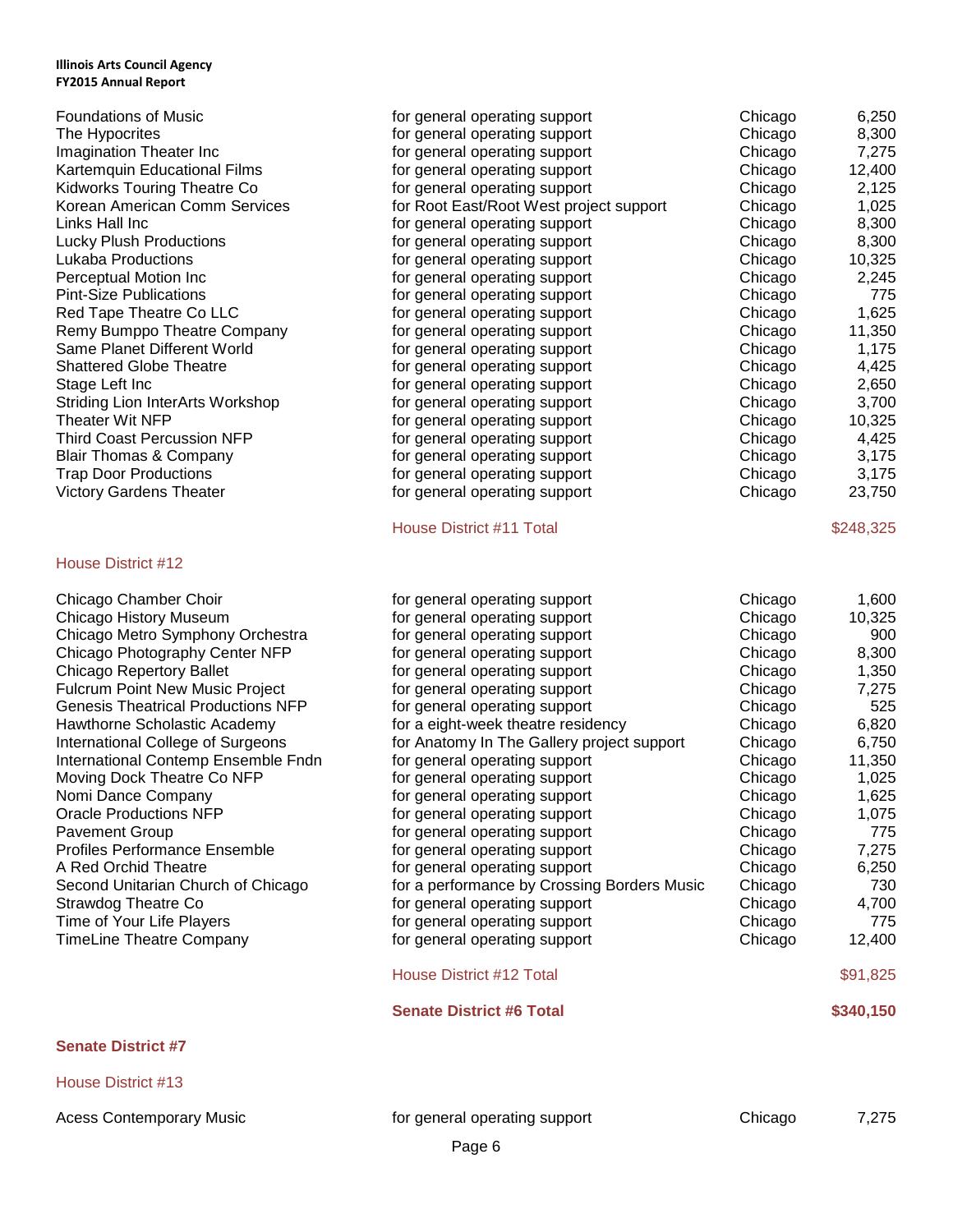| African American Arts Alliance/Chicago<br>American Indian Center<br>Asian Improv Arts Midwest<br>Asian Improv Arts Midwest<br>A-Squared Theatre Workshop<br><b>Barrel of Monkeys Productions</b><br><b>Black Ensemble Theater Corp</b><br>Cambodian Assn of Illinois<br>Chicago Dance Crash NFP<br>The Chicago Ensemble<br><b>Chicago Sacred Harp Singers</b><br>Chicago Tap Theatre NFP<br><b>Chicspeare Production Co</b><br>CircEsteem<br><b>Elements Contemporary Ballet NFP</b><br><b>Esoteric Dance Project</b><br><b>Experimental Sound Studio</b><br><b>Griffin Theatre Company</b><br>Haitian American Museum<br>Holsten Human Capital Development NFP<br>The House Theatre of Chicago<br><b>International Chamber Artists</b><br>David A Krofta Jr | for general operating support<br>for general operating support<br>for a Youth Employment in the Arts project<br>for general operating support<br>for general operating support<br>for general operating support<br>for general operating support<br>for general operating support<br>for general operating support<br>for general operating support<br>for general operating support<br>for general operating support<br>for general operating support<br>for general operating support<br>for general operating support<br>for general operating support<br>for general operating support<br>for general operating support<br>for a performance by Crossing Borders Music<br>for a seven-week theatre residency<br>for general operating support<br>for general operating support<br>for an IAS Artist Project grant | Chicago<br>Chicago<br>Chicago<br>Chicago<br>Chicago<br>Chicago<br>Chicago<br>Chicago<br>Chicago<br>Chicago<br>Chicago<br>Chicago<br>Chicago<br>Chicago<br>Chicago<br>Chicago<br>Chicago<br>Chicago<br>Chicago<br>Chicago<br>Chicago<br>Chicago<br>Chicago | 3,700<br>11,350<br>1,500<br>5,725<br>1,025<br>7,275<br>12,400<br>3,700<br>4,425<br>1,350<br>775<br>3,175<br>675<br>8,300<br>2,125<br>600<br>5,725<br>7,275<br>660<br>18,000<br>11,350<br>2,125<br>1,130 |
|--------------------------------------------------------------------------------------------------------------------------------------------------------------------------------------------------------------------------------------------------------------------------------------------------------------------------------------------------------------------------------------------------------------------------------------------------------------------------------------------------------------------------------------------------------------------------------------------------------------------------------------------------------------------------------------------------------------------------------------------------------------|-----------------------------------------------------------------------------------------------------------------------------------------------------------------------------------------------------------------------------------------------------------------------------------------------------------------------------------------------------------------------------------------------------------------------------------------------------------------------------------------------------------------------------------------------------------------------------------------------------------------------------------------------------------------------------------------------------------------------------------------------------------------------------------------------------------------------|-----------------------------------------------------------------------------------------------------------------------------------------------------------------------------------------------------------------------------------------------------------|---------------------------------------------------------------------------------------------------------------------------------------------------------------------------------------------------------|
| Kuumba Lynx                                                                                                                                                                                                                                                                                                                                                                                                                                                                                                                                                                                                                                                                                                                                                  | for general operating support                                                                                                                                                                                                                                                                                                                                                                                                                                                                                                                                                                                                                                                                                                                                                                                         | Chicago                                                                                                                                                                                                                                                   | 6,750                                                                                                                                                                                                   |
| Kuumba Lynx                                                                                                                                                                                                                                                                                                                                                                                                                                                                                                                                                                                                                                                                                                                                                  | for a Youth Employment in the Arts project                                                                                                                                                                                                                                                                                                                                                                                                                                                                                                                                                                                                                                                                                                                                                                            | Chicago                                                                                                                                                                                                                                                   | 6,000                                                                                                                                                                                                   |
| Kazuhiro Masuda<br>Linsey N Maughan                                                                                                                                                                                                                                                                                                                                                                                                                                                                                                                                                                                                                                                                                                                          | for an apprenticeship in Japanese dance<br>for an IAS Professional Development grant                                                                                                                                                                                                                                                                                                                                                                                                                                                                                                                                                                                                                                                                                                                                  | Chicago<br>Chicago                                                                                                                                                                                                                                        | 3,000<br>650                                                                                                                                                                                            |
| Midsommer Flight NFP                                                                                                                                                                                                                                                                                                                                                                                                                                                                                                                                                                                                                                                                                                                                         | for general operating support                                                                                                                                                                                                                                                                                                                                                                                                                                                                                                                                                                                                                                                                                                                                                                                         | Chicago                                                                                                                                                                                                                                                   | 525                                                                                                                                                                                                     |
| Jovan D Mihailovic                                                                                                                                                                                                                                                                                                                                                                                                                                                                                                                                                                                                                                                                                                                                           | for an apprenticeship in Serbian Folk Violin                                                                                                                                                                                                                                                                                                                                                                                                                                                                                                                                                                                                                                                                                                                                                                          | Chicago                                                                                                                                                                                                                                                   | 3,000                                                                                                                                                                                                   |
| The Neo-Futurists                                                                                                                                                                                                                                                                                                                                                                                                                                                                                                                                                                                                                                                                                                                                            | for general operating support                                                                                                                                                                                                                                                                                                                                                                                                                                                                                                                                                                                                                                                                                                                                                                                         | Chicago                                                                                                                                                                                                                                                   | 8,300                                                                                                                                                                                                   |
| New Millennium Theatre Co                                                                                                                                                                                                                                                                                                                                                                                                                                                                                                                                                                                                                                                                                                                                    | for general operating support                                                                                                                                                                                                                                                                                                                                                                                                                                                                                                                                                                                                                                                                                                                                                                                         | Chicago                                                                                                                                                                                                                                                   | 775                                                                                                                                                                                                     |
| Old Town School of Folk Music                                                                                                                                                                                                                                                                                                                                                                                                                                                                                                                                                                                                                                                                                                                                | for general operating support                                                                                                                                                                                                                                                                                                                                                                                                                                                                                                                                                                                                                                                                                                                                                                                         | Chicago                                                                                                                                                                                                                                                   | 37,050                                                                                                                                                                                                  |
| People's Music School                                                                                                                                                                                                                                                                                                                                                                                                                                                                                                                                                                                                                                                                                                                                        | for general operating support                                                                                                                                                                                                                                                                                                                                                                                                                                                                                                                                                                                                                                                                                                                                                                                         | Chicago                                                                                                                                                                                                                                                   | 11,350                                                                                                                                                                                                  |
| Pride Films and Plays                                                                                                                                                                                                                                                                                                                                                                                                                                                                                                                                                                                                                                                                                                                                        | for general operating support                                                                                                                                                                                                                                                                                                                                                                                                                                                                                                                                                                                                                                                                                                                                                                                         | Chicago                                                                                                                                                                                                                                                   | 3,175                                                                                                                                                                                                   |
| <b>Quest Theatre Ensemble NFP</b>                                                                                                                                                                                                                                                                                                                                                                                                                                                                                                                                                                                                                                                                                                                            | for general operating support                                                                                                                                                                                                                                                                                                                                                                                                                                                                                                                                                                                                                                                                                                                                                                                         | Chicago                                                                                                                                                                                                                                                   | 1,350                                                                                                                                                                                                   |
| Raven Theatre Company                                                                                                                                                                                                                                                                                                                                                                                                                                                                                                                                                                                                                                                                                                                                        | for general operating support                                                                                                                                                                                                                                                                                                                                                                                                                                                                                                                                                                                                                                                                                                                                                                                         | Chicago                                                                                                                                                                                                                                                   | 10,325                                                                                                                                                                                                  |
| Raven Theatre Company                                                                                                                                                                                                                                                                                                                                                                                                                                                                                                                                                                                                                                                                                                                                        | for a Youth Employment in the Arts project                                                                                                                                                                                                                                                                                                                                                                                                                                                                                                                                                                                                                                                                                                                                                                            | Chicago                                                                                                                                                                                                                                                   | 4,080                                                                                                                                                                                                   |
| The Ruckus Theater                                                                                                                                                                                                                                                                                                                                                                                                                                                                                                                                                                                                                                                                                                                                           | for general operating support                                                                                                                                                                                                                                                                                                                                                                                                                                                                                                                                                                                                                                                                                                                                                                                         | Chicago                                                                                                                                                                                                                                                   | 1,625                                                                                                                                                                                                   |
| Sones De Mexico Ensemble                                                                                                                                                                                                                                                                                                                                                                                                                                                                                                                                                                                                                                                                                                                                     | for general operating support                                                                                                                                                                                                                                                                                                                                                                                                                                                                                                                                                                                                                                                                                                                                                                                         | Chicago                                                                                                                                                                                                                                                   | 6,750                                                                                                                                                                                                   |
| Stir-Friday Night!                                                                                                                                                                                                                                                                                                                                                                                                                                                                                                                                                                                                                                                                                                                                           | for general operating support                                                                                                                                                                                                                                                                                                                                                                                                                                                                                                                                                                                                                                                                                                                                                                                         | Chicago                                                                                                                                                                                                                                                   | 1,025                                                                                                                                                                                                   |
| <b>Synapse Arts Collective</b>                                                                                                                                                                                                                                                                                                                                                                                                                                                                                                                                                                                                                                                                                                                               | for general operating support                                                                                                                                                                                                                                                                                                                                                                                                                                                                                                                                                                                                                                                                                                                                                                                         | Chicago                                                                                                                                                                                                                                                   | 1,025                                                                                                                                                                                                   |
| <b>TPA Network Inc.</b>                                                                                                                                                                                                                                                                                                                                                                                                                                                                                                                                                                                                                                                                                                                                      | for Visual Arts Program project support                                                                                                                                                                                                                                                                                                                                                                                                                                                                                                                                                                                                                                                                                                                                                                               | Chicago                                                                                                                                                                                                                                                   | 675                                                                                                                                                                                                     |
| Vidvuds Zviedris                                                                                                                                                                                                                                                                                                                                                                                                                                                                                                                                                                                                                                                                                                                                             | for an IAS Artist Project grant                                                                                                                                                                                                                                                                                                                                                                                                                                                                                                                                                                                                                                                                                                                                                                                       | Chicago                                                                                                                                                                                                                                                   | 3,000                                                                                                                                                                                                   |
|                                                                                                                                                                                                                                                                                                                                                                                                                                                                                                                                                                                                                                                                                                                                                              | House District #13 Total                                                                                                                                                                                                                                                                                                                                                                                                                                                                                                                                                                                                                                                                                                                                                                                              |                                                                                                                                                                                                                                                           | \$232,070                                                                                                                                                                                               |
| House District #14                                                                                                                                                                                                                                                                                                                                                                                                                                                                                                                                                                                                                                                                                                                                           |                                                                                                                                                                                                                                                                                                                                                                                                                                                                                                                                                                                                                                                                                                                                                                                                                       |                                                                                                                                                                                                                                                           |                                                                                                                                                                                                         |
| 6018North<br>6018North<br><b>About Face Theatre Collective</b><br><b>Akvavit Theatre</b><br>Artemisia A Chicago Theatre NFP<br>AstonRep<br>Anna Melika Bass<br><b>Bohemian Theatre Ensemble NFP</b><br>Cedille Chicago NFP                                                                                                                                                                                                                                                                                                                                                                                                                                                                                                                                   | for general operating support<br>for a Youth Employment in the Arts project<br>for general operating support<br>for general operating support<br>for general operating support<br>for general operating support<br>for an Artist Fellowship in Media Arts<br>for general operating support<br>for general operating support                                                                                                                                                                                                                                                                                                                                                                                                                                                                                           | Chicago<br>Chicago<br>Chicago<br>Chicago<br>Chicago<br>Chicago<br>Chicago<br>Chicago<br>Chicago                                                                                                                                                           | 1,175<br>3,510<br>10,325<br>1,075<br>1,025<br>1,175<br>15,000<br>3,175<br>11,350                                                                                                                        |
|                                                                                                                                                                                                                                                                                                                                                                                                                                                                                                                                                                                                                                                                                                                                                              |                                                                                                                                                                                                                                                                                                                                                                                                                                                                                                                                                                                                                                                                                                                                                                                                                       |                                                                                                                                                                                                                                                           |                                                                                                                                                                                                         |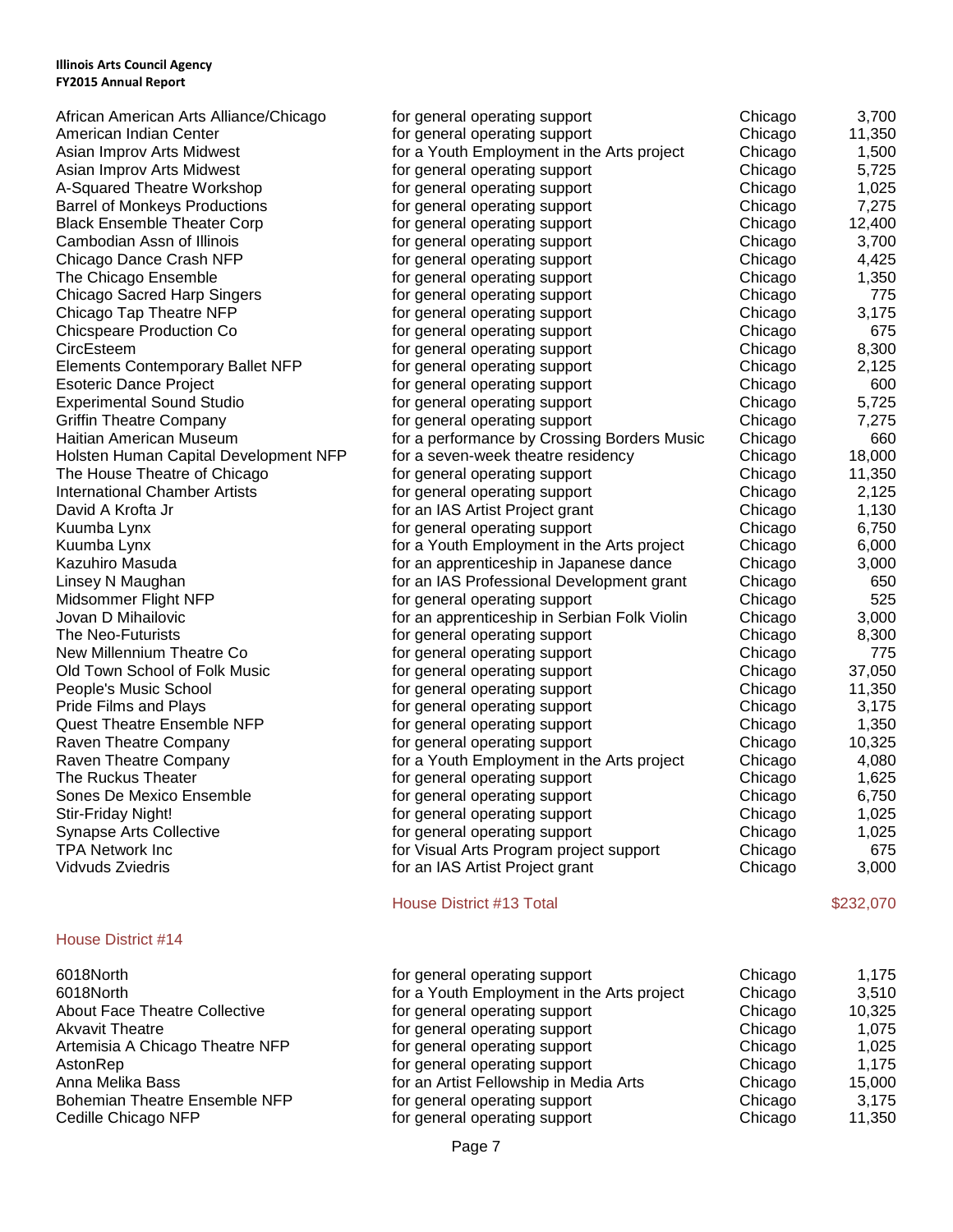| Center for Intl Performance & Exhibition | for general operating support                    | Chicago | 1,600     |
|------------------------------------------|--------------------------------------------------|---------|-----------|
| Chicago City Theatre Company             | for general operating support                    | Chicago | 8,300     |
| <b>Chicago Filmmakers</b>                | for general operating support                    | Chicago | 9,350     |
| Chicago Gay Men's Chorus                 | for general operating support                    | Chicago | 7,275     |
| <b>Civitas Ensemble</b>                  | for general operating support                    | Chicago | 775       |
| Company of Folk                          | for folk art fieldwork/tech assistance support   | Chicago | 25,000    |
| Company of Folk                          | for general operating support                    | Chicago | 3,700     |
| Convent of the Sacred Heart              | for a four-week theatre residency                | Chicago | 9,375     |
| Cube                                     | for general operating support                    | Chicago | 765       |
| The Factory Theater                      | for general operating support                    | Chicago | 1,625     |
| <b>William Ferris Chorale</b>            | for general operating support                    | Chicago | 3,175     |
| The Guild Complex                        | for general operating support                    | Chicago | 4,250     |
| Kathleen Keane                           | for an apprenticeship in Irish Traditional Music | Chicago | 3,000     |
| Khecari                                  | for general operating support                    | Chicago | 900       |
| Kilmer Elem School                       | for a residency with Mudlark Theater             | Chicago | 2,000     |
| Lifeline Productions Inc                 | for general operating support                    | Chicago | 11,350    |
| The Lira Ensemble                        | for general operating support                    | Chicago | 8,300     |
| Loyola University of Chicago             | for Arts Programming operating support           | Chicago | 8,300     |
| Loyola University of Chicago             | for Museum of Art operating support              | Chicago | 12,400    |
| Loyola University of Chicago             | for a Youth Employment in the Arts project       | Chicago | 3,960     |
| Mary-Arrchie Theatre Co                  | for general operating support                    | Chicago | 5,725     |
| <b>MPAACT</b>                            | for general operating support                    | Chicago | 5,455     |
| The Newberry Consort                     | for general operating support                    | Chicago | 3,175     |
| Polarity Ensemble Theatre NFP            | for general operating support                    | Chicago | 775       |
| <b>Redtwist Theatre</b>                  | for general operating support                    | Chicago | 4,425     |
| <b>Rivendell Theatre Ensemble</b>        | for general operating support                    | Chicago | 5,200     |
| <b>Sideshow Theatre Company NFP</b>      | for general operating support                    | Chicago | 2,650     |
| <b>Steep Theatre Company</b>             | for general operating support                    | Chicago | 4,425     |
| Swedish Am Museum Assn of Chicago        | for general operating support                    | Chicago | 11,350    |
| The Utopian Theatre Asyslum              | for general operating support                    | Chicago | 1,625     |
| <b>Vicarious Theatre Co</b>              | for general operating support                    | Chicago | 1,625     |
| The Viola Project                        | for general operating support                    | Chicago | 900       |
|                                          | <b>House District #14 Total</b>                  |         | \$220,540 |
|                                          | <b>Senate District #7 Total</b>                  |         | \$452,610 |

# **Senate District #8**

# House District #15

| Child's Play Touring Theatre     |
|----------------------------------|
| <b>Culture Shock Chicago NFP</b> |
| <b>Ensemble Espanol</b>          |
| <b>Ensemble Espanol</b>          |
| <b>Flood Editions NFP</b>        |
| Lake Shore Symphony Orchestra    |
| North Branch Arts                |
| Wildwood Elem School             |
| <b>WTTW Communications Inc</b>   |
| <b>WTTW Communications Inc</b>   |
| <b>WTTW Communications Inc</b>   |

| for general operating support                    | Chicago | 5,725   |
|--------------------------------------------------|---------|---------|
| for general operating support                    | Chicago | 1.075   |
| for general operating support                    | Chicago | 8,300   |
| for a Youth Employment in the Arts project       | Chicago | 3,165   |
| for general operating support                    | Chicago | 1,625   |
| for general operating support                    | Chicago | 1.925   |
| for general operating support                    | Chicago | 2,125   |
| for a six-week dance residency with Pranita Jain | Chicago | 5.100   |
| for Public Radio & Television Operating Grant    | Chicago | 220,150 |
| for general operating support                    | Chicago | 23,150  |
| for Public Radio & Television Basic Grant        | Chicago | 50,300  |
|                                                  |         |         |

House District #15 Total \$322,640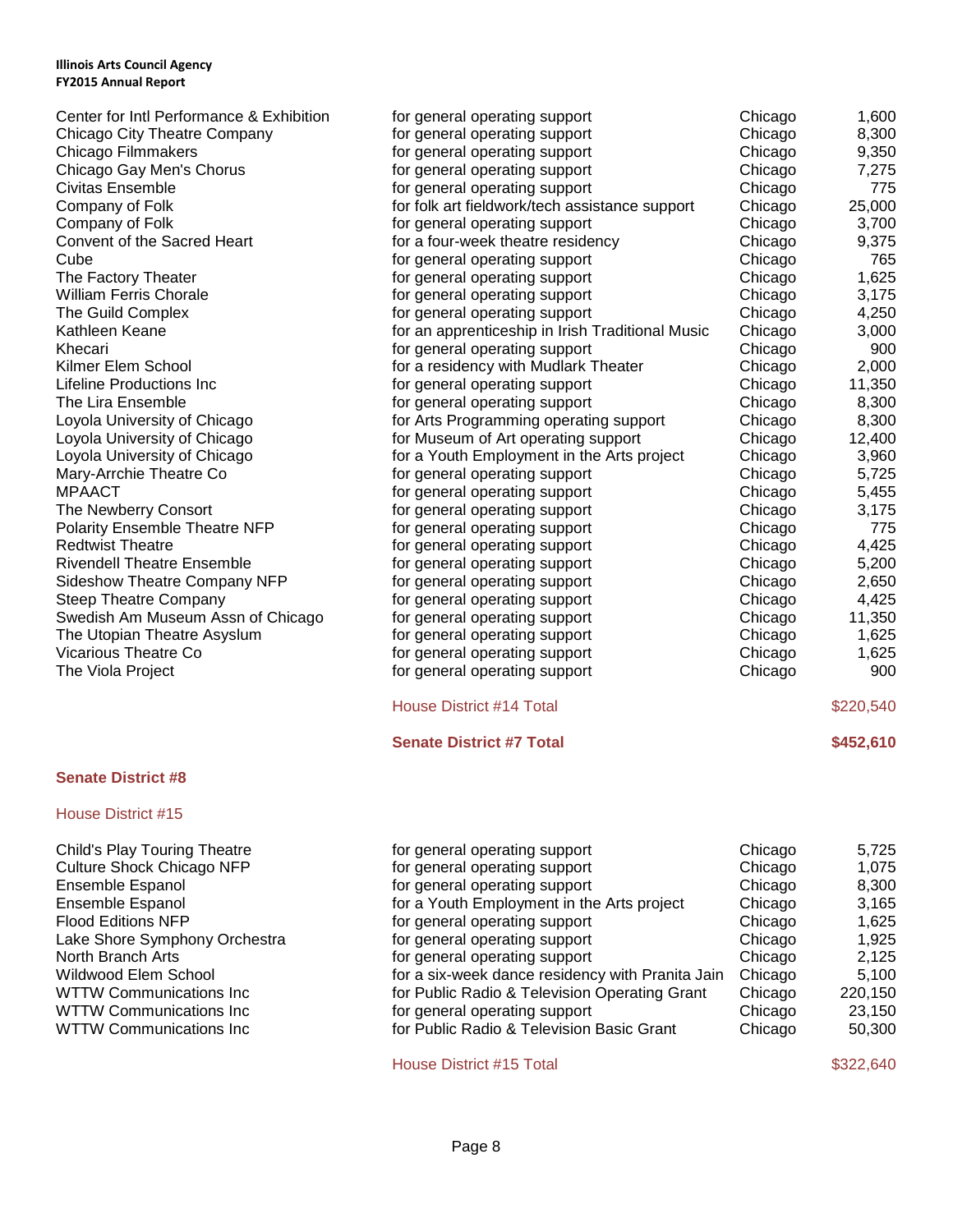# House District #16

| T Daniel Productions NFP<br>Korean Amer Resource/Cultural Ctr<br><b>Theater Oobleck</b> | for general operating support<br>for general operating support<br>for general operating support | Chicago<br>Chicago<br>Chicago | 895<br>2.125<br>2,125 |
|-----------------------------------------------------------------------------------------|-------------------------------------------------------------------------------------------------|-------------------------------|-----------------------|
|                                                                                         | House District #16 Total                                                                        |                               | \$5,145               |
|                                                                                         | <b>Senate District #8 Total</b>                                                                 |                               | \$327,785             |

# **Senate District #9**

# House District #17

| <b>Anatomically Correct</b><br>Chicago Jazz Orchestra Assn<br>Evanston Symphony Orch Assn<br><b>Holocaust Memorial Fndn of Illinois</b><br>Journeycare Inc<br>Kohl Children's Museum/Greater Chicago<br>North Shore Choral Society<br>Northlight Theatre Inc<br>Northwest Ctr Trad Polish Folk Dancers | for general operating support<br>for general operating support<br>for general operating support<br>for general operating support<br>for Expressive Therapies operating support<br>for general operating support<br>for general operating support<br>for general operating support<br>for general operating support | <b>Skokie</b><br><b>Skokie</b><br>Evanston<br><b>Skokie</b><br>Glenview<br>Glenview<br>Evanston<br><b>Skokie</b><br>Glenview | 1,025<br>3,175<br>5,200<br>11,350<br>5,725<br>11,350<br>3,175<br>20,550<br>2,125 |
|--------------------------------------------------------------------------------------------------------------------------------------------------------------------------------------------------------------------------------------------------------------------------------------------------------|--------------------------------------------------------------------------------------------------------------------------------------------------------------------------------------------------------------------------------------------------------------------------------------------------------------------|------------------------------------------------------------------------------------------------------------------------------|----------------------------------------------------------------------------------|
| Sing to Live Live to Sing NFP                                                                                                                                                                                                                                                                          | for general operating support                                                                                                                                                                                                                                                                                      | Glenview                                                                                                                     | 1,625                                                                            |
| <b>Skokie Park District</b>                                                                                                                                                                                                                                                                            | for Festival Of Cultures project support                                                                                                                                                                                                                                                                           | <b>Skokie</b>                                                                                                                | 5,200                                                                            |
| Skokie Valley Orchestral Assn                                                                                                                                                                                                                                                                          | for general operating support                                                                                                                                                                                                                                                                                      | <b>Skokie</b>                                                                                                                | 2,650                                                                            |
| Claire A Tighe                                                                                                                                                                                                                                                                                         | for an IAS Professional Development grant                                                                                                                                                                                                                                                                          | Wilmette                                                                                                                     | 1,000                                                                            |
|                                                                                                                                                                                                                                                                                                        | House District #17 Total                                                                                                                                                                                                                                                                                           |                                                                                                                              | \$74,150                                                                         |
| <b>House District #18</b>                                                                                                                                                                                                                                                                              |                                                                                                                                                                                                                                                                                                                    |                                                                                                                              |                                                                                  |
| The Actors Gymnasium Inc                                                                                                                                                                                                                                                                               | for a Youth Employment in the Arts project                                                                                                                                                                                                                                                                         | Evanston                                                                                                                     | 5,280                                                                            |
| The Actors Gymnasium Inc                                                                                                                                                                                                                                                                               | for general operating support                                                                                                                                                                                                                                                                                      | Evanston                                                                                                                     | 11,350                                                                           |
| Art Encounter                                                                                                                                                                                                                                                                                          | for general operating support                                                                                                                                                                                                                                                                                      | Evanston                                                                                                                     | 8,300                                                                            |
| Bach Week in Evanston                                                                                                                                                                                                                                                                                  | for general operating support                                                                                                                                                                                                                                                                                      | Evanston                                                                                                                     | 2,125                                                                            |
| CoCoDaCo Dance Chicago                                                                                                                                                                                                                                                                                 | for general operating support                                                                                                                                                                                                                                                                                      | Evanston                                                                                                                     | 525                                                                              |
| <b>Esprit des Concerts</b>                                                                                                                                                                                                                                                                             | for general operating support                                                                                                                                                                                                                                                                                      | Evanston                                                                                                                     | 1,025                                                                            |
| <b>Evanston Art Center</b>                                                                                                                                                                                                                                                                             | for a Youth Employment in the Arts project                                                                                                                                                                                                                                                                         | Evanston                                                                                                                     | 4,000                                                                            |
| <b>Evanston Art Center</b>                                                                                                                                                                                                                                                                             | for general operating support                                                                                                                                                                                                                                                                                      | Evanston                                                                                                                     | 12,400                                                                           |
| <b>Evanston Arts Council</b>                                                                                                                                                                                                                                                                           | for general operating support                                                                                                                                                                                                                                                                                      | Evanston                                                                                                                     | 8,300                                                                            |
| <b>Evanston Arts Council</b>                                                                                                                                                                                                                                                                           | for Community Arts Access Program                                                                                                                                                                                                                                                                                  | Evanston                                                                                                                     | 9,595                                                                            |
| <b>Evanston Dance Ensemble</b>                                                                                                                                                                                                                                                                         | for general operating support                                                                                                                                                                                                                                                                                      | Evanston                                                                                                                     | 5,200                                                                            |
| Lakeside Singers Inc                                                                                                                                                                                                                                                                                   | for general operating support                                                                                                                                                                                                                                                                                      | Evanston                                                                                                                     | 5,725                                                                            |
| <b>Light Opera Works</b>                                                                                                                                                                                                                                                                               | for general operating support                                                                                                                                                                                                                                                                                      | Wilmette                                                                                                                     | 11,350                                                                           |
| Literature for All of Us                                                                                                                                                                                                                                                                               | for Poetry Out Loud project support                                                                                                                                                                                                                                                                                | Evanston                                                                                                                     | 10,000                                                                           |
| Literature for All of Us                                                                                                                                                                                                                                                                               | for general operating support                                                                                                                                                                                                                                                                                      | Evanston                                                                                                                     | 10,325                                                                           |
| Mudlark Theater Company NFP                                                                                                                                                                                                                                                                            | for general operating support                                                                                                                                                                                                                                                                                      | Evanston                                                                                                                     | 4,425                                                                            |
| Music Institute of Chicago                                                                                                                                                                                                                                                                             | for general operating support                                                                                                                                                                                                                                                                                      | Evanston                                                                                                                     | 11,350                                                                           |
| <b>Next Theatre Company</b>                                                                                                                                                                                                                                                                            | for general operating support                                                                                                                                                                                                                                                                                      | Evanston                                                                                                                     | 6,250                                                                            |
| North Shore Art League                                                                                                                                                                                                                                                                                 | for general operating support                                                                                                                                                                                                                                                                                      | Winnetka                                                                                                                     | 8,300                                                                            |
| Northbrook Symphony Orchestra                                                                                                                                                                                                                                                                          | for general operating support                                                                                                                                                                                                                                                                                      | Northbrook                                                                                                                   | 7,275                                                                            |
| Northshore Concert Band                                                                                                                                                                                                                                                                                | for general operating support                                                                                                                                                                                                                                                                                      | Evanston                                                                                                                     | 5,200                                                                            |
| Northwestern University                                                                                                                                                                                                                                                                                | for Block Museum of Art operating support                                                                                                                                                                                                                                                                          | Evanston                                                                                                                     | 12,400                                                                           |
| Open Studio Project                                                                                                                                                                                                                                                                                    | for general operating support                                                                                                                                                                                                                                                                                      | Evanston                                                                                                                     | 4,425                                                                            |

Piven Theatre Workshop for general operating support Evanston 8,300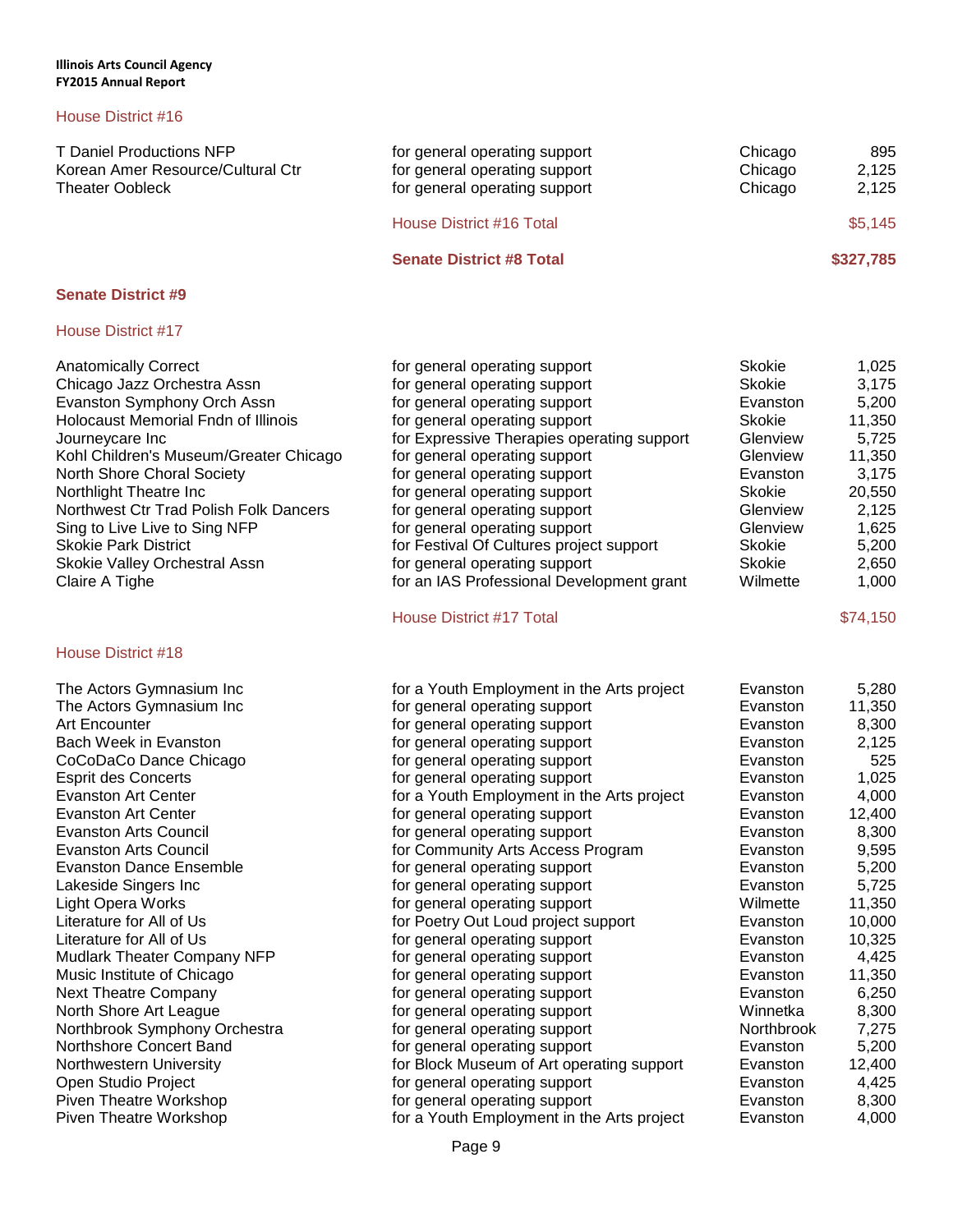| The Poetry Forum Inc<br>Renovo String Orchestra<br>The Savoyaires<br>Youth Choral Theater of Chicago | for general operating support<br>for general operating support<br>for general operating support<br>for general operating support | Evanston<br>Evanston<br>Chicago<br>Evanston      | 1,175<br>1,600<br>1,625<br>8,300 |
|------------------------------------------------------------------------------------------------------|----------------------------------------------------------------------------------------------------------------------------------|--------------------------------------------------|----------------------------------|
|                                                                                                      | House District #18 Total                                                                                                         |                                                  | \$190,125                        |
|                                                                                                      | <b>Senate District #9 Total</b>                                                                                                  |                                                  | \$264,275                        |
| <b>Senate District #10</b>                                                                           |                                                                                                                                  |                                                  |                                  |
| House District #19                                                                                   |                                                                                                                                  |                                                  |                                  |
| Chicago Kids Company<br>Lutheran Choir of Chicago<br>Paderewski Symphony Orchestra                   | for general operating support<br>for general operating support<br>for general operating support                                  | Chicago<br>Chicago<br>Chicago                    | 7,275<br>1,075<br>2,650          |
|                                                                                                      | House District #19 Total                                                                                                         |                                                  | \$11,000                         |
| House District #20                                                                                   |                                                                                                                                  |                                                  |                                  |
| <b>Brickton Art Center</b>                                                                           | for general operating support                                                                                                    | Park Ridge                                       | 6,000                            |
|                                                                                                      | <b>House District #20 Total</b>                                                                                                  |                                                  | \$6,000                          |
|                                                                                                      | <b>Senate District #10 Total</b>                                                                                                 |                                                  | \$17,000                         |
| <b>Senate District #11</b>                                                                           |                                                                                                                                  |                                                  |                                  |
| House District #21                                                                                   |                                                                                                                                  |                                                  |                                  |
| Acappellago NFP<br>Latinos Progresando<br><b>Riverside Arts Center</b>                               | for general operating support<br>for Teatro Americano operating support<br>for general operating support                         | <b>Forest View</b><br>Chicago<br>Riverside       | 1,025<br>1,215<br>6,000          |
|                                                                                                      | <b>House District #21 Total</b>                                                                                                  |                                                  | \$8,240                          |
| <b>House District #22</b>                                                                            |                                                                                                                                  |                                                  |                                  |
| Balzekas Museum/Lithuanian Culture                                                                   | for general operating support                                                                                                    | Chicago                                          | 8,300                            |
|                                                                                                      | House District #22 Total                                                                                                         |                                                  | \$8,300                          |
|                                                                                                      | <b>Senate District #11 Total</b>                                                                                                 |                                                  | \$16,540                         |
| <b>Senate District #12</b>                                                                           |                                                                                                                                  |                                                  |                                  |
| <b>House District #24</b>                                                                            |                                                                                                                                  |                                                  |                                  |
| The 16th Street Theater NFP<br>Village of Brookfield<br>Village of Brookfield                        | for general operating support<br>for a performance by Chicago Cuatro Orchestra<br>for a performance by Small Time Dave           | Berwyn<br><b>Brookfield</b><br><b>Brookfield</b> | 5,200<br>495<br>990              |
|                                                                                                      | House District #24 Total                                                                                                         |                                                  | \$6,685                          |

**Senate District #12 Total \$6,685**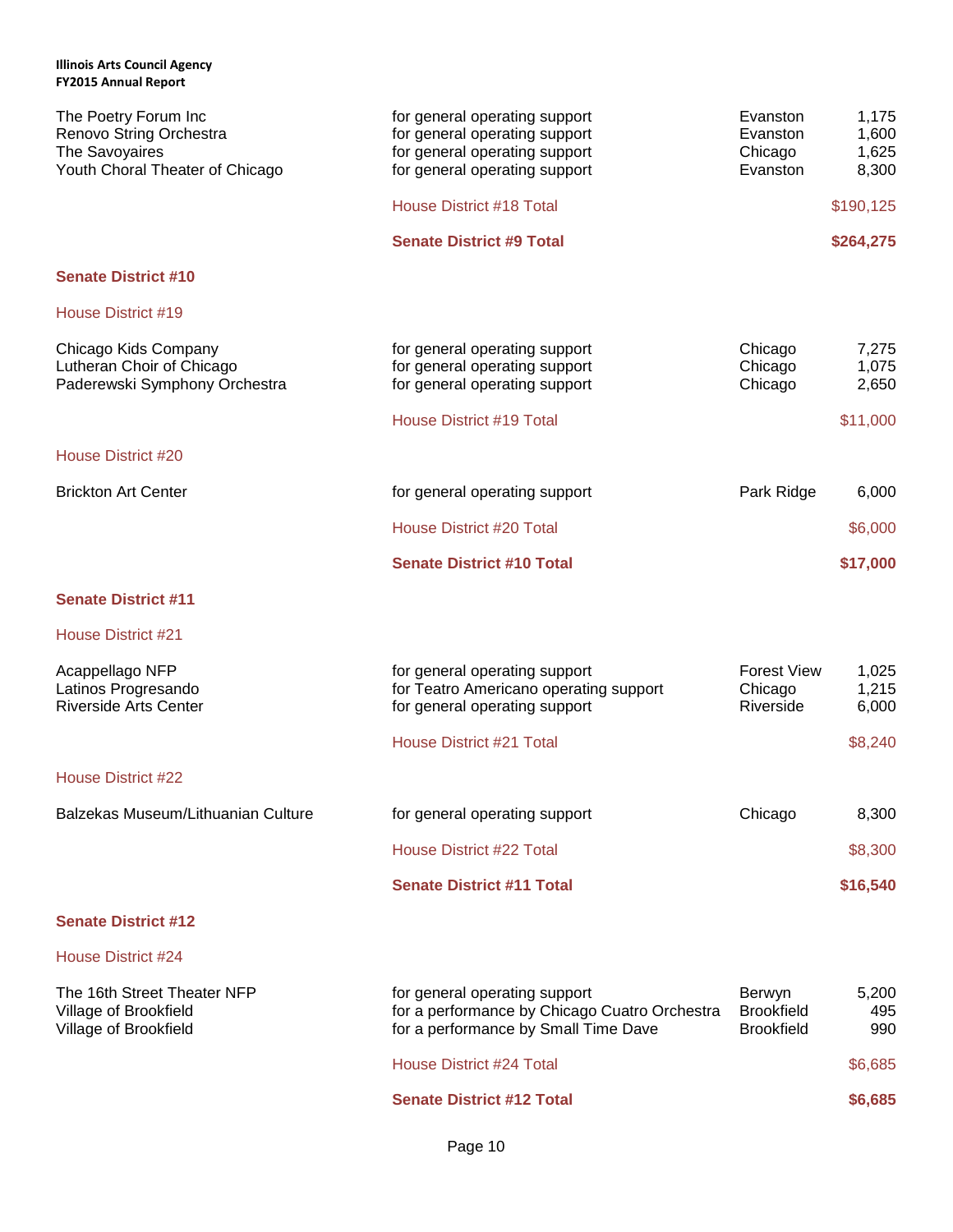# House District #25

| Chicago                                                                                                                                                                                                                                                                                                                                                                                                                                                                                                          | 11,350                                                               |
|------------------------------------------------------------------------------------------------------------------------------------------------------------------------------------------------------------------------------------------------------------------------------------------------------------------------------------------------------------------------------------------------------------------------------------------------------------------------------------------------------------------|----------------------------------------------------------------------|
|                                                                                                                                                                                                                                                                                                                                                                                                                                                                                                                  | 1,985                                                                |
| Chicago                                                                                                                                                                                                                                                                                                                                                                                                                                                                                                          | 3,175                                                                |
| Chicago                                                                                                                                                                                                                                                                                                                                                                                                                                                                                                          | 1,600                                                                |
| Chicago                                                                                                                                                                                                                                                                                                                                                                                                                                                                                                          | 22,150                                                               |
| Chicago                                                                                                                                                                                                                                                                                                                                                                                                                                                                                                          | 13,470                                                               |
|                                                                                                                                                                                                                                                                                                                                                                                                                                                                                                                  | 6,250                                                                |
| Chicago                                                                                                                                                                                                                                                                                                                                                                                                                                                                                                          | 2,245                                                                |
| Chicago                                                                                                                                                                                                                                                                                                                                                                                                                                                                                                          | 5,725                                                                |
| Chicago                                                                                                                                                                                                                                                                                                                                                                                                                                                                                                          | 12,400                                                               |
| Chicago                                                                                                                                                                                                                                                                                                                                                                                                                                                                                                          | 5,940                                                                |
| Chicago                                                                                                                                                                                                                                                                                                                                                                                                                                                                                                          | 7,275                                                                |
| Chicago                                                                                                                                                                                                                                                                                                                                                                                                                                                                                                          | 1,000                                                                |
| Chicago                                                                                                                                                                                                                                                                                                                                                                                                                                                                                                          | 900                                                                  |
| Chicago                                                                                                                                                                                                                                                                                                                                                                                                                                                                                                          | 6,000                                                                |
| for general operating support<br>for general operating support<br>for general operating support<br>for general operating support<br>for general operating support<br>for general operating support<br>for general operating support<br>for general operating support<br>for general operating support<br>for a Youth Employment in the Arts project<br>for general operating support<br>for an IAS Professional Development grant<br>for general operating support<br>for a Youth Employment in the Arts project | for Batizado Workshop/Afro-Brazil project support Chicago<br>Chicago |

### House District #26

| Archi-treasures Association            |
|----------------------------------------|
| Chicago Children's Museum              |
| Chicago Dancing Company NFP            |
| Chicago Public Media Inc               |
| Chicago Public Media Inc               |
| Chicago Public Media Inc               |
| Chicago Shakespeare Theater            |
| Community Film Workshop/Chicago        |
| <b>Field Museum of Natural History</b> |
| <b>Grant Park Orchestral Assn</b>      |
| Lampo Inc                              |
| Lookingglass Theatre Company           |
| Muntu Dance Theatre                    |
| Museum of Contemporary Art             |
| Music & Dance Theater Chicago Inc      |
| Pegasus Theatre Chicago                |
| Pegasus Theatre Chicago                |
| Caroline Rau                           |
| <b>Rembrandt Chamber Players</b>       |
| <b>Tellin' Tales Theatre</b>           |
| Third Coast Intl Audio Festival        |
| The University of Chicago              |
| The University of Chicago              |
| The University of Chicago              |
| The University of Chicago              |

House District #25 Total \$101,465

| Archi-treasures Association       | for general operating support                 | Chicago | 5,725     |
|-----------------------------------|-----------------------------------------------|---------|-----------|
| Chicago Children's Museum         | for general operating support                 | Chicago | 11,350    |
| Chicago Dancing Company NFP       | for general operating support                 | Chicago | 11,350    |
| Chicago Public Media Inc          | for Public Radio & Television Operating Grant | Chicago | 71,240    |
| Chicago Public Media Inc          | for general operating support                 | Chicago | 11,350    |
| Chicago Public Media Inc          | for Public Radio & Television Basic Grant     | Chicago | 12,575    |
| Chicago Shakespeare Theater       | for general operating support                 | Chicago | 28,750    |
| Community Film Workshop/Chicago   | for general operating support                 | Chicago | 1,625     |
| Field Museum of Natural History   | for general operating support                 | Chicago | 30,650    |
| Grant Park Orchestral Assn        | for general operating support                 | Chicago | 13,470    |
| Lampo Inc                         | for general operating support                 | Chicago | 1,625     |
| Lookingglass Theatre Company      | for general operating support                 | Chicago | 11,350    |
| Muntu Dance Theatre               | for general operating support                 | Chicago | 12,400    |
| Museum of Contemporary Art        | for general operating support                 | Chicago | 35,550    |
| Music & Dance Theater Chicago Inc | for general operating support                 | Chicago | 11,350    |
| Pegasus Theatre Chicago           | for a Youth Employment in the Arts project    | Chicago | 6,000     |
| Pegasus Theatre Chicago           | for general operating support                 | Chicago | 3,175     |
| Caroline Rau                      | for an IAS Artist Project grant               | Chicago | 2,375     |
| <b>Rembrandt Chamber Players</b>  | for general operating support                 | Chicago | 2,650     |
| <b>Tellin' Tales Theatre</b>      | for general operating support                 | Chicago | 2,125     |
| Third Coast Intl Audio Festival   | for general operating support                 | Chicago | 8,300     |
| The University of Chicago         | for Smart Museum operating support            | Chicago | 13,470    |
| The University of Chicago         | for U of Chicago Presents operating support   | Chicago | 7,275     |
| The University of Chicago         | for International House operating support     | Chicago | 7,275     |
| The University of Chicago         | for The Network operating support             | Chicago | 2,650     |
|                                   | House District #26 Total                      |         | \$325,655 |
|                                   | <b>Senate District #13 Total</b>              |         | \$427,120 |
|                                   |                                               |         |           |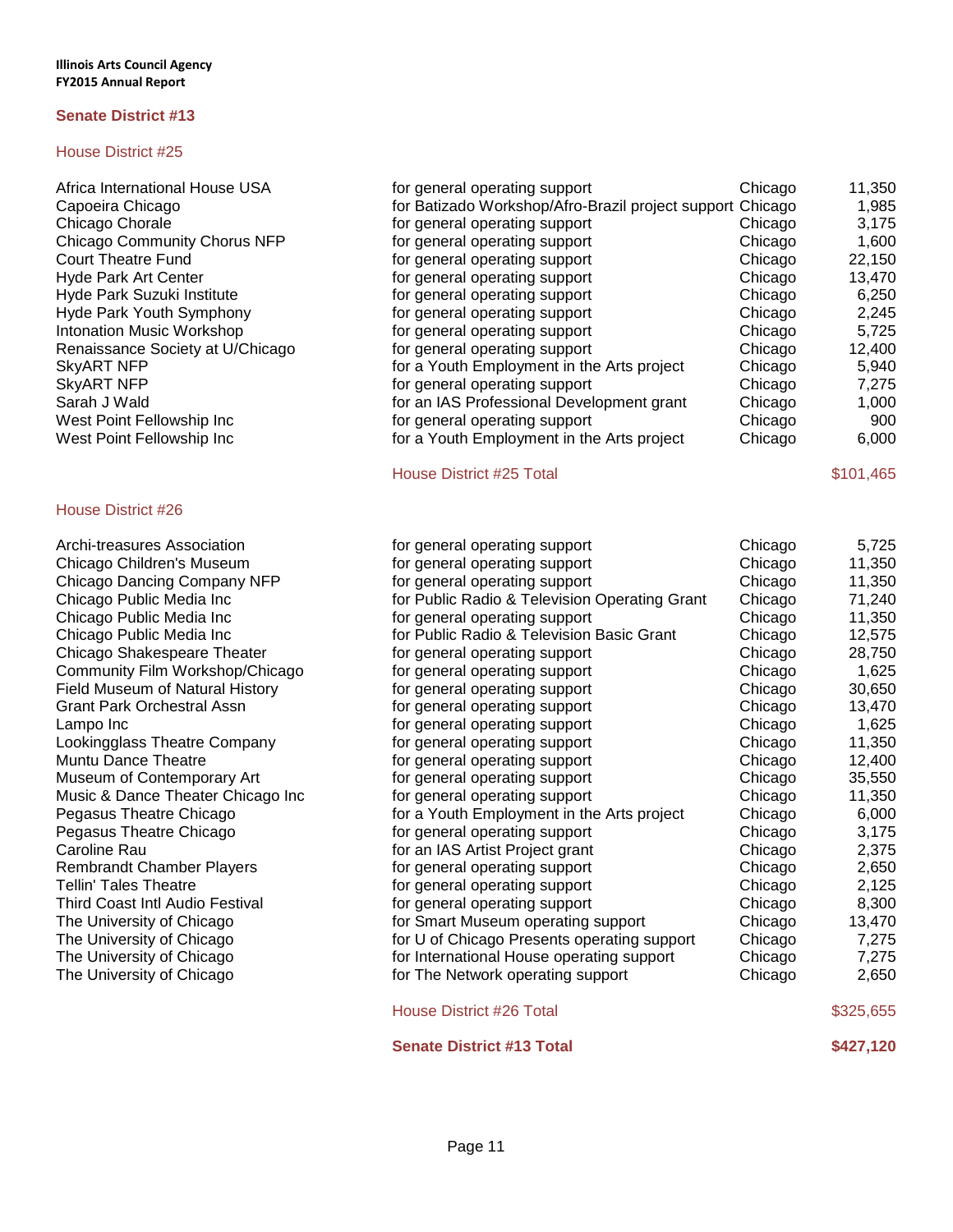| <b>Illinois Arts Council Agency</b><br><b>FY2015 Annual Report</b>                                                                  |                                                                                                                                               |                                                                                     |
|-------------------------------------------------------------------------------------------------------------------------------------|-----------------------------------------------------------------------------------------------------------------------------------------------|-------------------------------------------------------------------------------------|
| <b>Senate District #14</b>                                                                                                          |                                                                                                                                               |                                                                                     |
| <b>House District #27</b>                                                                                                           |                                                                                                                                               |                                                                                     |
| Southwest Symphony Orchestra                                                                                                        | for general operating support                                                                                                                 | Palos Heights<br>2,650                                                              |
|                                                                                                                                     | House District #27 Total                                                                                                                      | \$2,650                                                                             |
|                                                                                                                                     | <b>Senate District #14 Total</b>                                                                                                              | \$2,650                                                                             |
| <b>Senate District #17</b>                                                                                                          |                                                                                                                                               |                                                                                     |
| House District #33                                                                                                                  |                                                                                                                                               |                                                                                     |
| <b>Bronzeville Children's Museum</b>                                                                                                | for general operating support                                                                                                                 | Chicago<br>4,700                                                                    |
|                                                                                                                                     | House District #33 Total                                                                                                                      | \$4,700                                                                             |
|                                                                                                                                     | <b>Senate District #17 Total</b>                                                                                                              | \$4,700                                                                             |
| <b>Senate District #18</b>                                                                                                          |                                                                                                                                               |                                                                                     |
| House District #35                                                                                                                  |                                                                                                                                               |                                                                                     |
| Beverly Arts Center of Chicago<br>Illinois Music Education Assn<br><b>Osmosis Educ Mentoring Initiative</b><br>Terra Nova Films Inc | for a Youth Employment in the Arts project<br>for general operating support<br>for general operating support<br>for general operating support | Chicago<br>2,400<br>Palos Heights<br>10,325<br>Chicago<br>3,175<br>Chicago<br>8,300 |
|                                                                                                                                     | House District #35 Total                                                                                                                      | \$24,200                                                                            |
| House District #36                                                                                                                  |                                                                                                                                               |                                                                                     |
| <b>McCord House NFP</b><br>Moraine Valley Comm College<br>Mother McAuley Lib Art High School                                        | for general operating support<br>for Performance Series operating support<br>for Summer Theatre Festival operating support                    | Palos Park<br>7,275<br>Palos Hills<br>11,350<br>1,025<br>Chicago                    |
|                                                                                                                                     | House District #36 Total                                                                                                                      | \$19,650                                                                            |
|                                                                                                                                     | <b>Senate District #18 Total</b>                                                                                                              | \$43,850                                                                            |
| <b>Senate District #19</b>                                                                                                          |                                                                                                                                               |                                                                                     |
| <b>House District #37</b>                                                                                                           |                                                                                                                                               |                                                                                     |
| <b>Curtain Call Comm Theatre</b><br>Margaret E Capettini Poplawski<br><b>Tall Grass Writers Guild Inc</b>                           | for general operating support<br>for an IAS Artist Project grant<br>for Mountain Anthology project support                                    | New Lenox<br>4,425<br>Downers Grove 1,665<br><b>Orland Park</b><br>1,025            |
|                                                                                                                                     | <b>House District #37 Total</b>                                                                                                               | \$7,115                                                                             |
| House District #38                                                                                                                  |                                                                                                                                               |                                                                                     |

Tinley Park Public Library for a performance by Chris Vallillo, musician Tinley Park 520 Tinni Feet Cultural Arts Co for general operating support Richton Park 1,175

House District #38 Total \$1,695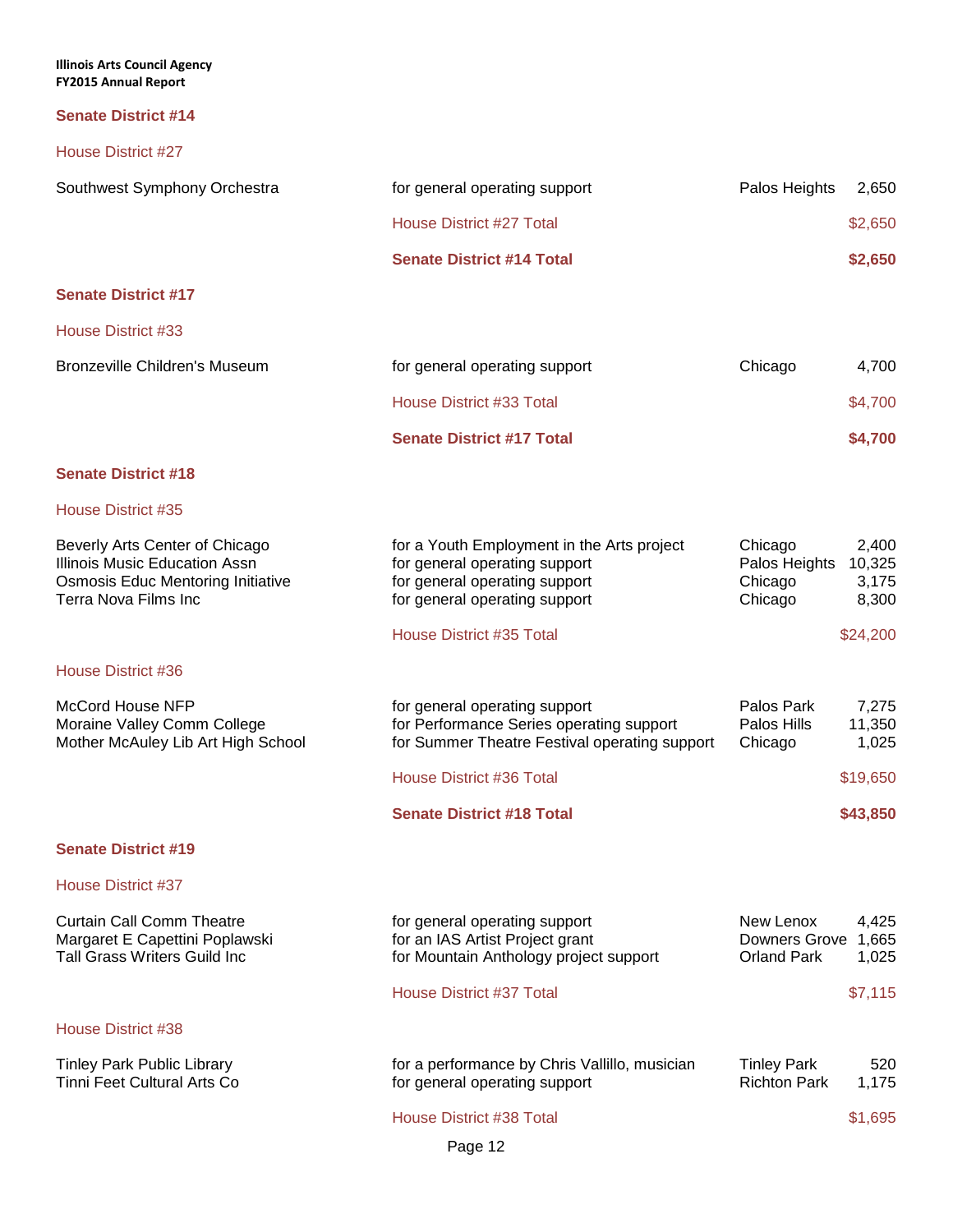# **Senate District #19 Total 68,810**

### **Senate District #20**

### House District #39

Aguijon Theater Co/Chicago **for general operating support** Chicago 2,125 Valerie Alpert Dance Co The Chicago Ballet Elastic Arts Foundation Filament Theatre Ensemble NFP Logan Square Chamber of Arts MAKE Literary Productions NFP National Vietnam Vets Art Museum Porchlight Music Theatre Chicago Project Danztheatre Company Shakespeare Project of Chicago Strangeloop Theatre NFP Voice of the City

### House District #40

Aerial Dance Chicago Curious Theatre Branch The Dance COLEctive Cynthia Gallaher-Cumpian Global Explorers Kids Halcyon Theatre InFusion Theatre Company Prop Theater Group Prop Theater Group for general operating support Chicago 4,425 Puerto Rican Arts Alliance for a Youth Employment in the Arts project Chicago 4,8000 for a Voltago 4,8000 for a Voltago 4,8000 for a Voltago 4,8000 for a Voltago 4,8000 for a Voltago 4,8000 for a Voltago 4,8000 for a Volta Puerto Rican Arts Alliance **For a music** for a music for a music for a music for a music formance by Buya Chicago 1,000 Puerto Rican Arts Alliance **For a performance** by Los Hermanos of Puerto Rican Arts Alliance Puerto Rican Arts Alliance Paul Leslie Tyler for an approximate for an approximate for an approximate for  $f$ Benjamin Holliday Wardell **Fellowship in Performance** Fe

### **Senate District #21**

# House District #41

| ior gonorar oporatnig support            | Univayo | 4, 14 J |
|------------------------------------------|---------|---------|
| for general operating support            | Chicago | 1,025   |
| for general operating support            | Chicago | 3,175   |
| for general operating support            | Chicago | 8,300   |
| for Crossing Six Corners project support | Chicago | 1,350   |
| for general operating support            | Chicago | 1,625   |
| for general operating support            | Chicago | 1,345   |
| for general operating support            | Chicago | 9,350   |
| for general operating support            | Chicago | 10,325  |
| for general operating support            | Chicago | 2,650   |
| for general operating support            | Chicago | 2,245   |
| for general operating support            | Chicago | 775     |
| for general operating support            | Chicago | 4,425   |
|                                          |         |         |

### House District #39 Total \$48,715

| for general operating support                     | Chicago | 2,125    |
|---------------------------------------------------|---------|----------|
| for general operating support                     | Chicago | 1,625    |
| for general operating support                     | Chicago | 1,600    |
| for an IAS Professional Development grant         | Chicago | 1,000    |
| for general operating support                     | Chicago | 1,350    |
| for general operating support                     | Chicago | 1,925    |
| for general operating support                     | Chicago | 1,600    |
| for a residency with Fay/Glassman Performance     | Chicago | 2,000    |
| for general operating support                     | Chicago | 4,425    |
| for a Youth Employment in the Arts project        | Chicago | 4,800    |
| for a music/dance performance by Buya             | Chicago | 1,000    |
| for a performance by Los Hermanos Olavarria       | Chicago | 1,500    |
| for annual Cuatro Festival support                | Chicago | 10,000   |
| for general operating support                     | Chicago | 11,350   |
| for an apprenticeship in Old Time Fiddle Music    | Chicago | 3,000    |
| for an Artist Fellowship in Performance-based Art | Chicago | 15,000   |
| <b>House District #40 Total</b>                   |         | \$64,300 |

#### **Senate District #20 Total \$113,015**

| Dong Fang Chinese Performing Arts Assn | for general operating support               | Naperville | 1.600  |
|----------------------------------------|---------------------------------------------|------------|--------|
| DuPage Children's Museum               | for general operating support               | Naperville | 10,325 |
| <b>Elmhurst Choral Union</b>           | for general operating support               | Elmhurst   | 1,350  |
| Fair Lady Productions Inc              | for a Youth Employment in the Arts project  | Naperville | 5.940  |
| Fair Lady Productions Inc              | for general operating support               | Naperville | 7.275  |
| Naperville Park District               | for Dance Program operating support         | Naperville | 1,350  |
| North Central College                  | for Self Employment In Arts project support | Naperville | 3,175  |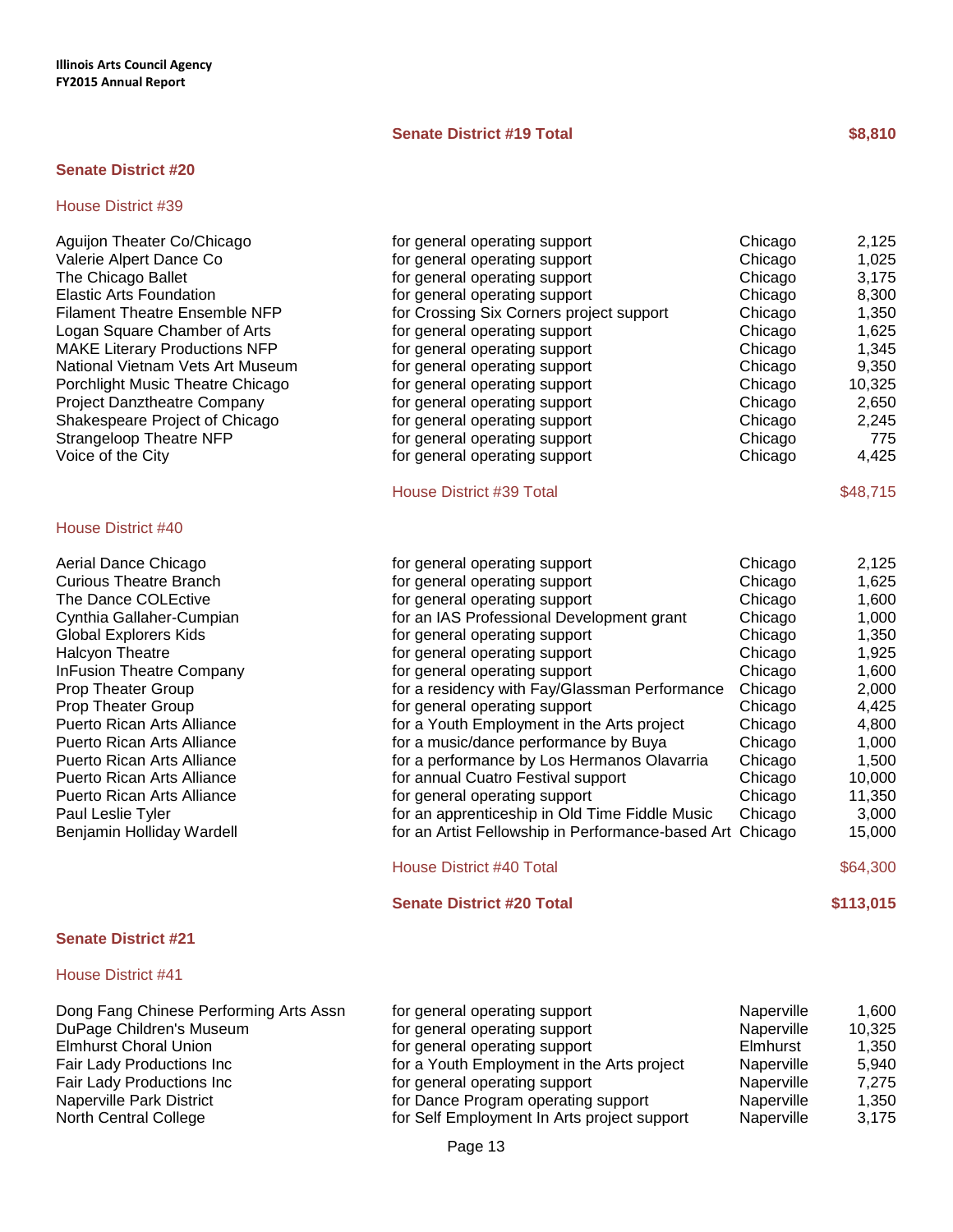| <b>North Central College</b><br>Rajeswari Pariti<br>The Summer Place Inc<br><b>Warrenville Park District</b><br>Young Naperville Singers<br>Young Naperville Singers                                                                         | for Fine Arts Program operating support<br>for an apprenticeship in Indian Carnatic music<br>for general operating support<br>for Art Program operating support<br>for a Youth Employment in the Arts project<br>for general operating support                                                           | Naperville<br>Naperville<br>Naperville<br>Warrenville<br>Naperville<br>Naperville       | 11,350<br>3,000<br>1,600<br>2,650<br>1,320<br>7,275                     |
|----------------------------------------------------------------------------------------------------------------------------------------------------------------------------------------------------------------------------------------------|----------------------------------------------------------------------------------------------------------------------------------------------------------------------------------------------------------------------------------------------------------------------------------------------------------|-----------------------------------------------------------------------------------------|-------------------------------------------------------------------------|
|                                                                                                                                                                                                                                              | House District #41 Total                                                                                                                                                                                                                                                                                 |                                                                                         | \$58,210                                                                |
| <b>House District #42</b>                                                                                                                                                                                                                    |                                                                                                                                                                                                                                                                                                          |                                                                                         |                                                                         |
| <b>Agape Ringers</b><br>The Callipygian Players NFP<br>Joel C Sheesley                                                                                                                                                                       | for general operating support<br>for general operating support<br>for an IAS Artist Project grant                                                                                                                                                                                                        | Carol Stream<br>Lisle<br>Wheaton                                                        | 3,175<br>1,025<br>3,000                                                 |
|                                                                                                                                                                                                                                              | House District #42 Total                                                                                                                                                                                                                                                                                 |                                                                                         | \$7,200                                                                 |
|                                                                                                                                                                                                                                              | <b>Senate District #21 Total</b>                                                                                                                                                                                                                                                                         |                                                                                         | \$65,410                                                                |
| <b>Senate District #22</b>                                                                                                                                                                                                                   |                                                                                                                                                                                                                                                                                                          |                                                                                         |                                                                         |
| <b>House District #43</b>                                                                                                                                                                                                                    |                                                                                                                                                                                                                                                                                                          |                                                                                         |                                                                         |
| Children's Theatre of Elgin<br>The Elgin Children's Chorus<br>Elgin Master Chorale<br>Elgin School District U-46<br>Elgin Symphony Orchestra Assn<br>Elgin Symphony Orchestra Assn<br>Elgin Theatre Company Inc<br>Elgin Youth Symphony Orch | for general operating support<br>for general operating support<br>for general operating support<br>for Arts & Foreign Language Planning Assistance Elgin<br>for a performance by Elgin Master Chorale<br>for general operating support<br>for general operating support<br>for general operating support | Elgin<br>Elgin<br>Elgin<br>Elgin<br>Elgin<br>Elgin<br>Elgin                             | 5,725<br>5,200<br>5,725<br>25,000<br>4,800<br>21,650<br>1,025<br>11,350 |
|                                                                                                                                                                                                                                              | House District #43 Total                                                                                                                                                                                                                                                                                 |                                                                                         | \$80,475                                                                |
|                                                                                                                                                                                                                                              | <b>Senate District #22 Total</b>                                                                                                                                                                                                                                                                         |                                                                                         | \$80,475                                                                |
| <b>Senate District #23</b>                                                                                                                                                                                                                   |                                                                                                                                                                                                                                                                                                          |                                                                                         |                                                                         |
| House District #45                                                                                                                                                                                                                           |                                                                                                                                                                                                                                                                                                          |                                                                                         |                                                                         |
| <b>Arts in Bartlett NFP</b><br><b>Arts in Bartlett NFP</b>                                                                                                                                                                                   | for general operating support<br>for a Youth Employment in the Arts project                                                                                                                                                                                                                              | <b>Bartlett</b><br><b>Bartlett</b>                                                      | 1,925<br>2,400                                                          |
|                                                                                                                                                                                                                                              | House District #45 Total                                                                                                                                                                                                                                                                                 |                                                                                         | \$4,325                                                                 |
| House District #46                                                                                                                                                                                                                           |                                                                                                                                                                                                                                                                                                          |                                                                                         |                                                                         |
| Addison Center for the Arts<br>Addison Center for the Arts<br>Addison Center for the Arts<br>Chicago Tyagaraja Utsavam<br>Chicago Tyagaraja Utsavam<br><b>Illinois Theatre Association</b>                                                   | for general operating support<br>for a performance by The Associates<br>for a performance by Limited Edition Big Band<br>for general operating support<br>for a Youth Employment in the Arts project<br>for general operating support                                                                    | Addison<br>Addison<br>Addison<br><b>Villa Park</b><br><b>Villa Park</b><br>Glendale Hts | 1,625<br>500<br>375<br>3,175<br>5,940<br>8,300                          |

# House District #46 Total \$19,915

**Senate District #23 Total \$24,240** 

Page 14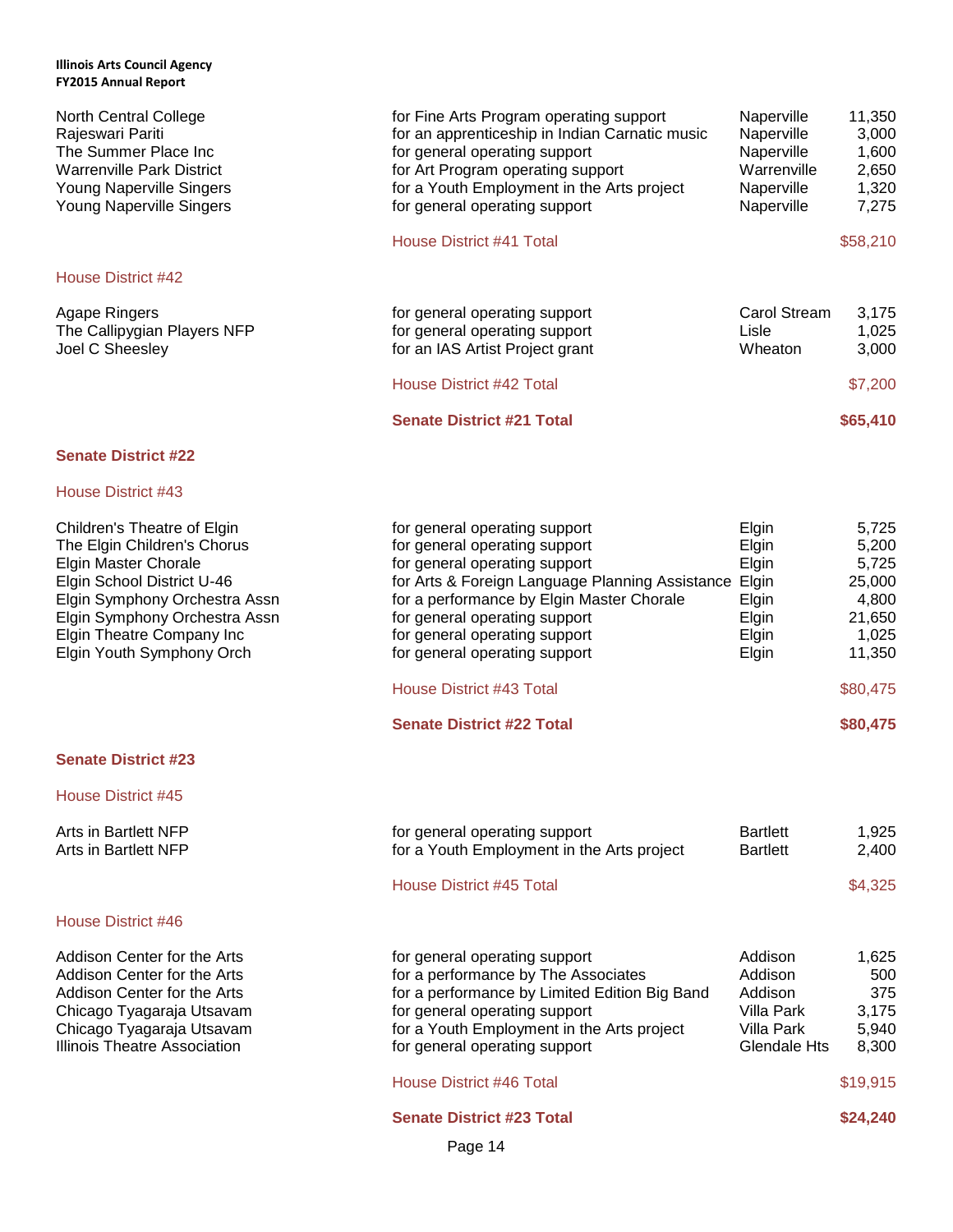### House District #47

### House District #48

| ClaySpace NFP                    |
|----------------------------------|
| College of DuPage                |
| Friends of the Lisle Library     |
| Glen Ellyn Children's Chorus     |
| Glen Ellyn/Wheaton Comm Chorale  |
| Maple St Chapel Preservation Soc |
| The Morton Arboretum             |
| Schiesher Elem School            |
| WDCB-FM                          |
| WDCB-FM                          |
| Wheaton College                  |

### **Senate District #25**

### House District #49

| Bengali Assn of Greater Chicago    | for general operating support                 | Glendale Hts           | 8,300  |
|------------------------------------|-----------------------------------------------|------------------------|--------|
| Elmhurst Art Museum                | for general operating support                 | <b>Elmhurst</b>        | 12,400 |
| Elmhurst Artists Guild             | for general operating support                 | <b>Elmhurst</b>        | 1.175  |
| Elmhurst Symphony Assn             | for general operating support                 | <b>Elmhurst</b>        | 8,300  |
| <b>First Folio Theatre</b>         | for general operating support                 | <b>Clarendon Hills</b> | 8,300  |
| <b>GreenMan Theatre Troupe NFP</b> | for general operating support                 | <b>Elmhurst</b>        | 1,625  |
| Lizzadro Museum of Lapidary Arts   | for general operating support                 | Elmhurst               | 7,275  |
| Hema Rajagopalan                   | for an apprenticeship in Bharathanatyam       | Oak Brook              | 3,000  |
| <b>Salt Creek Ballet</b>           | for general operating support                 | Westmont               | 11,350 |
| <b>Salt Creek Ballet</b>           | for a performance by Chicago Fed of Musicians | Westmont               | 9,360  |
| Spirito!                           | for general operating support                 | Oak Brook              | 8,300  |
| Unitarian Church of Hinsdale       | for Acoustic Concerts operating support       | <b>Hinsdale</b>        | 1,025  |
| West Suburban Symphony Society     | for general operating support                 | <b>Hinsdale</b>        | 4.425  |

# House District #47 Total \$84,835

| ClaySpace NFP                    | for general operating support                 | Lisle      | 5.200    |
|----------------------------------|-----------------------------------------------|------------|----------|
| College of DuPage                | for McAninch Center operating support         | Glen Ellyn | 24,950   |
| Friends of the Lisle Library     | for a performance by Chris Vallillo, musician | Lisle      | 810      |
| Glen Ellyn Children's Chorus     | for general operating support                 | Glen Ellyn | 12,400   |
| Glen Ellyn/Wheaton Comm Chorale  | for general operating support                 | Glen Ellyn | 1,350    |
| Maple St Chapel Preservation Soc | for Concert Series project support            | Lombard    | 1.175    |
| The Morton Arboretum             | for Arts Programming operating support        | Lisle      | 11,350   |
| Schiesher Elem School            | for a music residency with David Stocker      | Lisle      | 1,985    |
| WDCB-FM                          | for Public Radio & Television Basic Grant     | Glen Ellyn | 12,575   |
| WDCB-FM                          | for Public Radio & Television Operating Grant | Glen Ellyn | 4,800    |
| Wheaton College                  | for Artist Series operating support           | Wheaton    | 4.700    |
|                                  | <b>House District #48 Total</b>               |            | \$81,295 |
|                                  | ________________                              |            | .        |

**Senate District #24 Total \$166,130**

Agape Connection **Formulation** for general operating support **Aurora** Aurora 580 Batavia Artists Assn NFP for general operating support Batavia 7,800 Batavia Artists Assn NFP **For a residency with Danielle Dobies For a residency Setup Actional Residency** Batavia 1,500 Chicagoland Theater Company Inc for general operating support Saint Charles 8,300 DuPage Symphony Orchestra Inc for general operating support Naperville 4,425 The Festival Chorus **Form in the Festival Chorus** for general operating support **Form Bartlett** 1,600 Skokie Northshore Sculpture Park for general operating support Skokie 1,625 St Charles Public Library **France 20 Francisc Charles** 365 House District #49 Total \$26,195

# Page 15 House District #50 Chicago Brass Band Assn for general operating support Chicago 1,925 House District #50 Total \$1,925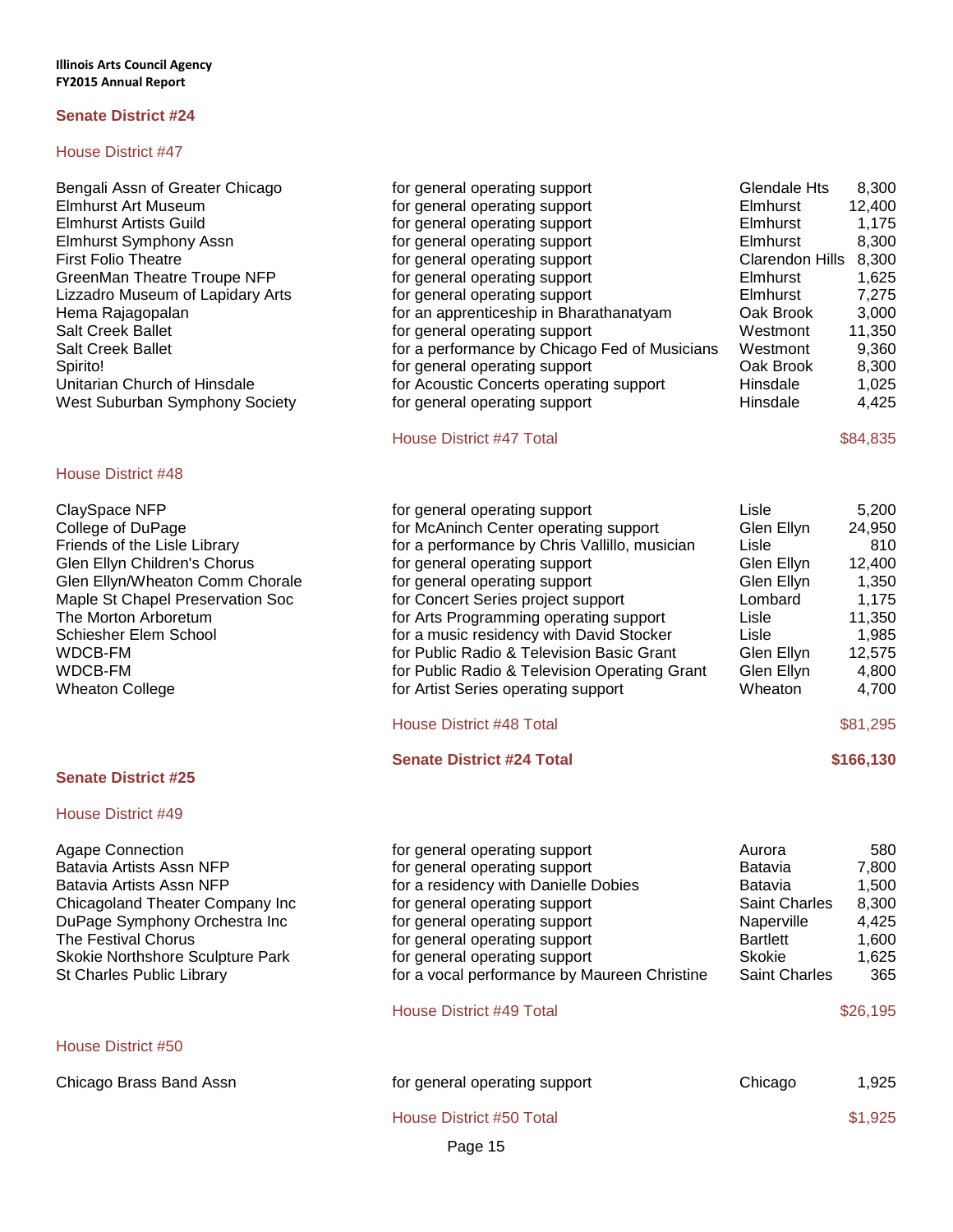# **Senate District #25 Total \$28,120**

# **Senate District #26**

| David Adler Cultural Center<br>Barrington Youth Dance Ensemble<br>Barrington Youth Dance Ensemble                                                                   | for general operating support<br>for a Youth Employment in the Arts project<br>for general operating support                                                                              | Libertyville<br>Barrington<br>Barrington                                                                 | 10,325<br>660<br>7,275           |
|---------------------------------------------------------------------------------------------------------------------------------------------------------------------|-------------------------------------------------------------------------------------------------------------------------------------------------------------------------------------------|----------------------------------------------------------------------------------------------------------|----------------------------------|
|                                                                                                                                                                     | House District #51 Total                                                                                                                                                                  |                                                                                                          | \$18,260                         |
| House District #52                                                                                                                                                  |                                                                                                                                                                                           |                                                                                                          |                                  |
| <b>Choral-Aires Chapter of Sweet Adelines</b><br><b>Crystal Lake Community Band</b>                                                                                 | for general operating support<br>for general operating support                                                                                                                            | <b>Crystal Lake</b><br><b>Crystal Lake</b>                                                               | 3,175<br>1,625                   |
|                                                                                                                                                                     | House District #52 Total                                                                                                                                                                  |                                                                                                          | \$4,800                          |
| <b>Senate District #27</b>                                                                                                                                          | <b>Senate District #26 Total</b>                                                                                                                                                          |                                                                                                          | \$23,060                         |
| House District #53                                                                                                                                                  |                                                                                                                                                                                           |                                                                                                          |                                  |
| Northwest Symphony Orchestra Assn<br>Performing Arts at Metropolis<br>Special Gifts Theatre Inc<br>Township High School Dist #214<br>Township High School Dist #214 | for general operating support<br>for general operating support<br>for general operating support<br>for World Stage Series operating support<br>for a Youth Employment in the Arts project | Mt Prospect<br>Arlington Heights10,325<br>Northbrook<br>Arlington Heights3,700<br>Arlington Heights2,720 | 1,350<br>7,275                   |
|                                                                                                                                                                     | House District #53 Total                                                                                                                                                                  |                                                                                                          | \$25,370                         |
| House District #54                                                                                                                                                  |                                                                                                                                                                                           |                                                                                                          |                                  |
| <b>Chicago Master Singers</b><br>Little City Foundation                                                                                                             | for general operating support<br>for general operating support                                                                                                                            | Palatine<br>Palatine                                                                                     | 6,750<br>9,350                   |
|                                                                                                                                                                     | House District #54 Total                                                                                                                                                                  |                                                                                                          | \$16,100                         |
|                                                                                                                                                                     | <b>Senate District #27 Total</b>                                                                                                                                                          |                                                                                                          | \$41,470                         |
| <b>Senate District #28</b>                                                                                                                                          |                                                                                                                                                                                           |                                                                                                          |                                  |
| House District #55                                                                                                                                                  |                                                                                                                                                                                           |                                                                                                          |                                  |
| <b>Oakton Community College</b><br><b>Oakton Community College</b><br>Park Ridge Civic Orchestra<br>Park Ridge Cultural Arts Council                                | for Performing Arts Center operating support<br>for Koehnline Musueum operating support<br>for general operating support<br>for Community Arts Access Program                             | Des Plaines<br>Des Plaines<br>Park Ridge<br>Park Ridge                                                   | 6,250<br>6,000<br>4,425<br>1,945 |
|                                                                                                                                                                     | <b>House District #55 Total</b>                                                                                                                                                           |                                                                                                          | \$18,620                         |
| <b>House District #56</b>                                                                                                                                           |                                                                                                                                                                                           |                                                                                                          |                                  |
| Anila Sinha Fnd Promotn Art Cul India<br><b>Prairie Center Arts Foundation</b>                                                                                      | for general operating support<br>for a performance by Child's Play Theatre                                                                                                                | Elk Grove Village3,650<br>Schaumburg                                                                     | 550                              |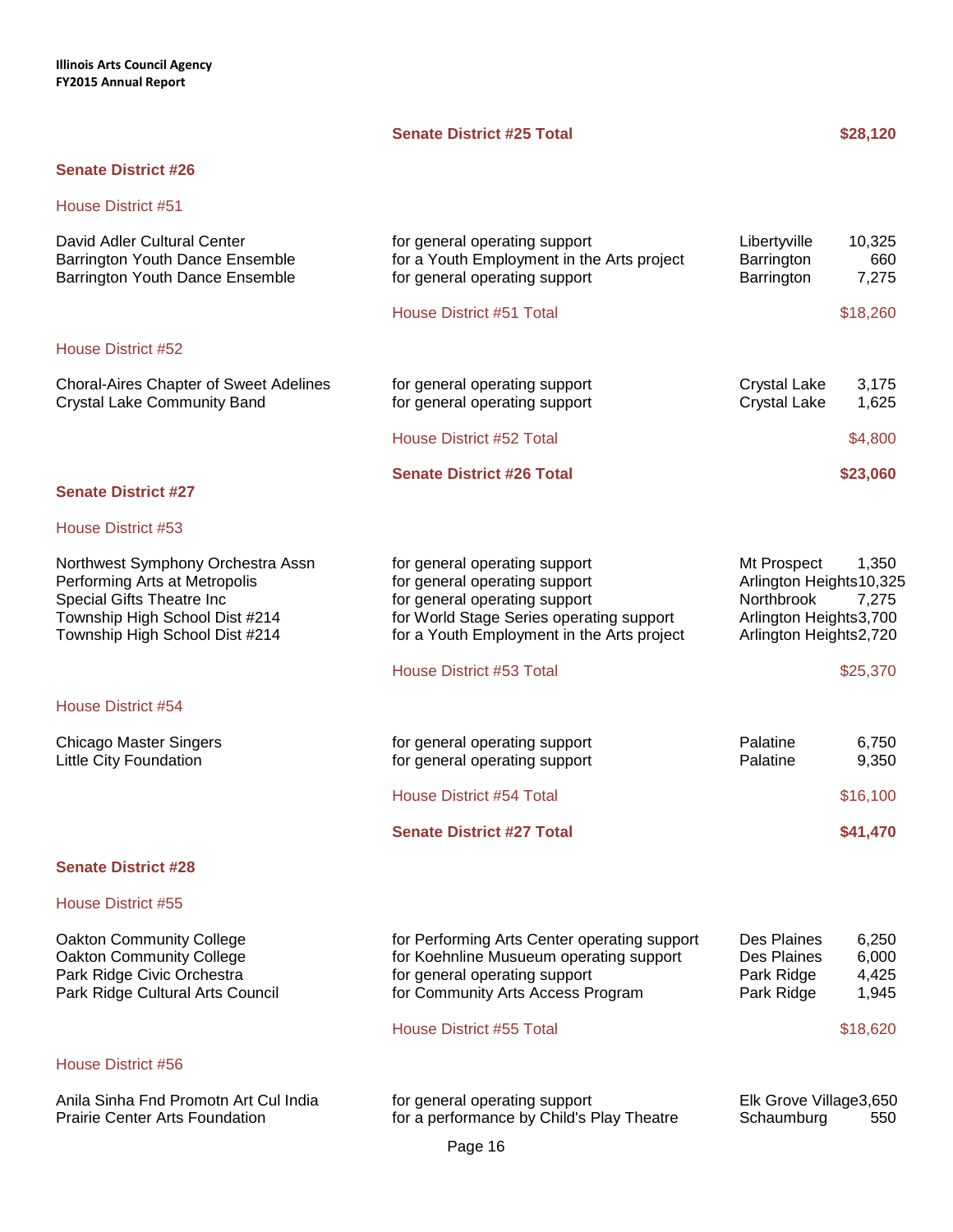**Illinois Arts Council Agency** .......<br>FV3015 Ani

| <b>FY2015 Annual Report</b>                                                                                                                                                                                                                                                                                                                                                                                                                                            |                                                                                                                                                                                                                                                                                                                                                                                                                                                                                                                                                                                                            |                                                                                                                                                                                                                                                                                                                                                                                                                  |
|------------------------------------------------------------------------------------------------------------------------------------------------------------------------------------------------------------------------------------------------------------------------------------------------------------------------------------------------------------------------------------------------------------------------------------------------------------------------|------------------------------------------------------------------------------------------------------------------------------------------------------------------------------------------------------------------------------------------------------------------------------------------------------------------------------------------------------------------------------------------------------------------------------------------------------------------------------------------------------------------------------------------------------------------------------------------------------------|------------------------------------------------------------------------------------------------------------------------------------------------------------------------------------------------------------------------------------------------------------------------------------------------------------------------------------------------------------------------------------------------------------------|
| Spring Valley Concert Band Inc                                                                                                                                                                                                                                                                                                                                                                                                                                         | for general operating support                                                                                                                                                                                                                                                                                                                                                                                                                                                                                                                                                                              | 675<br>Schaumburg                                                                                                                                                                                                                                                                                                                                                                                                |
|                                                                                                                                                                                                                                                                                                                                                                                                                                                                        | House District #56 Total                                                                                                                                                                                                                                                                                                                                                                                                                                                                                                                                                                                   | \$4,875                                                                                                                                                                                                                                                                                                                                                                                                          |
|                                                                                                                                                                                                                                                                                                                                                                                                                                                                        | <b>Senate District #28 Total</b>                                                                                                                                                                                                                                                                                                                                                                                                                                                                                                                                                                           | \$23,495                                                                                                                                                                                                                                                                                                                                                                                                         |
| <b>Senate District #29</b>                                                                                                                                                                                                                                                                                                                                                                                                                                             |                                                                                                                                                                                                                                                                                                                                                                                                                                                                                                                                                                                                            |                                                                                                                                                                                                                                                                                                                                                                                                                  |
| House District #57                                                                                                                                                                                                                                                                                                                                                                                                                                                     |                                                                                                                                                                                                                                                                                                                                                                                                                                                                                                                                                                                                            |                                                                                                                                                                                                                                                                                                                                                                                                                  |
| Main Street Opera<br><b>Wheeling High School</b>                                                                                                                                                                                                                                                                                                                                                                                                                       | for general operating support<br>for a dance residency with Victor Alexander                                                                                                                                                                                                                                                                                                                                                                                                                                                                                                                               | Arlington Heights1,625<br>Wheeling<br>545                                                                                                                                                                                                                                                                                                                                                                        |
| House District #58                                                                                                                                                                                                                                                                                                                                                                                                                                                     | House District #57 Total                                                                                                                                                                                                                                                                                                                                                                                                                                                                                                                                                                                   | \$2,170                                                                                                                                                                                                                                                                                                                                                                                                          |
| The Art Center Highland Park<br>The Art Center Highland Park<br><b>Deerfield Park District</b><br>Focus On The Arts Inc<br><b>Highland Park Cultural Arts Commission</b><br>Illinois Council of Orchestras<br>Lake Forest College<br>Lake Forest Symphony Assn Inc<br><b>Midwest Young Artists</b><br><b>Midwest Young Artists</b><br>Music Theatre Company NFP<br>Ragdale Foundation<br>Ravinia Festival Assn<br>Ravinia Festival Assn<br><b>Writers' Theatre Inc</b> | for general operating support<br>for a Youth Employment in the Arts project<br>for Family Theater operating support<br>for general operating support<br>for Community Arts Access Program<br>for general operating support<br>for a performance by Chicago a cappella<br>for general operating support<br>for general operating support<br>for a Youth Employment in the Arts project<br>for general operating support<br>for general operating support<br>for a Youth Employment in the Arts project<br>for general operating support<br>for general operating support<br><b>House District #58 Total</b> | Highland Park 12,400<br><b>Highland Park</b><br>2,230<br>Deerfield<br>1,075<br><b>Highland Park</b><br>3,650<br><b>Highland Park</b><br>4,595<br>Chicago<br>675<br>Lake Forest<br>2,400<br>Lake Forest<br>11,350<br>11,350<br>Highwood<br>6,000<br>Highwood<br><b>Highland Park</b><br>3,650<br>Lake Forest<br>11,350<br><b>Highland Park</b><br>6,000<br>Highland Park 45,650<br>Glencoe<br>11,350<br>\$133,725 |
|                                                                                                                                                                                                                                                                                                                                                                                                                                                                        | <b>Senate District #29 Total</b>                                                                                                                                                                                                                                                                                                                                                                                                                                                                                                                                                                           | \$135,895                                                                                                                                                                                                                                                                                                                                                                                                        |
| <b>Senate District #30</b>                                                                                                                                                                                                                                                                                                                                                                                                                                             |                                                                                                                                                                                                                                                                                                                                                                                                                                                                                                                                                                                                            |                                                                                                                                                                                                                                                                                                                                                                                                                  |
| House District #59                                                                                                                                                                                                                                                                                                                                                                                                                                                     |                                                                                                                                                                                                                                                                                                                                                                                                                                                                                                                                                                                                            |                                                                                                                                                                                                                                                                                                                                                                                                                  |
| Ars Viva<br>Brushwood Center at Ryerson Woods<br>The Kirk Players<br>Stevenson High School Comm Fndn                                                                                                                                                                                                                                                                                                                                                                   | for general operating support<br>for general operating support<br>for general operating support<br>for general operating support                                                                                                                                                                                                                                                                                                                                                                                                                                                                           | Libertyville<br>8,300<br>Deerfield<br>4,425<br>1,625<br><b>Mundelein</b><br>Lincolnshire<br>5,725                                                                                                                                                                                                                                                                                                                |
|                                                                                                                                                                                                                                                                                                                                                                                                                                                                        | <b>House District #59 Total</b>                                                                                                                                                                                                                                                                                                                                                                                                                                                                                                                                                                            | \$20,075                                                                                                                                                                                                                                                                                                                                                                                                         |
| House District #60                                                                                                                                                                                                                                                                                                                                                                                                                                                     |                                                                                                                                                                                                                                                                                                                                                                                                                                                                                                                                                                                                            |                                                                                                                                                                                                                                                                                                                                                                                                                  |
| Waukegan Band Fndn<br>Waukegan Park District                                                                                                                                                                                                                                                                                                                                                                                                                           | for general operating support<br>for Cultural Arts Division operating support                                                                                                                                                                                                                                                                                                                                                                                                                                                                                                                              | 525<br>Waukegan<br>Waukegan<br>8,300                                                                                                                                                                                                                                                                                                                                                                             |
|                                                                                                                                                                                                                                                                                                                                                                                                                                                                        | <b>House District #60 Total</b>                                                                                                                                                                                                                                                                                                                                                                                                                                                                                                                                                                            | \$8,825                                                                                                                                                                                                                                                                                                                                                                                                          |

**Senate District #30 Total \$28,900 \$28,900**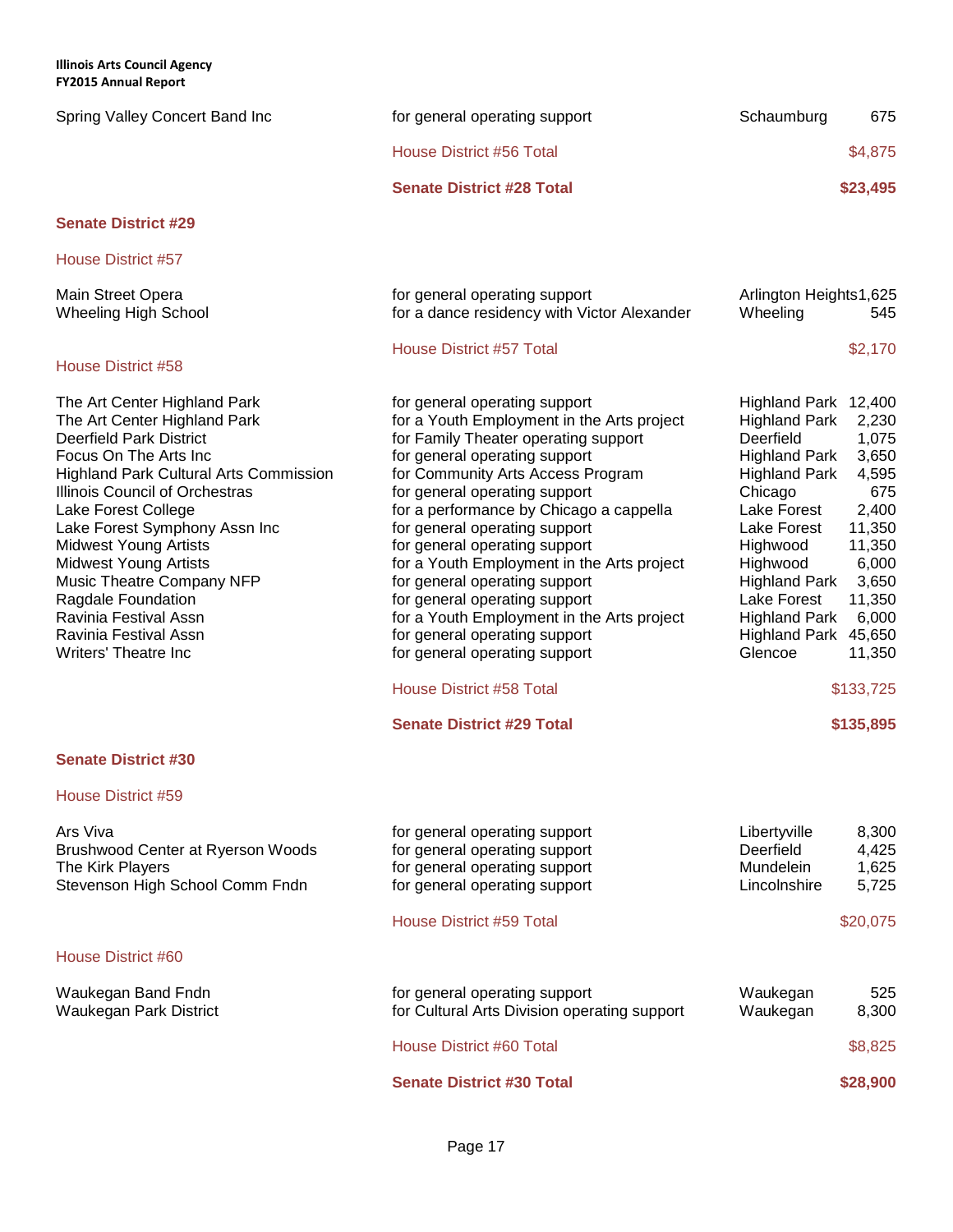### **-Senate District #31**

House District #61

| Palette Masque & Lyre                                                                                                                                                                                                                                                                                                                                          | for general operating support                                                                                                                                                                                                                                                                                                                                                                                                                                             | Antioch                                                                                                                                                                                                              | 2,650                                                                                                       |
|----------------------------------------------------------------------------------------------------------------------------------------------------------------------------------------------------------------------------------------------------------------------------------------------------------------------------------------------------------------|---------------------------------------------------------------------------------------------------------------------------------------------------------------------------------------------------------------------------------------------------------------------------------------------------------------------------------------------------------------------------------------------------------------------------------------------------------------------------|----------------------------------------------------------------------------------------------------------------------------------------------------------------------------------------------------------------------|-------------------------------------------------------------------------------------------------------------|
|                                                                                                                                                                                                                                                                                                                                                                | House District #61 Total                                                                                                                                                                                                                                                                                                                                                                                                                                                  |                                                                                                                                                                                                                      | \$2,650                                                                                                     |
| House District #62                                                                                                                                                                                                                                                                                                                                             |                                                                                                                                                                                                                                                                                                                                                                                                                                                                           |                                                                                                                                                                                                                      |                                                                                                             |
| College of Lake County<br>Red Rose Children's Choir of Lake Co                                                                                                                                                                                                                                                                                                 | for Willow Review operating support<br>for general operating support                                                                                                                                                                                                                                                                                                                                                                                                      | Grayslake<br>Grayslake                                                                                                                                                                                               | 775<br>3,650                                                                                                |
|                                                                                                                                                                                                                                                                                                                                                                | House District #62 Total                                                                                                                                                                                                                                                                                                                                                                                                                                                  |                                                                                                                                                                                                                      | \$4,425                                                                                                     |
| <b>Senate District #32</b>                                                                                                                                                                                                                                                                                                                                     | <b>Senate District #31 Total</b>                                                                                                                                                                                                                                                                                                                                                                                                                                          |                                                                                                                                                                                                                      | \$7,075                                                                                                     |
| House District #63                                                                                                                                                                                                                                                                                                                                             |                                                                                                                                                                                                                                                                                                                                                                                                                                                                           |                                                                                                                                                                                                                      |                                                                                                             |
| Johnsburg Public Library Dist<br><b>Woodstock Mozart Festival Inc</b>                                                                                                                                                                                                                                                                                          | for a music performance by Phil Passen<br>for general operating support                                                                                                                                                                                                                                                                                                                                                                                                   | Johnsburg<br>Woodstock                                                                                                                                                                                               | 135<br>4,425                                                                                                |
|                                                                                                                                                                                                                                                                                                                                                                | House District #63 Total                                                                                                                                                                                                                                                                                                                                                                                                                                                  |                                                                                                                                                                                                                      | \$4,560                                                                                                     |
| House District #64                                                                                                                                                                                                                                                                                                                                             |                                                                                                                                                                                                                                                                                                                                                                                                                                                                           |                                                                                                                                                                                                                      |                                                                                                             |
| Cosima Aryee<br><b>McHenry County Music Center</b><br>Raue Center For The Arts Inc<br>Raue Center For The Arts Inc                                                                                                                                                                                                                                             | for an IAS Professional Development grant<br>for general operating support<br>for a Youth Employment in the Arts project<br>for general operating support                                                                                                                                                                                                                                                                                                                 | Round Lake<br><b>Crystal Lake</b><br><b>Crystal Lake</b><br><b>Crystal Lake</b>                                                                                                                                      | 1,000<br>6,250<br>2,880<br>11,350                                                                           |
|                                                                                                                                                                                                                                                                                                                                                                | <b>House District #64 Total</b>                                                                                                                                                                                                                                                                                                                                                                                                                                           |                                                                                                                                                                                                                      | \$21,480                                                                                                    |
|                                                                                                                                                                                                                                                                                                                                                                | <b>Senate District #32 Total</b>                                                                                                                                                                                                                                                                                                                                                                                                                                          |                                                                                                                                                                                                                      | \$26,040                                                                                                    |
| <b>Senate District #33</b>                                                                                                                                                                                                                                                                                                                                     |                                                                                                                                                                                                                                                                                                                                                                                                                                                                           |                                                                                                                                                                                                                      |                                                                                                             |
| House District #65                                                                                                                                                                                                                                                                                                                                             |                                                                                                                                                                                                                                                                                                                                                                                                                                                                           |                                                                                                                                                                                                                      |                                                                                                             |
| Fine Line Creative Arts Center<br><b>Fine Line Creative Arts Center</b><br>Fox Valley Concert Band/St Charles<br>Huntley Community Radio Ltd NFP<br>Illinois Brass Band Assn Inc<br>Roger W Robinson<br><b>St Charles Singers</b><br><b>St Charles Singers</b><br><b>St Charles Singers</b><br><b>Steel Beam Theatre Company</b><br>Steel Beam Theatre Company | for a Youth Employment in the Arts project<br>for general operating support<br>for general operating support<br>for general operating support<br>for general operating support<br>for an apprenticeship in Hammered Dulcimer<br>for a performance by Metropolis Chamber Orch<br>for a performance by Metropolis Orchestra Ens<br>for general operating support<br>for a Youth Employment in the Arts project<br>for general operating support<br>House District #65 Total | Saint Charles<br><b>Saint Charles</b><br>Saint Charles<br><b>Huntley</b><br>Geneva<br>Saint Charles<br><b>Saint Charles</b><br><b>Saint Charles</b><br><b>Saint Charles</b><br><b>Saint Charles</b><br>Saint Charles | 1,980<br>8,300<br>1,925<br>1,625<br>1,175<br>3,000<br>5,760<br>2,645<br>6,750<br>5,600<br>6,250<br>\$45,010 |
| House District #66                                                                                                                                                                                                                                                                                                                                             |                                                                                                                                                                                                                                                                                                                                                                                                                                                                           |                                                                                                                                                                                                                      |                                                                                                             |

Algonquin CU School District 300 for Arts & Foreign Language Planning Assistance Algonquin 24,405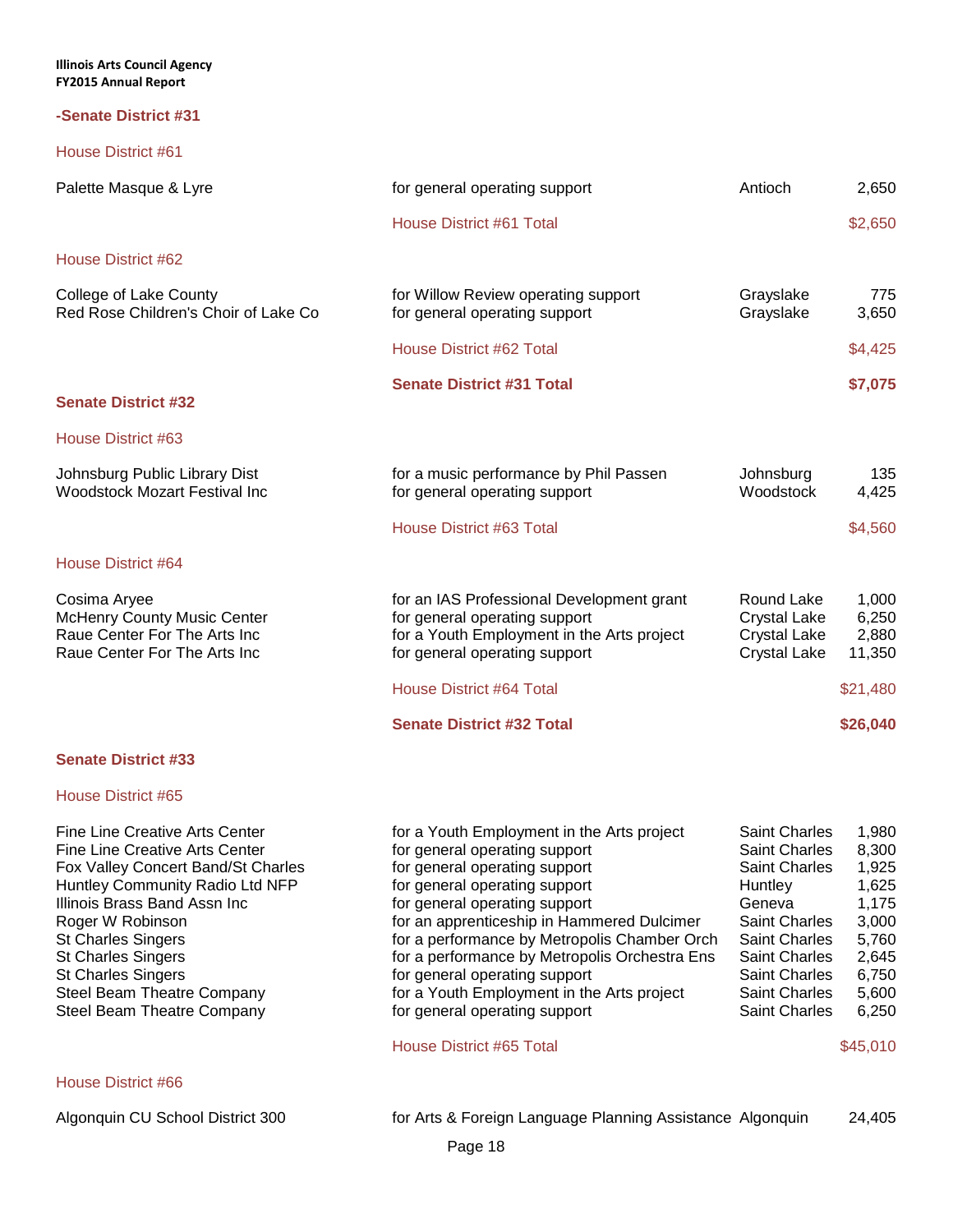| L LEVIJ MILIUM RUPUR                                                                                                                                                                                                                                                                                                                               |                                                                                                                                                                                                                                                                                                                                                                                                                |                                                                                                                                  |                                                                                                       |
|----------------------------------------------------------------------------------------------------------------------------------------------------------------------------------------------------------------------------------------------------------------------------------------------------------------------------------------------------|----------------------------------------------------------------------------------------------------------------------------------------------------------------------------------------------------------------------------------------------------------------------------------------------------------------------------------------------------------------------------------------------------------------|----------------------------------------------------------------------------------------------------------------------------------|-------------------------------------------------------------------------------------------------------|
| Northwest Comm Music Academy<br>Voices in Harmony Inc                                                                                                                                                                                                                                                                                              | for general operating support<br>for general operating support                                                                                                                                                                                                                                                                                                                                                 | <b>Crystal Lake</b><br><b>Crystal Lake</b>                                                                                       | 4,700<br>1,350                                                                                        |
|                                                                                                                                                                                                                                                                                                                                                    | <b>House District #66 Total</b>                                                                                                                                                                                                                                                                                                                                                                                |                                                                                                                                  | \$30,455                                                                                              |
|                                                                                                                                                                                                                                                                                                                                                    | <b>Senate District #33 Total</b>                                                                                                                                                                                                                                                                                                                                                                               |                                                                                                                                  | \$75,465                                                                                              |
| <b>Senate District #34</b>                                                                                                                                                                                                                                                                                                                         |                                                                                                                                                                                                                                                                                                                                                                                                                |                                                                                                                                  |                                                                                                       |
| House District #67                                                                                                                                                                                                                                                                                                                                 |                                                                                                                                                                                                                                                                                                                                                                                                                |                                                                                                                                  |                                                                                                       |
| Discovery Center Museum of Rockford<br>Discovery Center Museum of Rockford<br>Mendelssohn Club<br>Mendelssohn Club<br>Rockford Area Arts Council<br>Rockford Area Arts Council<br><b>Rockford Area Arts Council</b><br><b>Rockford Art Museum</b><br><b>Rockford Park District</b><br>Rockford Symphony Orchestras Inc<br>Singing Boys of Rockford | for a Youth Employment in the Arts project<br>for general operating support<br>for general operating support<br>for a performance by Quintet Attacca<br>for general operating support<br>for Community Arts Access Program<br>for Poetry Out Loud project support<br>for general operating support<br>for Sounds of Summer operating support<br>for general operating support<br>for general operating support | Rockford<br>Rockford<br>Rockford<br>Rockford<br>Rockford<br>Rockford<br>Rockford<br>Rockford<br>Rockford<br>Rockford<br>Rockford | 6,000<br>11,350<br>10,325<br>1,375<br>24,650<br>19,545<br>4,000<br>22,250<br>4,425<br>21,350<br>5,200 |
|                                                                                                                                                                                                                                                                                                                                                    | <b>House District #67 Total</b>                                                                                                                                                                                                                                                                                                                                                                                |                                                                                                                                  | \$130,470                                                                                             |
| House District #68                                                                                                                                                                                                                                                                                                                                 |                                                                                                                                                                                                                                                                                                                                                                                                                |                                                                                                                                  |                                                                                                       |
| <b>Artists Ensemble Theater NFP</b><br>Rockford Coronado Concert Assn                                                                                                                                                                                                                                                                              | for general operating support<br>for general operating support                                                                                                                                                                                                                                                                                                                                                 | Rockford<br>Rockford                                                                                                             | 6,250<br>5,725                                                                                        |
|                                                                                                                                                                                                                                                                                                                                                    | House District #68 Total                                                                                                                                                                                                                                                                                                                                                                                       |                                                                                                                                  | \$11,975                                                                                              |
|                                                                                                                                                                                                                                                                                                                                                    | <b>Senate District #34 Total</b>                                                                                                                                                                                                                                                                                                                                                                               |                                                                                                                                  | \$142,445                                                                                             |
| <b>Senate District #35</b>                                                                                                                                                                                                                                                                                                                         |                                                                                                                                                                                                                                                                                                                                                                                                                |                                                                                                                                  |                                                                                                       |
| House District #69                                                                                                                                                                                                                                                                                                                                 |                                                                                                                                                                                                                                                                                                                                                                                                                |                                                                                                                                  |                                                                                                       |
| Boone County Arts Council                                                                                                                                                                                                                                                                                                                          | for general operating support                                                                                                                                                                                                                                                                                                                                                                                  | <b>Belvidere</b>                                                                                                                 | 1,175                                                                                                 |
|                                                                                                                                                                                                                                                                                                                                                    | <b>House District #69 Total</b>                                                                                                                                                                                                                                                                                                                                                                                |                                                                                                                                  | \$1,175                                                                                               |
| <b>House District #70</b>                                                                                                                                                                                                                                                                                                                          |                                                                                                                                                                                                                                                                                                                                                                                                                |                                                                                                                                  |                                                                                                       |
| Northern Illinois University<br>WNIJ-FM<br>WNIJ-FM<br>WNIU-FM<br>WNIU-FM                                                                                                                                                                                                                                                                           | for Art Museum operating support<br>for Public Radio & Television Basic Grant<br>for Public Radio & Television Operating Grant<br>for Public Radio & Television Operating Grant<br>for Public Radio & Television Basic Grant                                                                                                                                                                                   | DeKalb<br>DeKalb<br>DeKalb<br>DeKalb<br>DeKalb                                                                                   | 7,800<br>12,575<br>4,760<br>4,760<br>12,575                                                           |
|                                                                                                                                                                                                                                                                                                                                                    | House District #70 Total                                                                                                                                                                                                                                                                                                                                                                                       |                                                                                                                                  | \$42,470                                                                                              |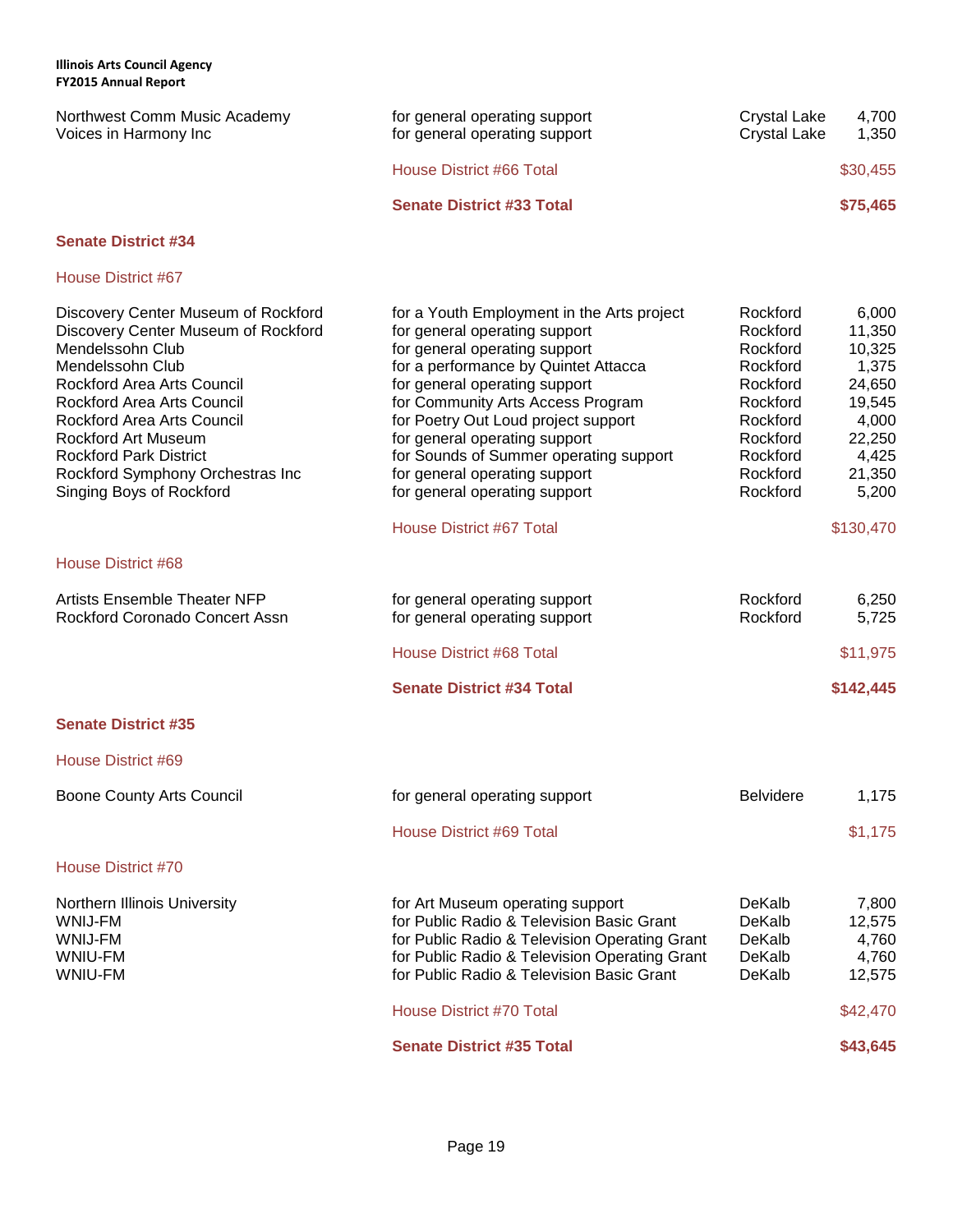### House District #71

| Friends of the Fulton Windmill<br>Playcrafters Inc<br>Rock Falls Public Library District                                                                                                                                                                                                                                                                                                                                                               | for a performance by Chris Vallillo, musician<br>for general operating support<br>for a performance by Chris Vallillo, musician                                                                                                                                                                                                                                                                                                                                                                                                                                                                                                                                                                              | Fulton<br>Moline<br><b>Rock Falls</b>                                                                                                                                                                                    | 300<br>2,650<br>300                                                                                                                                                          |
|--------------------------------------------------------------------------------------------------------------------------------------------------------------------------------------------------------------------------------------------------------------------------------------------------------------------------------------------------------------------------------------------------------------------------------------------------------|--------------------------------------------------------------------------------------------------------------------------------------------------------------------------------------------------------------------------------------------------------------------------------------------------------------------------------------------------------------------------------------------------------------------------------------------------------------------------------------------------------------------------------------------------------------------------------------------------------------------------------------------------------------------------------------------------------------|--------------------------------------------------------------------------------------------------------------------------------------------------------------------------------------------------------------------------|------------------------------------------------------------------------------------------------------------------------------------------------------------------------------|
|                                                                                                                                                                                                                                                                                                                                                                                                                                                        | House District #71 Total                                                                                                                                                                                                                                                                                                                                                                                                                                                                                                                                                                                                                                                                                     |                                                                                                                                                                                                                          | \$3,250                                                                                                                                                                      |
| House District #72                                                                                                                                                                                                                                                                                                                                                                                                                                     |                                                                                                                                                                                                                                                                                                                                                                                                                                                                                                                                                                                                                                                                                                              |                                                                                                                                                                                                                          |                                                                                                                                                                              |
| Augustana College<br>Genesius Theatre Fndn<br><b>Genesius Theatre Fndn</b><br><b>MidCoast Fine Arts</b><br><b>Midwest Writing Center</b><br><b>Midwest Writing Center</b><br>Quad Cities Comm Broadcasting Grp<br><b>Quad City Arts</b><br><b>Quad City Arts</b><br><b>Quad City Arts</b><br><b>Quad City Music Guild</b><br>Quad City Symphony Orchestra<br>Rock Island/Milan School District #41<br>Sokhna Thiam<br><b>WVIK-FM</b><br><b>WVIK-FM</b> | for WVIK-FM general operating support<br>for general operating support<br>for a Youth Employment in the Arts project<br>for general operating support<br>for general operating support<br>for a Youth Employment in the Arts project<br>for general operating support<br>for Poetry Out Loud project support<br>for general operating support<br>for Community Arts Access Program<br>for general operating support<br>for general operating support<br>for Arts & Foreign Language Planning<br>for an apprenticeship in Trad African Clothing<br>for Public Radio & Television Operating Grant<br>for Public Radio & Television Basic Grant<br>House District #72 Total<br><b>Senate District #36 Total</b> | Rock Island<br>Rock Island<br>Rock Island<br>Rock Island<br>Moline<br>Moline<br>Rock Island<br>Rock Island<br>Rock Island<br>Rock Island<br>Moline<br>Moline<br>Rock Island<br>Rock Island<br>Rock Island<br>Rock Island | 10,325<br>1,175<br>4,950<br>6,750<br>3,700<br>1,920<br>4,425<br>4,000<br>26,850<br>12,600<br>5,725<br>11,350<br>24,900<br>3,000<br>4,035<br>12,575<br>\$138,280<br>\$141,530 |
|                                                                                                                                                                                                                                                                                                                                                                                                                                                        |                                                                                                                                                                                                                                                                                                                                                                                                                                                                                                                                                                                                                                                                                                              |                                                                                                                                                                                                                          |                                                                                                                                                                              |
| <b>Senate District #37</b>                                                                                                                                                                                                                                                                                                                                                                                                                             |                                                                                                                                                                                                                                                                                                                                                                                                                                                                                                                                                                                                                                                                                                              |                                                                                                                                                                                                                          |                                                                                                                                                                              |
| House District #73                                                                                                                                                                                                                                                                                                                                                                                                                                     |                                                                                                                                                                                                                                                                                                                                                                                                                                                                                                                                                                                                                                                                                                              |                                                                                                                                                                                                                          |                                                                                                                                                                              |
| Lillie Evans Library District<br>Penguin Project Foundation Inc<br>Sun Foundation for Advancement<br>Sun Foundation for Advancement<br>Sun Foundation for Advancement                                                                                                                                                                                                                                                                                  | for a performance by Chris Vallillo, musician<br>for general operating support<br>for Community Arts Access Program<br>for general operating support<br>for a Youth Employment in the Arts project<br>House District #73 Total                                                                                                                                                                                                                                                                                                                                                                                                                                                                               | Princeville<br>Peoria<br>Washburn<br>Washburn<br>Washburn                                                                                                                                                                | 482<br>2,125<br>10,095<br>9,350<br>4,000<br>\$26,052                                                                                                                         |
|                                                                                                                                                                                                                                                                                                                                                                                                                                                        |                                                                                                                                                                                                                                                                                                                                                                                                                                                                                                                                                                                                                                                                                                              |                                                                                                                                                                                                                          |                                                                                                                                                                              |
| House District #74                                                                                                                                                                                                                                                                                                                                                                                                                                     |                                                                                                                                                                                                                                                                                                                                                                                                                                                                                                                                                                                                                                                                                                              |                                                                                                                                                                                                                          |                                                                                                                                                                              |

Bishop Hill Heritage Assn for general operating support Bishop Hill 9,350<br>Kewanee Public Library District for a performance by Chris Vallillo, musician Kewanee 300

Page 20 Orpheum Theatre of Galesburg for general operating support Galesburg 8,300<br>
Prairie Arts Council (2,245) or general operating support Princeton 2,245 Prairie Arts Council **Frairie Arts Council** for general operating support **Princeton** Princeton 2,245<br>Princeton Theatre Group for a Youth Employment in the Arts project Princeton 4,000 for a Youth Employment in the Arts project Princeton Theatre Group **Find the Strutter of the Critical** operating support Princeton Frinceton 5,725 House District #74 Total \$29,920 **Senate District #37 Total \$55,972** 

for a performance by Chris Vallillo, musician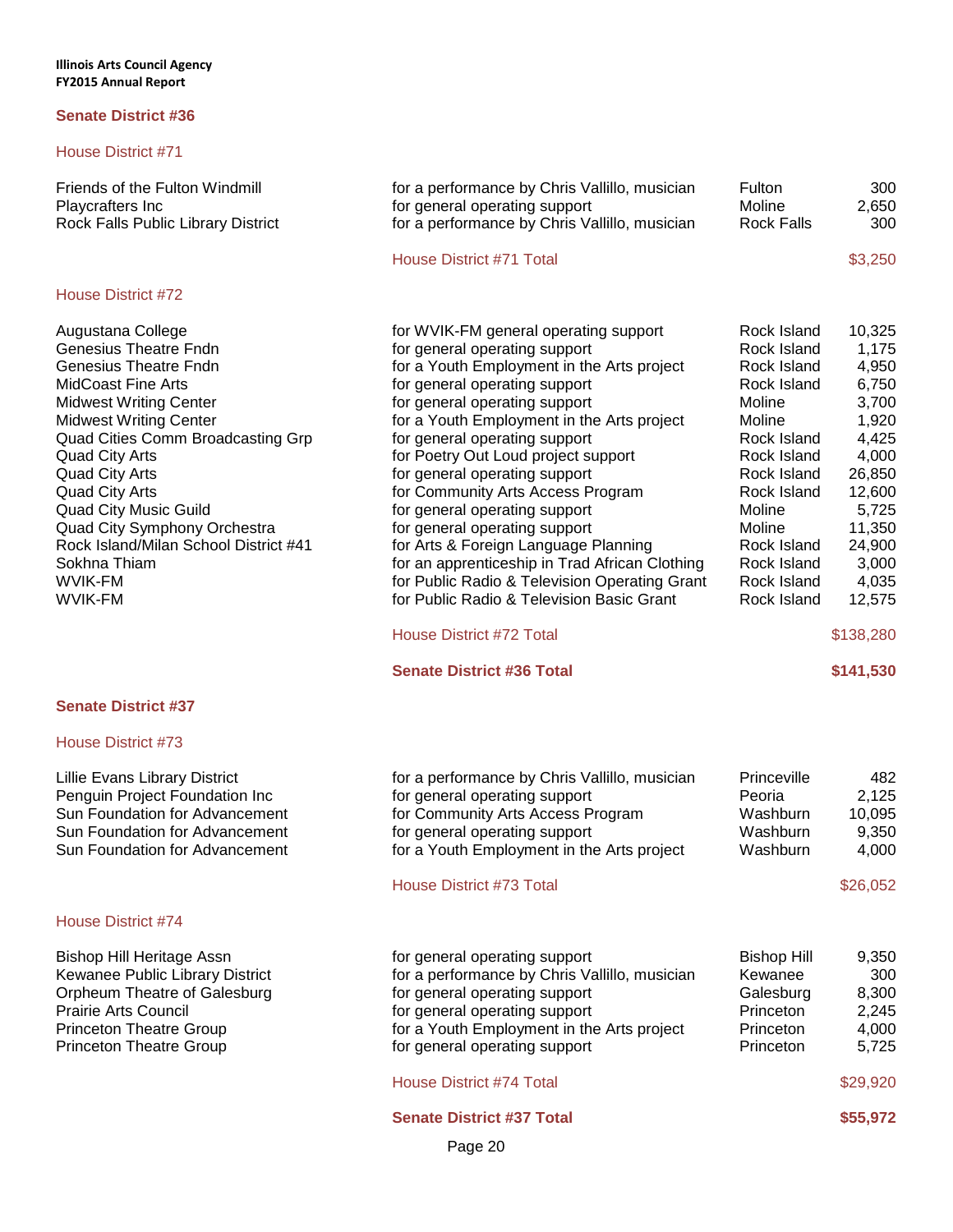### **Senate District #38**

| Hammers & Noters Dulcimer Society                                                                                                                                                                                                                                                                                                                                                                                                                                                                                                                                                                | for Gebhard Woods Festival project support                                                                                                                                                                                                                                                                                                                                                                                                                                                                                                                                                                                                                                                                                                                                                | <b>Morris</b>                                                                                                                                                                                                                    | 775                                                                                                                                                                                            |
|--------------------------------------------------------------------------------------------------------------------------------------------------------------------------------------------------------------------------------------------------------------------------------------------------------------------------------------------------------------------------------------------------------------------------------------------------------------------------------------------------------------------------------------------------------------------------------------------------|-------------------------------------------------------------------------------------------------------------------------------------------------------------------------------------------------------------------------------------------------------------------------------------------------------------------------------------------------------------------------------------------------------------------------------------------------------------------------------------------------------------------------------------------------------------------------------------------------------------------------------------------------------------------------------------------------------------------------------------------------------------------------------------------|----------------------------------------------------------------------------------------------------------------------------------------------------------------------------------------------------------------------------------|------------------------------------------------------------------------------------------------------------------------------------------------------------------------------------------------|
|                                                                                                                                                                                                                                                                                                                                                                                                                                                                                                                                                                                                  | <b>House District #75 Total</b>                                                                                                                                                                                                                                                                                                                                                                                                                                                                                                                                                                                                                                                                                                                                                           |                                                                                                                                                                                                                                  | \$775                                                                                                                                                                                          |
| House District #76                                                                                                                                                                                                                                                                                                                                                                                                                                                                                                                                                                               |                                                                                                                                                                                                                                                                                                                                                                                                                                                                                                                                                                                                                                                                                                                                                                                           |                                                                                                                                                                                                                                  |                                                                                                                                                                                                |
| Illinois Valley Orchestral Assn<br>LaSalle Public Library                                                                                                                                                                                                                                                                                                                                                                                                                                                                                                                                        | for general operating support<br>for a performance by Kidworks Theatre Co                                                                                                                                                                                                                                                                                                                                                                                                                                                                                                                                                                                                                                                                                                                 | Ottawa<br>LaSalle                                                                                                                                                                                                                | 2,125<br>355                                                                                                                                                                                   |
|                                                                                                                                                                                                                                                                                                                                                                                                                                                                                                                                                                                                  | House District #76 Total                                                                                                                                                                                                                                                                                                                                                                                                                                                                                                                                                                                                                                                                                                                                                                  |                                                                                                                                                                                                                                  | \$2,480                                                                                                                                                                                        |
|                                                                                                                                                                                                                                                                                                                                                                                                                                                                                                                                                                                                  | <b>Senate District #38 Total</b>                                                                                                                                                                                                                                                                                                                                                                                                                                                                                                                                                                                                                                                                                                                                                          |                                                                                                                                                                                                                                  | \$3,255                                                                                                                                                                                        |
| <b>Senate District #39</b>                                                                                                                                                                                                                                                                                                                                                                                                                                                                                                                                                                       |                                                                                                                                                                                                                                                                                                                                                                                                                                                                                                                                                                                                                                                                                                                                                                                           |                                                                                                                                                                                                                                  |                                                                                                                                                                                                |
| <b>House District #77</b>                                                                                                                                                                                                                                                                                                                                                                                                                                                                                                                                                                        |                                                                                                                                                                                                                                                                                                                                                                                                                                                                                                                                                                                                                                                                                                                                                                                           |                                                                                                                                                                                                                                  |                                                                                                                                                                                                |
| <b>Orion Chamber Ensemble</b>                                                                                                                                                                                                                                                                                                                                                                                                                                                                                                                                                                    | for general operating support                                                                                                                                                                                                                                                                                                                                                                                                                                                                                                                                                                                                                                                                                                                                                             | Addison                                                                                                                                                                                                                          | 2,125                                                                                                                                                                                          |
|                                                                                                                                                                                                                                                                                                                                                                                                                                                                                                                                                                                                  | <b>House District #77 Total</b>                                                                                                                                                                                                                                                                                                                                                                                                                                                                                                                                                                                                                                                                                                                                                           |                                                                                                                                                                                                                                  | \$2,125                                                                                                                                                                                        |
| House District #78                                                                                                                                                                                                                                                                                                                                                                                                                                                                                                                                                                               |                                                                                                                                                                                                                                                                                                                                                                                                                                                                                                                                                                                                                                                                                                                                                                                           |                                                                                                                                                                                                                                  |                                                                                                                                                                                                |
| Chicago Folks Operetta NFP<br>Children's Museum of Oak Park<br>Children's Museum of Oak Park<br>Handel Week Inc<br>Winifred Haun + Dancers<br>Momenta Inc<br>Oak Park Area Arts Council<br>Oak Park Area Arts Council<br>Oak Park Area Arts Council<br>Oak Park Art League<br>Oak Park Concert Chorale<br>Oak Park Festival Theatre<br><b>Pleasant Home Foundation</b><br><b>Pleasant Home Foundation</b><br><b>Pleasant Home Foundation</b><br>Pro Musica Youth Chorus<br>Senior Citizens Center Oak Park/River Forest<br><b>Spectrum Choral Society</b><br>TRY Center (Today's Relating Youth) | for general operating support<br>for general operating support<br>for a Youth Employment in the Arts project<br>for Children's Concert project support<br>for general operating support<br>for general operating support<br>for Community Arts Access Program<br>for Local Arts Network project support<br>for general operating support<br>for general operating support<br>for general operating support<br>for general operating support<br>for general operating support<br>for a performance by Thomas Holmes, pianist<br>for a Youth Employment in the Arts project<br>for general operating support<br>for general operating support<br>for general operating support<br>for Arts Program operating support<br><b>House District #78 Total</b><br><b>Senate District #39 Total</b> | Oak Park<br>Oak Park<br>Oak Park<br>Oak Park<br>Oak Park<br>Oak Park<br>Oak Park<br>Oak Park<br>Oak Park<br>Oak Park<br>Oak Park<br>Oak Park<br>Oak Park<br>Oak Park<br>Oak Park<br>Oak Park<br>Oak Park<br>Oak Park<br>Oak Park | 3,175<br>6,250<br>6,000<br>2,125<br>2,245<br>6,750<br>9,600<br>25,000<br>7,800<br>3,175<br>1,625<br>4,425<br>3,700<br>1,000<br>1,040<br>4,700<br>1,625<br>1,075<br>525<br>\$91,835<br>\$93,960 |
| <b>Senate District #40</b>                                                                                                                                                                                                                                                                                                                                                                                                                                                                                                                                                                       |                                                                                                                                                                                                                                                                                                                                                                                                                                                                                                                                                                                                                                                                                                                                                                                           |                                                                                                                                                                                                                                  |                                                                                                                                                                                                |
| House District #79                                                                                                                                                                                                                                                                                                                                                                                                                                                                                                                                                                               |                                                                                                                                                                                                                                                                                                                                                                                                                                                                                                                                                                                                                                                                                                                                                                                           |                                                                                                                                                                                                                                  |                                                                                                                                                                                                |
| Acting Out Theatre Co<br>Kankakee Valley Symphony Orch                                                                                                                                                                                                                                                                                                                                                                                                                                                                                                                                           | for general operating support<br>for general operating support                                                                                                                                                                                                                                                                                                                                                                                                                                                                                                                                                                                                                                                                                                                            | <b>Bradley</b><br>Kankakee                                                                                                                                                                                                       | 2,650<br>5,725                                                                                                                                                                                 |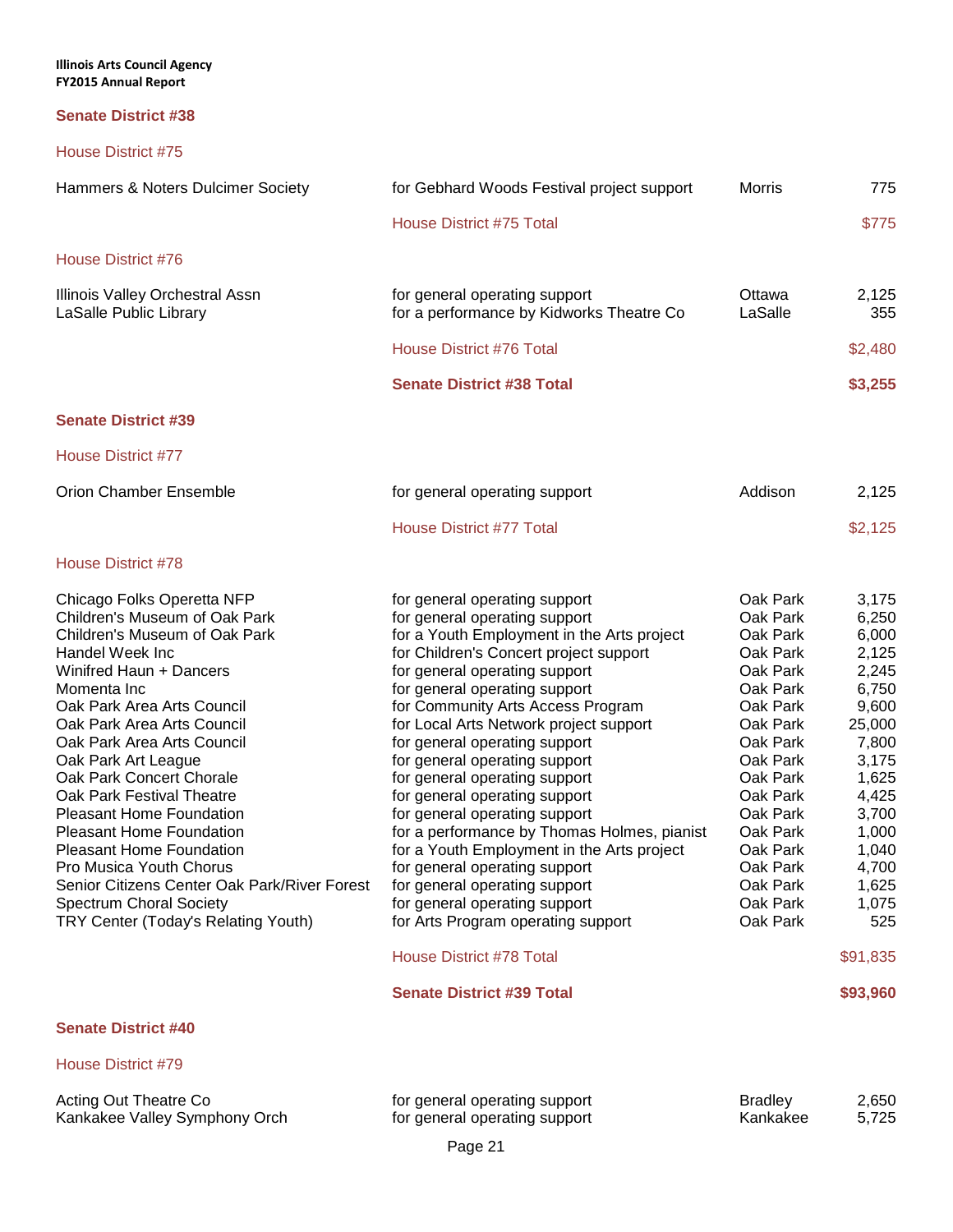| Kankakee Valley Theatre Assn<br><b>Presence Life Connections</b><br>Wright in Kankakee                                                                                                                                                                                                           | for general operating support<br>for Charlton Gallery operating support<br>for a visual arts residency with Tom Francesconi<br><b>House District #79 Total</b>                                                                                                                                                                                       | Kankakee<br>5,725<br>Kankakee<br>1,625<br>Kankakee<br>1,325<br>\$17,050                                                                                                                                                 |
|--------------------------------------------------------------------------------------------------------------------------------------------------------------------------------------------------------------------------------------------------------------------------------------------------|------------------------------------------------------------------------------------------------------------------------------------------------------------------------------------------------------------------------------------------------------------------------------------------------------------------------------------------------------|-------------------------------------------------------------------------------------------------------------------------------------------------------------------------------------------------------------------------|
| House District #80                                                                                                                                                                                                                                                                               |                                                                                                                                                                                                                                                                                                                                                      |                                                                                                                                                                                                                         |
| Chicago HeigHeights Drama Group<br>Governors State University Fndn<br>Governors State University Fndn<br><b>Grande Prairie Choral Arts</b><br>Illinois Philharmonic Orchestra<br>Village of Park Forest<br>Sri Annamacharya Project<br><b>Tall Grass Arts Association</b><br>Donald Herman Tieri | for general operating support<br>for Performing Arts Center operating support<br>for Manilow Sculpture Park operating support<br>for general operating support<br>for general operating support<br>for Freedom Hall operating support<br>for general operating support<br>for general operating support<br>for an IAS Professional Development grant | Chicago Hts<br>4,425<br>University Park 11,350<br>University Park<br>6,000<br>Park Forest<br>1,625<br>11,350<br>Park Forest<br>Park Forest<br>4,425<br>1,350<br>Flossmoor<br>Park Forest<br>5,200<br>715<br>Chicago Hts |
| <b>Union Street Gallery</b>                                                                                                                                                                                                                                                                      | for general operating support                                                                                                                                                                                                                                                                                                                        | Chicago Hts<br>4,250                                                                                                                                                                                                    |
|                                                                                                                                                                                                                                                                                                  | House District #80 Total                                                                                                                                                                                                                                                                                                                             | \$50,690                                                                                                                                                                                                                |
|                                                                                                                                                                                                                                                                                                  | <b>Senate District #40 Total</b>                                                                                                                                                                                                                                                                                                                     | \$67,740                                                                                                                                                                                                                |

# **Senate District #41**

# House District #81

| Chicago Choral Artists<br>Fifth Wednesday Books Inc<br>Grove Players<br>Hinsdale Chorale<br>Naperville Chorus<br>Senior Suburban Orchestra<br>Sinfonietta Bel Canto | for general operating support<br>for general operating support<br>for general operating support<br>for general operating support<br>for general operating support<br>for general operating support<br>for general operating support | Downers Grove<br>900<br>1,345<br>Lisle<br>Downers Grove<br>1,625<br>1,025<br>Naperville<br>Naperville<br>1,350<br>Woodridge<br>895<br>Downers Grove<br>580 |
|---------------------------------------------------------------------------------------------------------------------------------------------------------------------|-------------------------------------------------------------------------------------------------------------------------------------------------------------------------------------------------------------------------------------|------------------------------------------------------------------------------------------------------------------------------------------------------------|
|                                                                                                                                                                     | House District #81 Total                                                                                                                                                                                                            | \$7,720                                                                                                                                                    |
| House District #82                                                                                                                                                  |                                                                                                                                                                                                                                     |                                                                                                                                                            |
| Lemont Art & Culture Commission<br>Metropolitan Youth Symph Orch<br>The Tower Chorale                                                                               | for general operating support<br>for general operating support<br>for general operating support                                                                                                                                     | 675<br>Lemont<br>1,025<br>Lemont<br>Western Springs 1,600                                                                                                  |
|                                                                                                                                                                     | House District #82 Total                                                                                                                                                                                                            | \$3,300                                                                                                                                                    |
|                                                                                                                                                                     | <b>Senate District #41 Total</b>                                                                                                                                                                                                    | \$11,020                                                                                                                                                   |
| <b>Senate District #42</b>                                                                                                                                          |                                                                                                                                                                                                                                     |                                                                                                                                                            |

| Aurora University             |
|-------------------------------|
| Fox Valley Acad of Music Perf |
| Paramount Arts Centre         |
| <b>Paramount Arts Centre</b>  |

| Aurora University             | for Arts & Ideas Series operating support  | Aurora | 4.425  |
|-------------------------------|--------------------------------------------|--------|--------|
| Fox Valley Acad of Music Perf | for general operating support              | Aurora | 1.075  |
| Paramount Arts Centre         | for a Youth Employment in the Arts project | Aurora | 5.940  |
| Paramount Arts Centre         | for general operating support              | Aurora | 11.350 |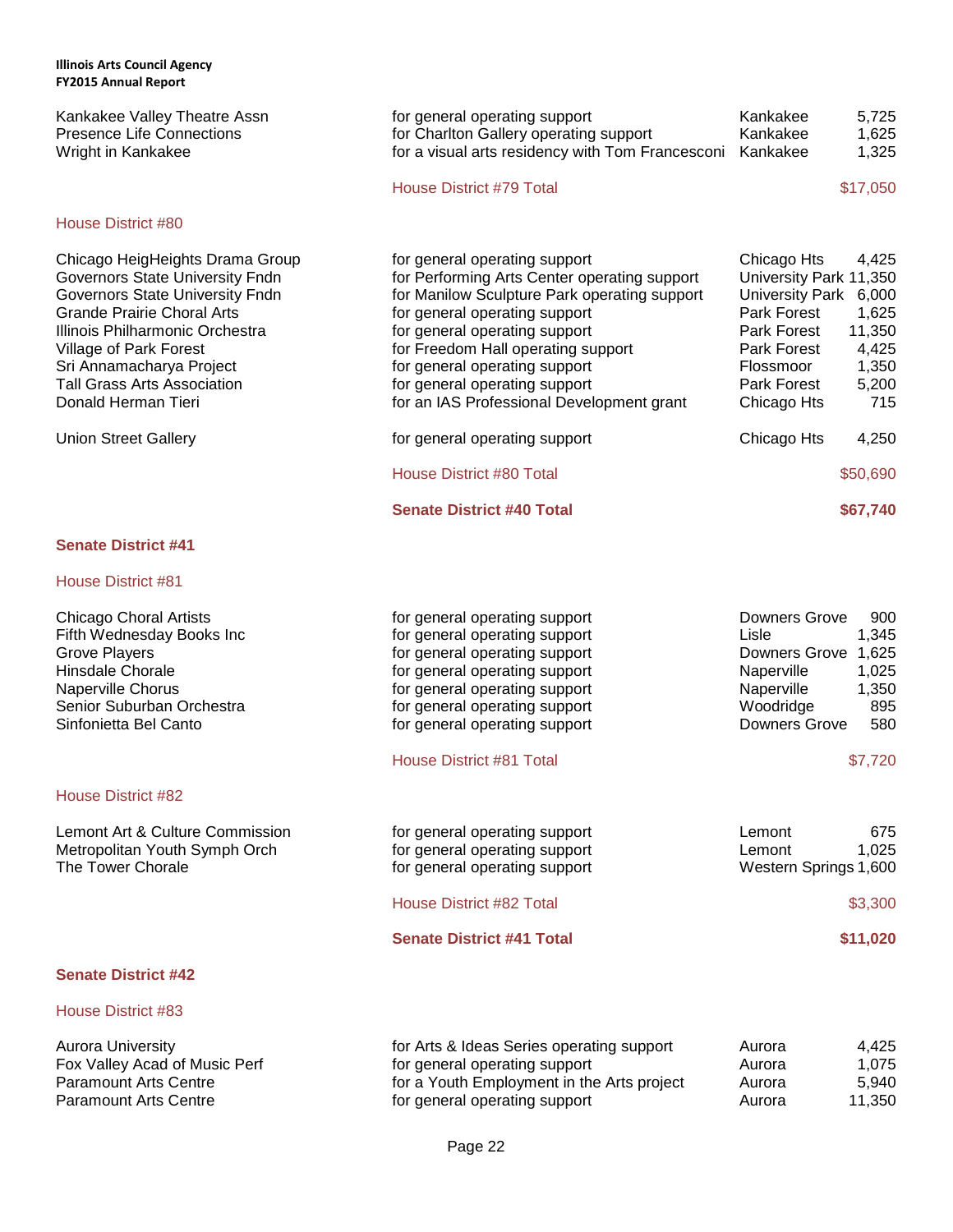| <b>House District #84</b>                                                                                                                                                                                                                                                                                                                                                              |                                                                                                                                                                                                                                                                                                                                                                                                                             |                                                                                                                                                    |                                                                                                   |
|----------------------------------------------------------------------------------------------------------------------------------------------------------------------------------------------------------------------------------------------------------------------------------------------------------------------------------------------------------------------------------------|-----------------------------------------------------------------------------------------------------------------------------------------------------------------------------------------------------------------------------------------------------------------------------------------------------------------------------------------------------------------------------------------------------------------------------|----------------------------------------------------------------------------------------------------------------------------------------------------|---------------------------------------------------------------------------------------------------|
| Light of The Heart Comm Art Therapy<br>Naperville Men's Glee Club<br>Xtreme Dance Force NFP                                                                                                                                                                                                                                                                                            | for general operating support<br>for general operating support<br>for general operating support                                                                                                                                                                                                                                                                                                                             | Aurora<br>Naperville<br>Aurora                                                                                                                     | 1,625<br>1,600<br>6,250                                                                           |
|                                                                                                                                                                                                                                                                                                                                                                                        | <b>House District #84 Total</b>                                                                                                                                                                                                                                                                                                                                                                                             |                                                                                                                                                    | \$9,475                                                                                           |
| <b>Senate District #43</b>                                                                                                                                                                                                                                                                                                                                                             | <b>Senate District #42 Total</b>                                                                                                                                                                                                                                                                                                                                                                                            |                                                                                                                                                    | \$32,265                                                                                          |
| <b>House District #85</b>                                                                                                                                                                                                                                                                                                                                                              |                                                                                                                                                                                                                                                                                                                                                                                                                             |                                                                                                                                                    |                                                                                                   |
| <b>Bolingbrook Park District</b><br>Lewis University<br>Lewis University<br>Lewis University<br>Lewis University                                                                                                                                                                                                                                                                       | for Danceforce operating support<br>for Arts & Ideas operating support<br>for a performance by Corky Siegel<br>for a Youth Employment in the Arts project<br>for a performance by Bella Voce                                                                                                                                                                                                                                | Bolingbrook<br>Romeoville<br>Romeoville<br>Romeoville<br>Romeoville                                                                                | 3,175<br>1,350<br>2,500<br>4,800<br>2,350                                                         |
|                                                                                                                                                                                                                                                                                                                                                                                        | House District #85 Total                                                                                                                                                                                                                                                                                                                                                                                                    |                                                                                                                                                    | \$14,175                                                                                          |
| House District #86                                                                                                                                                                                                                                                                                                                                                                     |                                                                                                                                                                                                                                                                                                                                                                                                                             |                                                                                                                                                    |                                                                                                   |
| <b>Channahon Park District</b><br>Three Rivers Arts Council Inc                                                                                                                                                                                                                                                                                                                        | for a performance by 80's Enough<br>for general operating support                                                                                                                                                                                                                                                                                                                                                           | Channahon<br>Channahon                                                                                                                             | 550<br>1,025                                                                                      |
|                                                                                                                                                                                                                                                                                                                                                                                        | <b>House District #86 Total</b>                                                                                                                                                                                                                                                                                                                                                                                             |                                                                                                                                                    | \$1,575                                                                                           |
|                                                                                                                                                                                                                                                                                                                                                                                        | <b>Senate District #43 Total</b>                                                                                                                                                                                                                                                                                                                                                                                            |                                                                                                                                                    | \$15,750                                                                                          |
| <b>Senate District #44</b>                                                                                                                                                                                                                                                                                                                                                             |                                                                                                                                                                                                                                                                                                                                                                                                                             |                                                                                                                                                    |                                                                                                   |
| <b>House District #87</b>                                                                                                                                                                                                                                                                                                                                                              |                                                                                                                                                                                                                                                                                                                                                                                                                             |                                                                                                                                                    |                                                                                                   |
| <b>Menard County Singers</b>                                                                                                                                                                                                                                                                                                                                                           | for general operating support                                                                                                                                                                                                                                                                                                                                                                                               | Petersburg                                                                                                                                         | 675                                                                                               |
|                                                                                                                                                                                                                                                                                                                                                                                        | <b>House District #87 Total</b>                                                                                                                                                                                                                                                                                                                                                                                             |                                                                                                                                                    | \$675                                                                                             |
| <b>House District #88</b>                                                                                                                                                                                                                                                                                                                                                              |                                                                                                                                                                                                                                                                                                                                                                                                                             |                                                                                                                                                    |                                                                                                   |
| Bloomington Center for the Performing Arts<br>Bloomington Center for the Performing Arts<br>Bloomington Parks & Rec Dept<br><b>Dalkey Archive Press</b><br><b>Dalkey Archive Press</b><br><b>Heartland Festival Orchestra</b><br>Illinois Wesleyan University<br>Illinois Wesleyan University<br>McLean County Art Assn<br>McLean County Art Assn<br>Bloomington Chapter 1 of SPEBSQSA | for a theatre performance by Walt Willey<br>for general operating support<br>for general operating support<br>for a Youth Employment in the Arts project<br>for general operating support<br>for general operating support<br>for a Youth Employment in the Arts project<br>for Summer Music Program project support<br>for Community Arts Access Program<br>for general operating support<br>for general operating support | Bloomington<br>Bloomington<br>Bloomington<br>McLean<br>McLean<br>Peoria<br>Bloomington<br>Bloomington<br>Bloomington<br>Bloomington<br>Bloomington | 2,475<br>10,325<br>3,650<br>6,000<br>17,250<br>7,275<br>2,310<br>3,175<br>5,950<br>9,350<br>3,175 |
|                                                                                                                                                                                                                                                                                                                                                                                        | House District #88 Total                                                                                                                                                                                                                                                                                                                                                                                                    |                                                                                                                                                    | \$70,935                                                                                          |
|                                                                                                                                                                                                                                                                                                                                                                                        | <b>Senate District #44 Total</b>                                                                                                                                                                                                                                                                                                                                                                                            |                                                                                                                                                    | \$71,610                                                                                          |

House District #83 Total \$22,790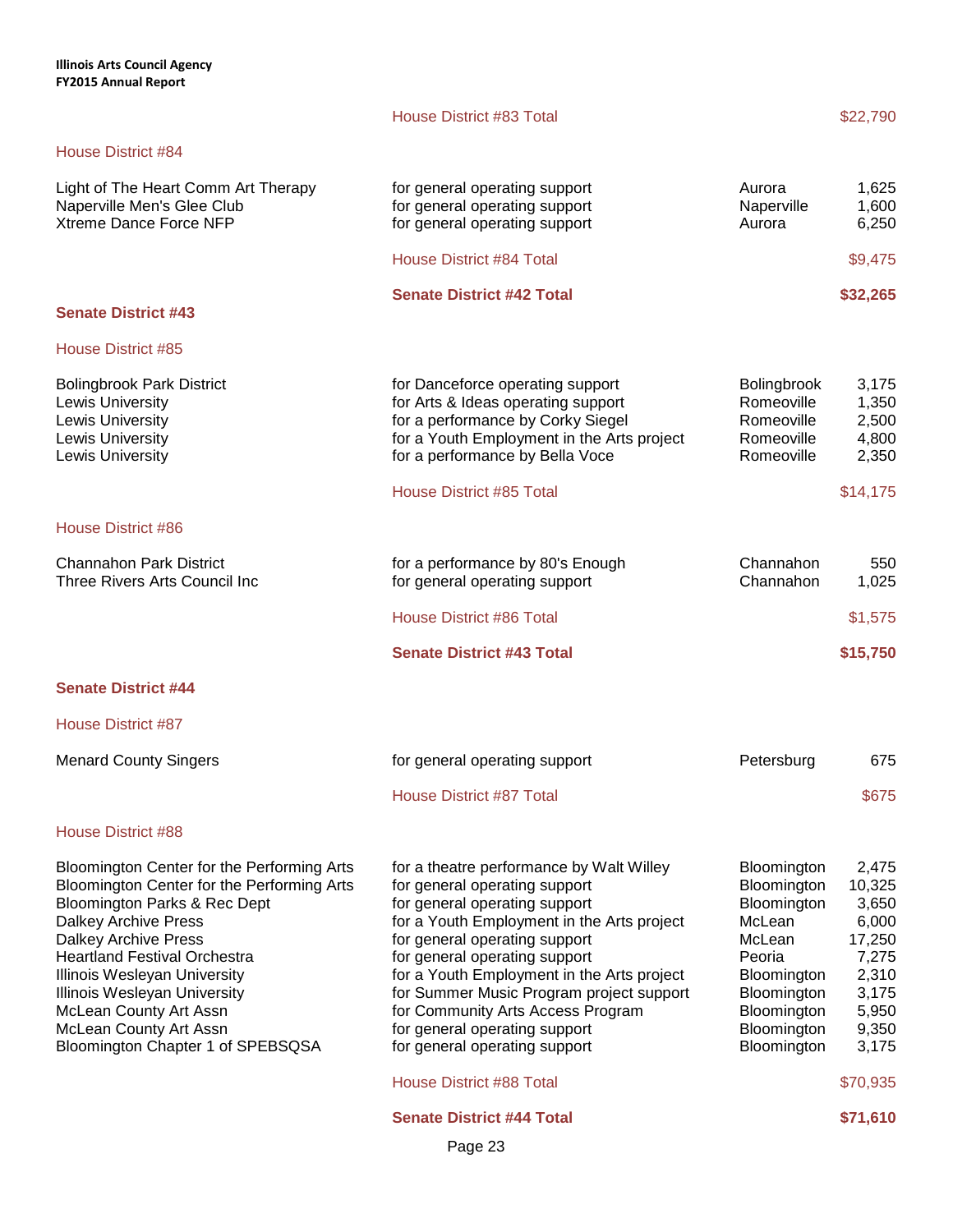| <b>Freeport Arts Center</b><br><b>Freeport Arts Center</b><br><b>Freeport Arts Center</b><br>Galena Cultural Arts Alliance<br>Mt Carroll Township Public Library<br>Mt Morris Public Library<br><b>Timber Lake Playhouse</b><br><b>Timber Lake Playhouse</b>                                                                                                                                                                                                                                                                     | for Community Arts Access Program<br>for a Youth Employment in the Arts project<br>for general operating support<br>for general operating support<br>for a performance by Phil Passen<br>for a performance by Rick Rayburn<br>for general operating support<br>for a Youth Employment in the Arts project                                                                                                                                                                                                                                                                                                                                                                                                           | Freeport<br>Freeport<br>Freeport<br>Galena<br><b>Mount Carroll</b><br><b>Mount Morris</b><br><b>Mount Carroll</b><br><b>Mount Carroll</b>                              | 4,595<br>1,125<br>7,800<br>1,350<br>210<br>210<br>10,325<br>6,000                                                                                                          |
|----------------------------------------------------------------------------------------------------------------------------------------------------------------------------------------------------------------------------------------------------------------------------------------------------------------------------------------------------------------------------------------------------------------------------------------------------------------------------------------------------------------------------------|---------------------------------------------------------------------------------------------------------------------------------------------------------------------------------------------------------------------------------------------------------------------------------------------------------------------------------------------------------------------------------------------------------------------------------------------------------------------------------------------------------------------------------------------------------------------------------------------------------------------------------------------------------------------------------------------------------------------|------------------------------------------------------------------------------------------------------------------------------------------------------------------------|----------------------------------------------------------------------------------------------------------------------------------------------------------------------------|
|                                                                                                                                                                                                                                                                                                                                                                                                                                                                                                                                  | <b>House District #89 Total</b>                                                                                                                                                                                                                                                                                                                                                                                                                                                                                                                                                                                                                                                                                     |                                                                                                                                                                        | \$31,615                                                                                                                                                                   |
| <b>House District #90</b>                                                                                                                                                                                                                                                                                                                                                                                                                                                                                                        |                                                                                                                                                                                                                                                                                                                                                                                                                                                                                                                                                                                                                                                                                                                     |                                                                                                                                                                        |                                                                                                                                                                            |
| Association To Restore City Hall                                                                                                                                                                                                                                                                                                                                                                                                                                                                                                 | for general operating support                                                                                                                                                                                                                                                                                                                                                                                                                                                                                                                                                                                                                                                                                       | Sandwich                                                                                                                                                               | 3,175                                                                                                                                                                      |
|                                                                                                                                                                                                                                                                                                                                                                                                                                                                                                                                  | House District #90 Total                                                                                                                                                                                                                                                                                                                                                                                                                                                                                                                                                                                                                                                                                            |                                                                                                                                                                        | \$3,175                                                                                                                                                                    |
|                                                                                                                                                                                                                                                                                                                                                                                                                                                                                                                                  | <b>Senate District #45 Total</b>                                                                                                                                                                                                                                                                                                                                                                                                                                                                                                                                                                                                                                                                                    |                                                                                                                                                                        | \$34,790                                                                                                                                                                   |
| <b>Senate District #46</b>                                                                                                                                                                                                                                                                                                                                                                                                                                                                                                       |                                                                                                                                                                                                                                                                                                                                                                                                                                                                                                                                                                                                                                                                                                                     |                                                                                                                                                                        |                                                                                                                                                                            |
| House District #91                                                                                                                                                                                                                                                                                                                                                                                                                                                                                                               |                                                                                                                                                                                                                                                                                                                                                                                                                                                                                                                                                                                                                                                                                                                     |                                                                                                                                                                        |                                                                                                                                                                            |
| <b>Eastlight Theatre</b><br><b>Eastlight Theatre</b><br>Fulton County Comm Arts Council                                                                                                                                                                                                                                                                                                                                                                                                                                          | for general operating support<br>for a Youth Employment in the Arts project<br>for general operating support                                                                                                                                                                                                                                                                                                                                                                                                                                                                                                                                                                                                        | East Peoria<br>East Peoria<br>Canton                                                                                                                                   | 6,250<br>4,000<br>600                                                                                                                                                      |
|                                                                                                                                                                                                                                                                                                                                                                                                                                                                                                                                  | House District #91 Total                                                                                                                                                                                                                                                                                                                                                                                                                                                                                                                                                                                                                                                                                            |                                                                                                                                                                        | \$10,850                                                                                                                                                                   |
| House District #92                                                                                                                                                                                                                                                                                                                                                                                                                                                                                                               |                                                                                                                                                                                                                                                                                                                                                                                                                                                                                                                                                                                                                                                                                                                     |                                                                                                                                                                        |                                                                                                                                                                            |
| ArtsPartners of Central Illinois, Inc.<br><b>Bradley University</b><br><b>Bradley University</b><br>Central Illinois Youth Symphony<br>Central Illinois Youth Symphony<br>Contemporary Art Center of Peoria<br>Heritage Ensemble<br>Lakeview Museum of Arts & Sciences<br>Peoria Art Guild<br>Peoria Park District<br>Peoria Park District<br>Peoria Players Theatre<br>Peoria Symphony Orchestra<br><b>WCBU-FM</b><br><b>WCBU-FM</b><br><b>WTVP-TV Illinois Val Pub Telecomm Corp</b><br>WTVP-TV Illinois Val Pub Telecomm Corp | for general operating support<br>for WCBU-FM operating support<br>for Exhibition/Lecture Series operating support<br>for general operating support<br>for a Youth Employment in the Arts project<br>for general operating support<br>for general operating support<br>for general operating support<br>for general operating support<br>for a performance by Peoria Symphony Orch<br>for Fine Arts Dept operating support<br>for general operating support<br>for general operating support<br>for Public Radio & Television Operating Grant<br>for Public Radio & Television Basic Grant<br>for Public Radio & Television Basic Grant<br>for Public Radio & Television Operating Grant<br>House District #92 Total | Peoria<br>Peoria<br>Peoria<br>Peoria<br>Peoria<br>Peoria<br>Peoria<br>Peoria<br>Peoria<br>Peoria<br>Peoria<br>Peoria<br>Peoria<br>Peoria<br>Peoria<br>Peoria<br>Peoria | 5,200<br>11,350<br>10,325<br>3,700<br>1,325<br>4,700<br>1,345<br>21,250<br>9,350<br>11,500<br>3,650<br>7,275<br>17,950<br>4,000<br>12,575<br>50,300<br>18,220<br>\$194,015 |
|                                                                                                                                                                                                                                                                                                                                                                                                                                                                                                                                  | <b>Senate District #46 Total</b>                                                                                                                                                                                                                                                                                                                                                                                                                                                                                                                                                                                                                                                                                    |                                                                                                                                                                        | \$204,865                                                                                                                                                                  |
|                                                                                                                                                                                                                                                                                                                                                                                                                                                                                                                                  |                                                                                                                                                                                                                                                                                                                                                                                                                                                                                                                                                                                                                                                                                                                     |                                                                                                                                                                        |                                                                                                                                                                            |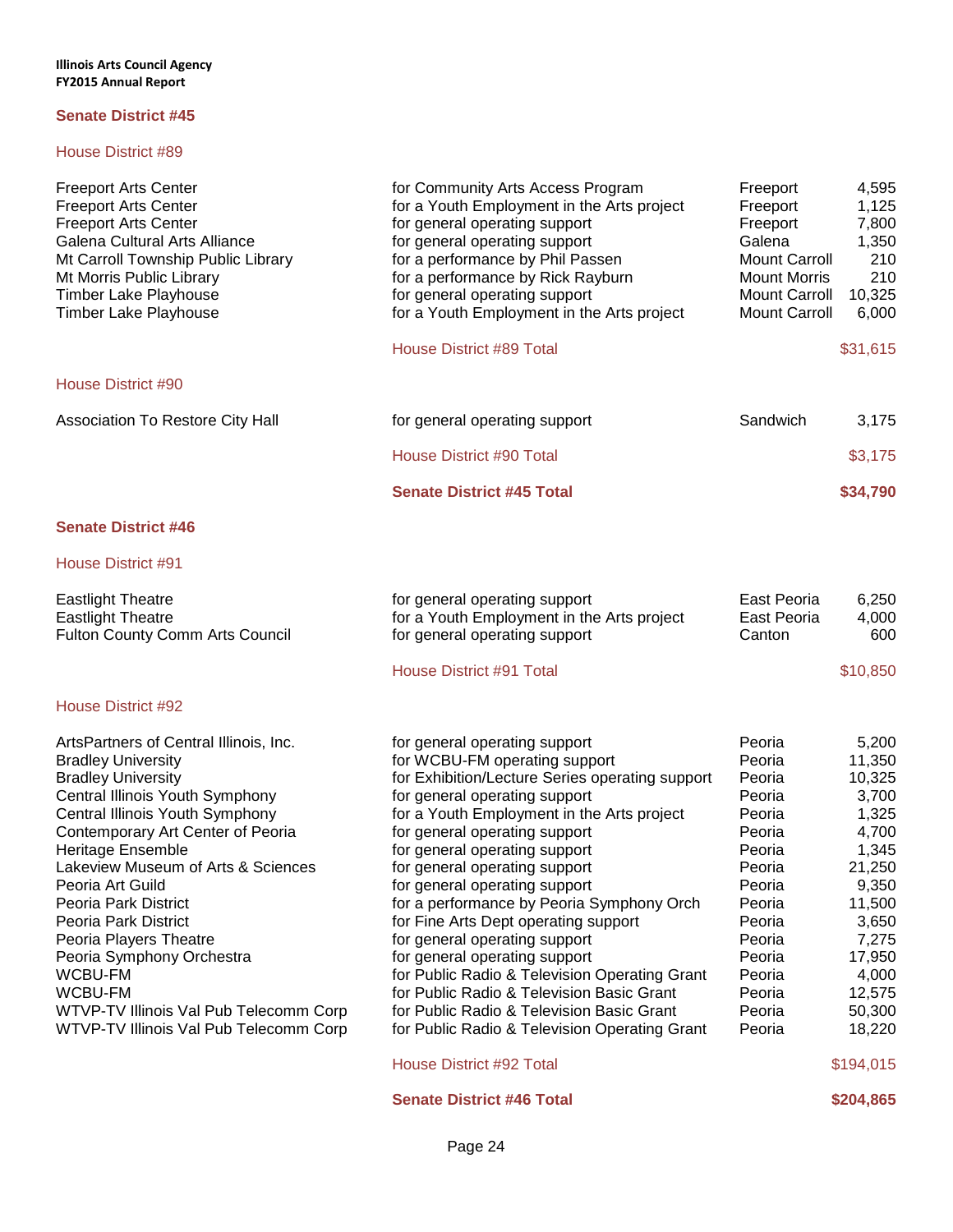### House District #93

### House District #94

Buchanan Center for the Arts for the Tensor operation operation of Buchanan Center for the Arts **Formula** Month 5,600 for Community Arts **Formula** Monogram Monogram Monogram Monogram Monogram Monogram Monogram Monogram Monogram Monogram Monogram Monogram Monogram Monogram Monogram Monogra Carthage Public Library District Colchester District Library Midsummer Arts Faire NFP Quincy Art Center Quincy Art Center Quincy Civic Music Assn Quincy Public Library Quincy Society of Fine Arts Quincy Society of Fine Arts Two Rivers Arts Council **For General Arts** for General Arts Raritan 7755 Two Rivers Arts Council for Community Arts Access Program Raritan 9,895

# **Senate District #48**

# House District #96

Decatur Area Arts Council Decatur Area Arts Council Gallery 510 Arts Guild Ltd **Illinois Central Blues Club** Illinois Symphony Orchestra The Vachel Lindsay Assn Looking for Lincoln Heritage Coalition

| Galesburg Civic Art League Inc                | for a Youth Employment in the Arts project    | Galesburg | 4,455  |
|-----------------------------------------------|-----------------------------------------------|-----------|--------|
| Galesburg Civic Art League Inc                | for general operating support                 | Galesburg | 3,700  |
| <b>Galesburg Community Chorus</b>             | for general operating support                 | Galesburg | 1,925  |
| Galesburg Symphony Society                    | for general operating support                 | Galesburg | 6,750  |
| Knox College                                  | for a theatre residency with Jamil Khoury     | Galesburg | 1,235  |
| <b>Macomb Area Convention Visitors Bureau</b> | for a performance by MOJO & Bayou Gypsies     | Macomb    | 6,000  |
| Macomb Area Convention Visitors Bureau        | for a performance by 90's Daughter            | Macomb    | 1,200  |
| Macomb Area Convention Visitors Bureau        | for a performance by Leaving Ashland          | Macomb    | 440    |
| <b>Macomb Community Theatre</b>               | for general operating support                 | Macomb    | 900    |
| Nova Singers                                  | for general operating support                 | Galesburg | 2,650  |
| <b>Prairie Players Civic Theatre</b>          | for general operating support                 | Galesburg | 1,600  |
| <b>Quincy Community Theatre</b>               | for general operating support                 | Quincy    | 8,300  |
| Quincy Symphony Orchestra                     | for general operating support                 | Quincy    | 5,725  |
| Al Sears Jazz Festival                        | for a jazz performance by Janice Borla        | Macomb    | 2,160  |
| West Central Illinois Art Center              | for general operating support                 | Macomb    | 1,625  |
| Western Illinois University                   | for Performing Arts Series operating support  | Macomb    | 16,650 |
| WIUM-FM Western Illinois University           | for Public Radio & Television Operating Grant | Macomb    | 4,250  |
| WIUM-FM Western Illinois University           | for Public Radio & Television Basic Grant     | Macomb    | 12,575 |
| WQPT-TV                                       | for Public Radio & Television Operating Grant | Macomb    | 10,765 |
| WQPT-TV                                       | for Public Radio & Television Basic Grant     | Macomb    | 50,300 |

# House District #93 Total \$143,205

| for general operating support                 | Monmouth   | 4,250     |
|-----------------------------------------------|------------|-----------|
| for Community Arts Access Program             | Monmouth   | 5,600     |
| for a music performance by Mike Anderson      | Carthage   | 135       |
| for a music performance by Mike Anderson      | Colchester | 135       |
| for general operating support                 | Quincy     | 1,625     |
| for a Youth Employment in the Arts project    | Quincy     | 1,720     |
| for general operating support                 | Quincy     | 8,300     |
| for general operating support                 | Quincy     | 1,925     |
| for a performance by Chris Vallillo, musician | Quincy     | 250       |
| for general operating support                 | Quincy     | 25,650    |
| for Community Arts Access Program             | Quincy     | 6,795     |
| for general operating support                 | Raritan    | 775       |
| for Community Arts Access Program             | Raritan    | 9,895     |
| <b>House District #94 Total</b>               |            | \$67,055  |
| <b>Senate District #47 Total</b>              |            | \$210,260 |
|                                               |            |           |

| for Community Arts Access Program             | Decatur     | 8,595  |
|-----------------------------------------------|-------------|--------|
| for general operating support                 | Decatur     | 13,470 |
| for general operating support                 | Decatur     | 2,125  |
| for general operating support                 | Springfield | 2.245  |
| for general operating support                 | Springfield | 11,350 |
| for general operating support                 | Springfield | 1,625  |
| for a performance by Chris Vallillo, musician | Springfield | 800    |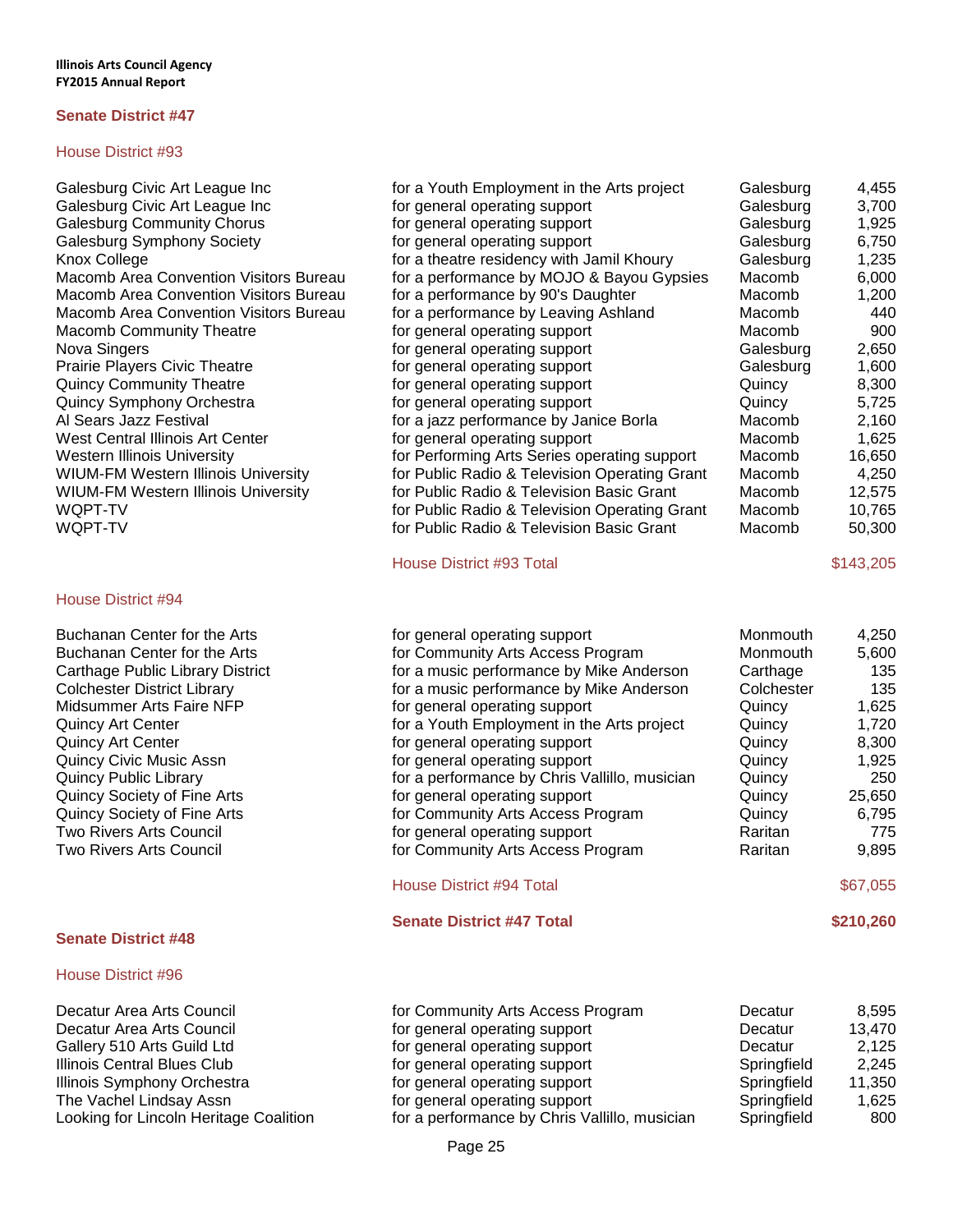| <b>Millikin University</b><br><b>Millikin University</b><br><b>Prairie Art Alliance</b><br>Springfield Area Arts Council<br>Springfield Area Arts Council<br>Springfield Area Arts Council<br>Springfield Area Arts Council<br>Springfield Art Assn/Edward Pl<br>Springfield Ballet Company                                                                        | for Kirkland Center operating support<br>for Millikin-Decatur Symphony operating support<br>for general operating support<br>for general operating support<br>for Poetry Out Loud project support<br>for a Youth Employment in the Arts project<br>for Community Arts Access Program<br>for general operating support<br>for general operating support<br><b>House District #96 Total</b>                                                                                                             | Decatur<br>Decatur<br>Springfield<br>Springfield<br>Springfield<br>Springfield<br>Springfield<br>Springfield<br>Springfield                           | 7,275<br>4,425<br>5,725<br>6,000<br>21,000<br>2,000<br>7,100<br>11,350<br>8,300<br>\$113,385      |
|--------------------------------------------------------------------------------------------------------------------------------------------------------------------------------------------------------------------------------------------------------------------------------------------------------------------------------------------------------------------|-------------------------------------------------------------------------------------------------------------------------------------------------------------------------------------------------------------------------------------------------------------------------------------------------------------------------------------------------------------------------------------------------------------------------------------------------------------------------------------------------------|-------------------------------------------------------------------------------------------------------------------------------------------------------|---------------------------------------------------------------------------------------------------|
|                                                                                                                                                                                                                                                                                                                                                                    | <b>Senate District #48 Total</b>                                                                                                                                                                                                                                                                                                                                                                                                                                                                      |                                                                                                                                                       | \$113,385                                                                                         |
| <b>Senate District #49</b>                                                                                                                                                                                                                                                                                                                                         |                                                                                                                                                                                                                                                                                                                                                                                                                                                                                                       |                                                                                                                                                       |                                                                                                   |
| <b>House District #97</b>                                                                                                                                                                                                                                                                                                                                          |                                                                                                                                                                                                                                                                                                                                                                                                                                                                                                       |                                                                                                                                                       |                                                                                                   |
| Vanitha Veeravalli                                                                                                                                                                                                                                                                                                                                                 | for an apprenticeship in Bharatanatyam                                                                                                                                                                                                                                                                                                                                                                                                                                                                | Naperville                                                                                                                                            | 3,000                                                                                             |
|                                                                                                                                                                                                                                                                                                                                                                    | <b>House District #97 Total</b>                                                                                                                                                                                                                                                                                                                                                                                                                                                                       |                                                                                                                                                       | \$3,000                                                                                           |
| <b>Senate District #50</b>                                                                                                                                                                                                                                                                                                                                         | <b>Senate District #49 Total</b>                                                                                                                                                                                                                                                                                                                                                                                                                                                                      |                                                                                                                                                       | \$3,000                                                                                           |
| House District #99                                                                                                                                                                                                                                                                                                                                                 |                                                                                                                                                                                                                                                                                                                                                                                                                                                                                                       |                                                                                                                                                       |                                                                                                   |
| 2015 Lincoln Funeral Coalition NFP<br>2015 Lincoln Funeral Coalition NFP<br>2015 Lincoln Funeral Coalition NFP<br>University of Illinois/Spfld<br>University of Illinois/Spfld<br>University of Illinois/Spfld<br>West Central Illinois Ed Telecomm Corp<br>West Central Illinois Ed Telecomm Corp<br>West Central Illinois Ed Telecomm Corp<br>WUIS-FM<br>WUIS-FM | for a performance by 33rd Illinois Regiment Band<br>for a performance by Springfield Choral Society<br>for a performance by Prairie Aires<br>for Visual Arts Gallery operating support<br>for Sangamon Auditorium operating support<br>for a performance by Corky Siegel<br>for Public Radio & Television Operating Grant<br>for general operating support<br>for Public Radio & Television Basic Grant<br>for Public Radio & Television Operating Grant<br>for Public Radio & Television Basic Grant | Springfield<br>Springfield<br>Springfield<br>Springfield<br>Springfield<br>Springfield<br>Chatham<br>Chatham<br>Chatham<br>Springfield<br>Springfield | 1,100<br>1,650<br>660<br>1,625<br>11,350<br>3,300<br>14,520<br>8,300<br>50,300<br>5,550<br>12,575 |
|                                                                                                                                                                                                                                                                                                                                                                    | <b>House District #99 Total</b>                                                                                                                                                                                                                                                                                                                                                                                                                                                                       |                                                                                                                                                       | \$110,930                                                                                         |
| House District #100                                                                                                                                                                                                                                                                                                                                                |                                                                                                                                                                                                                                                                                                                                                                                                                                                                                                       |                                                                                                                                                       |                                                                                                   |
| <b>Great Rivers Choral Society</b><br>Imagine Foundation<br>Jacksonville Symphony Society                                                                                                                                                                                                                                                                          | for general operating support<br>for general operating support<br>for general operating support                                                                                                                                                                                                                                                                                                                                                                                                       | Godfrey<br>Jacksonville<br>Jacksonville                                                                                                               | 1,075<br>1,625<br>3,175                                                                           |
|                                                                                                                                                                                                                                                                                                                                                                    | House District #100 Total                                                                                                                                                                                                                                                                                                                                                                                                                                                                             |                                                                                                                                                       | \$5,875                                                                                           |
|                                                                                                                                                                                                                                                                                                                                                                    | <b>Senate District #50 Total</b>                                                                                                                                                                                                                                                                                                                                                                                                                                                                      |                                                                                                                                                       | \$116,805                                                                                         |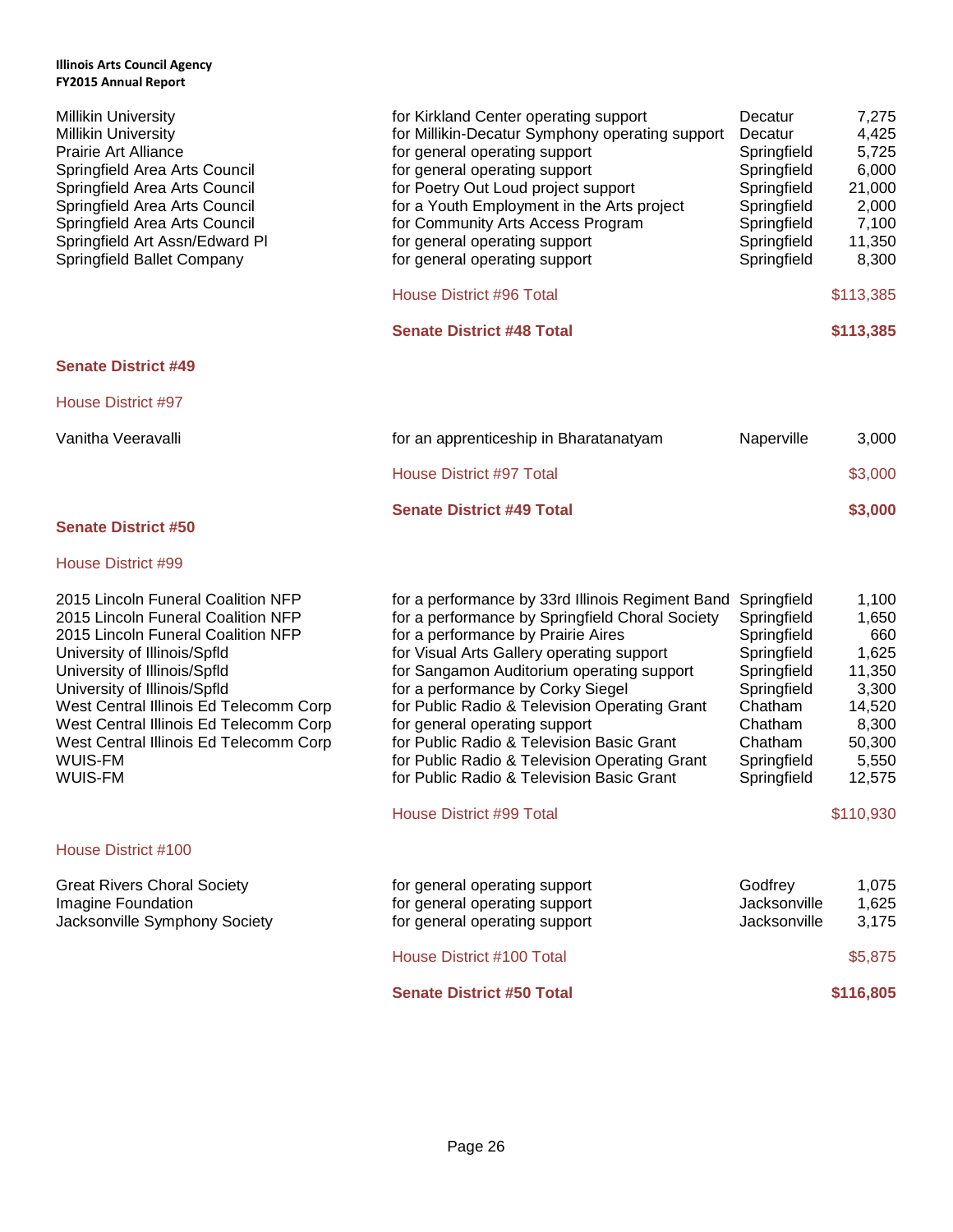House District #101

# House District #102

| Bicentennial Art Center & Museum |  |
|----------------------------------|--|
| Little Theatre-On The Square     |  |
| Prairie Air Inc WEFT-FM          |  |
| Villa Grove Comm Theatre Co      |  |
|                                  |  |

| Peter J Bushell                                                                                                            | for an IAS Professional Development grant                                                                                        | Mahomet                                   | 1.000                             |
|----------------------------------------------------------------------------------------------------------------------------|----------------------------------------------------------------------------------------------------------------------------------|-------------------------------------------|-----------------------------------|
|                                                                                                                            | House District #101 Total                                                                                                        |                                           | \$1,000                           |
| House District #102                                                                                                        |                                                                                                                                  |                                           |                                   |
| Bicentennial Art Center & Museum<br>Little Theatre-On The Square<br>Prairie Air Inc WEFT-FM<br>Villa Grove Comm Theatre Co | for general operating support<br>for general operating support<br>for general operating support<br>for general operating support | Paris<br>Sullivan<br>Champaign<br>Tuscola | 4,425<br>23,850<br>5,200<br>1.600 |
|                                                                                                                            | House District #102 Total                                                                                                        |                                           | \$35,075                          |
|                                                                                                                            | <b>Senate District #51 Total</b>                                                                                                 |                                           | \$36,075                          |

# **Senate District #52**

# House District #103

| 40 NORTIV88 West Inc                      | tor F             |
|-------------------------------------------|-------------------|
| 40 North/88 West Inc                      | for g             |
| <b>Celebration Co/Station Theatre</b>     | for $g$           |
| <b>Central Illinois Children's Chorus</b> | for g             |
| Champaign County Head Start               | for a             |
| Champaign Park District                   | for g             |
| Champaign Urbana Ballet                   | for a             |
| Champaign Urbana Ballet                   | for g             |
| Champaign-Urbana Folk & Roots Festival    | for g             |
| Champaign-Urbana Symphony Orchestra       | for g             |
| Community Center for the Arts             | for g             |
| The Conservatory of Central Illinois      | for g             |
| Developmental Services Ctr-Champaign Co   | for F             |
| <b>Parkland College</b>                   | for a             |
| University of Illinois/UC                 | for k             |
| University of Illinois/UC                 | for S             |
| University of Illinois/UC                 | for S             |
| University of Illinois/UC                 | for V             |
| University of Illinois/UC                 | for k             |
| University of Illinois/UC                 | for J             |
| City of Urbana                            | for F             |
| Urbana-Champaign Indep Media Ctr          | for $g$           |
| WILL-AM University of Illinois/UC         | for F             |
| WILL-AM University of Illinois/UC         | for F             |
| WILL-FM University of Illinois/UC         | for F             |
| WILL-FM University of Illinois/UC         | for F             |
| WILL-TV University of Illinois/UC         | for F             |
| WILL-TV University of Illinois/UC         | for F             |
| Rachel Lee Wolfe                          | for $\varepsilon$ |

| 40 North/88 West Inc                    | for Poetry Out Loud project support             | Champaign | 4,000  |
|-----------------------------------------|-------------------------------------------------|-----------|--------|
| 40 North/88 West Inc                    | for general operating support                   | Champaign | 6,000  |
| Celebration Co/Station Theatre          | for general operating support                   | Champaign | 2,125  |
| Central Illinois Children's Chorus      | for general operating support                   | Champaign | 1,925  |
| Champaign County Head Start             | for a four-week dance residency with Kate Kuper | Urbana    | 4,175  |
| Champaign Park District                 | for general operating support                   | Champaign | 8,300  |
| Champaign Urbana Ballet                 | for a Youth Employment in the Arts project      | Champaign | 120    |
| Champaign Urbana Ballet                 | for general operating support                   | Champaign | 7,275  |
| Champaign-Urbana Folk & Roots Festival  | for general operating support                   | Urbana    | 2,245  |
| Champaign-Urbana Symphony Orchestra     | for general operating support                   | Champaign | 8,300  |
| Community Center for the Arts           | for general operating support                   | Urbana    | 4,425  |
| The Conservatory of Central Illinois    | for general operating support                   | Champaign | 4,700  |
| Developmental Services Ctr-Champaign Co | for Prompting Theater operating support         | Champaign | 2,245  |
| Parkland College                        | for a Youth Employment in the Arts project      | Champaign | 2,900  |
| University of Illinois/UC               | for Krannert Center operating support           | Champaign | 31,650 |
| University of Illinois/UC               | for Sinfonia da Camera operating support        | Champaign | 5,725  |
| University of Illinois/UC               | for Spurlock Museum operating support           | Champaign | 11,350 |
| University of Illinois/UC               | for WILL Broadcasting operating support         | Champaign | 11,350 |
| University of Illinois/UC               | for Krannert Art Museum operating support       | Champaign | 13,470 |
| University of Illinois/UC               | for Japan House operating support               | Champaign | 5,200  |
| City of Urbana                          | for Public Arts Program operating support       | Urbana    | 4,250  |
| Urbana-Champaign Indep Media Ctr        | for general operating support                   | Urbana    | 9,350  |
| WILL-AM University of Illinois/UC       | for Public Radio & Television Basic Grant       | Champaign | 12,575 |
| WILL-AM University of Illinois/UC       | for Public Radio & Television Operating Grant   | Champaign | 5,750  |
| WILL-FM University of Illinois/UC       | for Public Radio & Television Basic Grant       | Champaign | 12,575 |
| WILL-FM University of Illinois/UC       | for Public Radio & Television Operating Grant   | Champaign | 5,750  |
| WILL-TV University of Illinois/UC       | for Public Radio & Television Operating Grant   | Champaign | 28,180 |
| WILL-TV University of Illinois/UC       | for Public Radio & Television Basic Grant       | Champaign | 50,300 |
| Rachel Lee Wolfe                        | for an IAS Professional Development grant       | Urbana    | 1,000  |
|                                         |                                                 |           |        |

House District #103 Total \$267,210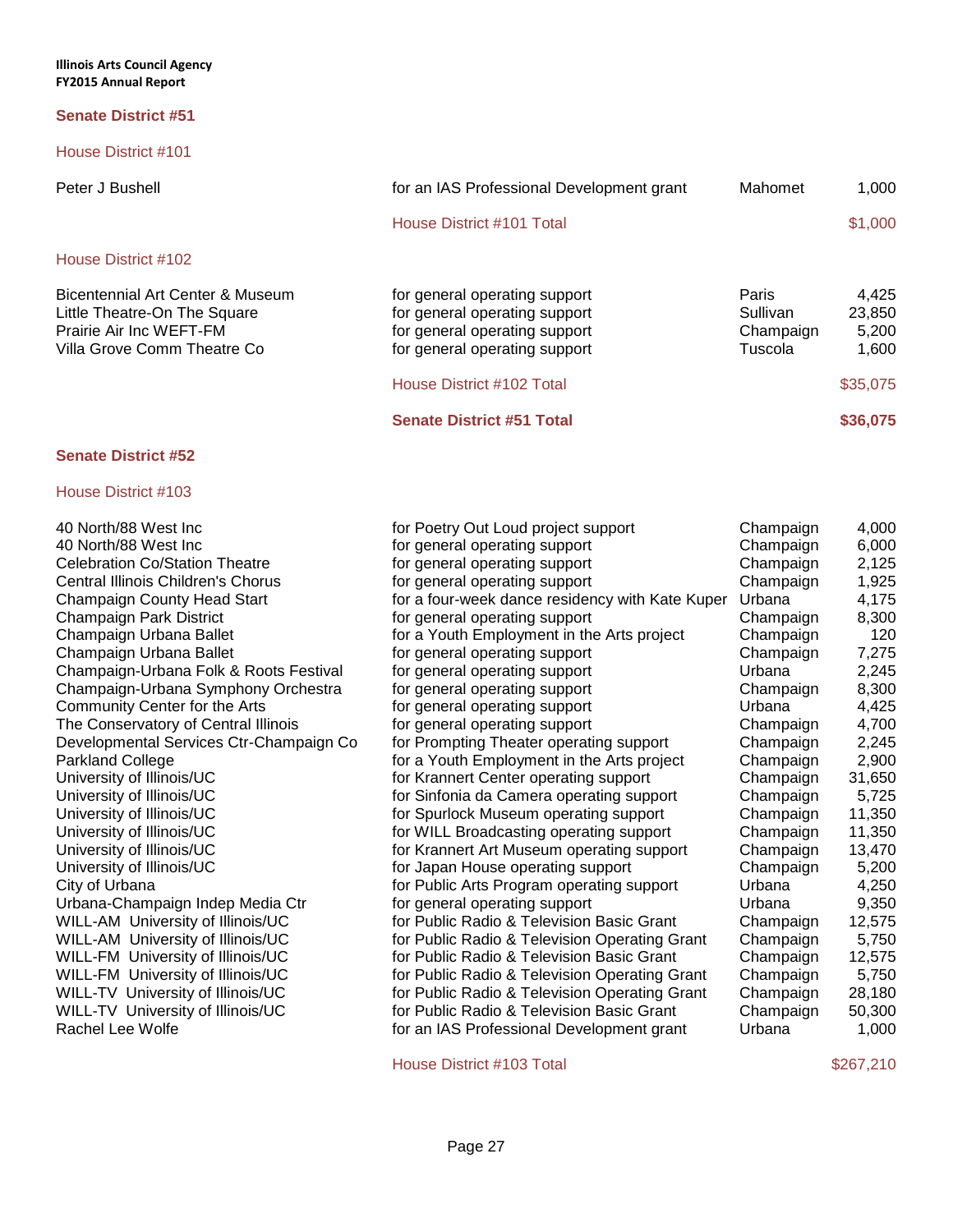| The Danville Art League<br>Danville Light Opera Co<br>Danville Symphony Orchestra Inc<br>Rantoul City School District #137                                                                                                                                              | for general operating support<br>for general operating support<br>for general operating support<br>for Arts & Foreign Language Planning Assistance Rantoul                                                                                                                                                                                            | Danville<br>Danville<br>Danville                                                       | 1,925<br>2,245<br>8,300<br>13,005                                       |
|-------------------------------------------------------------------------------------------------------------------------------------------------------------------------------------------------------------------------------------------------------------------------|-------------------------------------------------------------------------------------------------------------------------------------------------------------------------------------------------------------------------------------------------------------------------------------------------------------------------------------------------------|----------------------------------------------------------------------------------------|-------------------------------------------------------------------------|
|                                                                                                                                                                                                                                                                         | House District #104 Total                                                                                                                                                                                                                                                                                                                             |                                                                                        | \$25,475                                                                |
|                                                                                                                                                                                                                                                                         | <b>Senate District #52 Total</b>                                                                                                                                                                                                                                                                                                                      |                                                                                        | \$292,685                                                               |
| <b>Senate District #53</b>                                                                                                                                                                                                                                              |                                                                                                                                                                                                                                                                                                                                                       |                                                                                        |                                                                         |
| House District #105                                                                                                                                                                                                                                                     |                                                                                                                                                                                                                                                                                                                                                       |                                                                                        |                                                                         |
| <b>Heartland Productions</b><br><b>Illinois State University</b><br><b>Illinois State University</b><br><b>Illinois State University</b><br>Samantha A Maggio<br>Town of Normal<br><b>WGLT-FM Illinois State University</b><br><b>WGLT-FM Illinois State University</b> | for general operating support<br>for University Galleries operating support<br>for Shakespeare Festival operating support<br>for Normal Editions operating support<br>for an IAS Professional Development grant<br>for Normal Theater operating support<br>for Public Radio & Television Operating Grant<br>for Public Radio & Television Basic Grant | Bloomington<br>Normal<br>Normal<br>Normal<br>Bloomington<br>Normal<br>Normal<br>Normal | 2,650<br>10,420<br>12,400<br>4,425<br>1,000<br>6,750<br>5,490<br>12,575 |
|                                                                                                                                                                                                                                                                         | House District #105 Total                                                                                                                                                                                                                                                                                                                             |                                                                                        | \$55,710                                                                |
| House District #106                                                                                                                                                                                                                                                     |                                                                                                                                                                                                                                                                                                                                                       |                                                                                        |                                                                         |
| <b>Country Theatre Workshop</b><br>Gibson City-Melvin-Sibley CUSD #5<br>Sugar Creek Opera Ltd                                                                                                                                                                           | for general operating support<br>for a performance by Linda Gorham, storyteller<br>for general operating support                                                                                                                                                                                                                                      | Cissna Park<br>Gibson City<br>Watseka                                                  | 2,125<br>660<br>3,650                                                   |
|                                                                                                                                                                                                                                                                         | House District #106 Total                                                                                                                                                                                                                                                                                                                             |                                                                                        | \$6,435                                                                 |
|                                                                                                                                                                                                                                                                         | <b>Senate District #53 Total</b>                                                                                                                                                                                                                                                                                                                      |                                                                                        | \$62,145                                                                |
| <b>Senate District #54</b>                                                                                                                                                                                                                                              |                                                                                                                                                                                                                                                                                                                                                       |                                                                                        |                                                                         |
| House District #107                                                                                                                                                                                                                                                     |                                                                                                                                                                                                                                                                                                                                                       |                                                                                        |                                                                         |
| John R & Eleanor R Mitchell Foundation                                                                                                                                                                                                                                  | for general operating support                                                                                                                                                                                                                                                                                                                         | Mount Vernon 26,850                                                                    |                                                                         |
|                                                                                                                                                                                                                                                                         | House District #107 Total                                                                                                                                                                                                                                                                                                                             |                                                                                        | \$26,850                                                                |
|                                                                                                                                                                                                                                                                         | <b>Senate District #54 Total</b>                                                                                                                                                                                                                                                                                                                      |                                                                                        | \$26,850                                                                |
| <b>Senate District #55</b>                                                                                                                                                                                                                                              |                                                                                                                                                                                                                                                                                                                                                       |                                                                                        |                                                                         |
| House District #110                                                                                                                                                                                                                                                     |                                                                                                                                                                                                                                                                                                                                                       |                                                                                        |                                                                         |
| WEIU-TV Eastern Illinois University<br><b>WEIU-TV Eastern Illinois University</b>                                                                                                                                                                                       | for Public Radio & Television Basic Grant<br>for Public Radio & Television Operating Grant                                                                                                                                                                                                                                                            | Charleston<br>Charleston                                                               | 50,300<br>16,835                                                        |
|                                                                                                                                                                                                                                                                         | House District #110 Total                                                                                                                                                                                                                                                                                                                             |                                                                                        | \$67,135                                                                |
|                                                                                                                                                                                                                                                                         | <b>Senate District #55 Total</b>                                                                                                                                                                                                                                                                                                                      |                                                                                        | \$67,135                                                                |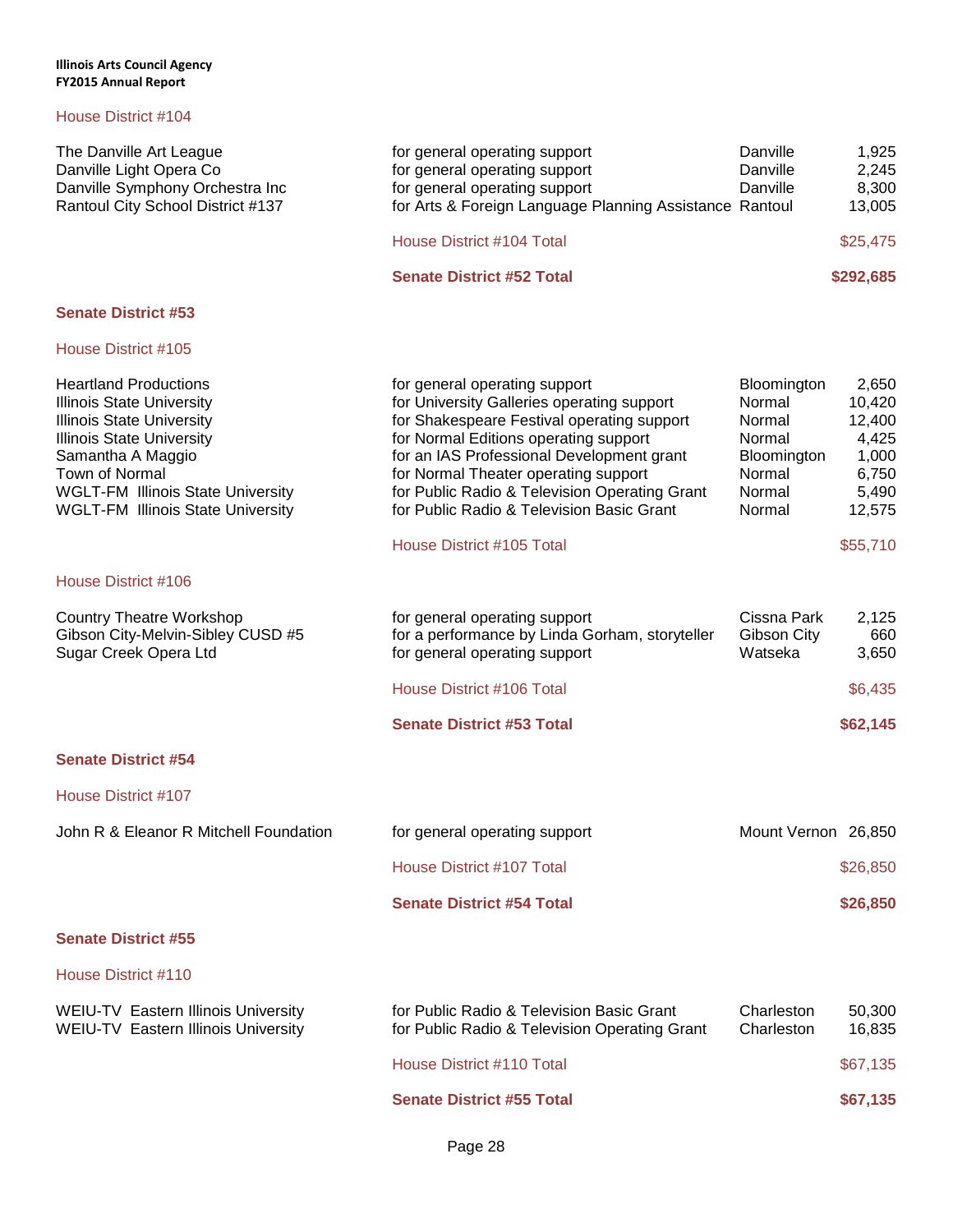### House District #111

| Alton Symphony Orchestra<br>Alton Youth Symphony<br>Alton Youth Symphony                                                                                                                       | for general operating support<br>for a Youth Employment in the Arts project<br>for general operating support                                                                                                                                               | Alton<br>Godfrey<br>Godfrey                                                       | 2,245<br>960<br>2,245                               |
|------------------------------------------------------------------------------------------------------------------------------------------------------------------------------------------------|------------------------------------------------------------------------------------------------------------------------------------------------------------------------------------------------------------------------------------------------------------|-----------------------------------------------------------------------------------|-----------------------------------------------------|
|                                                                                                                                                                                                | House District #111 Total                                                                                                                                                                                                                                  |                                                                                   | \$5,450                                             |
| House District #112                                                                                                                                                                            |                                                                                                                                                                                                                                                            |                                                                                   |                                                     |
| Southern Illinois University/E<br>Southern Illinois University/E<br>St Louis Vol Lawyer/Accountant for Arts                                                                                    | for a performance by Lucky Plush<br>for Arts & Issues operating support<br>for general operating support                                                                                                                                                   | Edwardsville<br>Edwardsville<br>Edwardsville                                      | 7,800<br>4,700<br>3,175                             |
|                                                                                                                                                                                                | House District #112 Total                                                                                                                                                                                                                                  |                                                                                   | \$15,675                                            |
|                                                                                                                                                                                                | <b>Senate District #56 Total</b>                                                                                                                                                                                                                           |                                                                                   | \$21,125                                            |
| <b>Senate District #57</b>                                                                                                                                                                     |                                                                                                                                                                                                                                                            |                                                                                   |                                                     |
| House District #113                                                                                                                                                                            |                                                                                                                                                                                                                                                            |                                                                                   |                                                     |
| Art on the Square Foundation Inc<br>Philharmonic Soc of Belleville                                                                                                                             | for general operating support<br>for general operating support                                                                                                                                                                                             | <b>Belleville</b><br><b>Belleville</b>                                            | 8,300<br>2,650                                      |
|                                                                                                                                                                                                | House District #113 Total                                                                                                                                                                                                                                  |                                                                                   | \$10,950                                            |
| House District #114                                                                                                                                                                            |                                                                                                                                                                                                                                                            |                                                                                   |                                                     |
| Cahokia CU School District #187<br>Looking Glass Playhouse<br>Masterworks Chorale Inc<br>Masterworks Chorale Inc<br><b>McKendree University</b><br>Southwestern Illinois College               | for Arts & Foreign Language Planning Assistance Cahokia<br>for general operating support<br>for a Youth Employment in the Arts project<br>for general operating support<br>for McKendree Presents operating support<br>for Poetry Out Loud project support | Lebanon<br><b>Belleville</b><br><b>Belleville</b><br>Lebanon<br><b>Belleville</b> | 18,070<br>2,125<br>1,020<br>3,175<br>8,300<br>4,000 |
|                                                                                                                                                                                                | House District #114 Total                                                                                                                                                                                                                                  |                                                                                   | \$36,690                                            |
|                                                                                                                                                                                                | <b>Senate District #57 Total</b>                                                                                                                                                                                                                           |                                                                                   | \$47,640                                            |
| <b>Senate District #58</b>                                                                                                                                                                     |                                                                                                                                                                                                                                                            |                                                                                   |                                                     |
| House District #115                                                                                                                                                                            |                                                                                                                                                                                                                                                            |                                                                                   |                                                     |
| David R Bond<br><b>Carbondale Community Arts</b><br><b>Carbondale Community Arts</b><br><b>Carbondale Community Arts</b><br><b>Carbondale Community Arts</b><br>Southern Illinois University/C | for an IAS Professional Development grant<br>for Community Arts Access Program<br>for general operating support<br>for a Youth Employment in the Arts project<br>for Poetry Out Loud project support<br>for Crab Orchard Review operating support          | Carbondale<br>Carbondale<br>Carbondale<br>Carbondale<br>Carbondale<br>Carbondale  | 1,000<br>17,550<br>6,000<br>6,000<br>8,000<br>6,000 |

Southern Illinois University/C **for Southern Illinois Symphony operating support Carbondale** 8,300 Southern Illinois University/C **for a Youth Employment in the Arts project** Carbondale 2,880<br>WSIU-FM **for Public Radio & Television Operating Grant** Carbondale 4,615 WSIU-FM **the Carbon of Carbon Carbon Carbon Carbon Carbon date** 12,575 WSIU-TV **For Public Radio & Television Operating Grant** Carbondale 14,210

for Public Radio & Television Operating Grant Carbondale 4,615